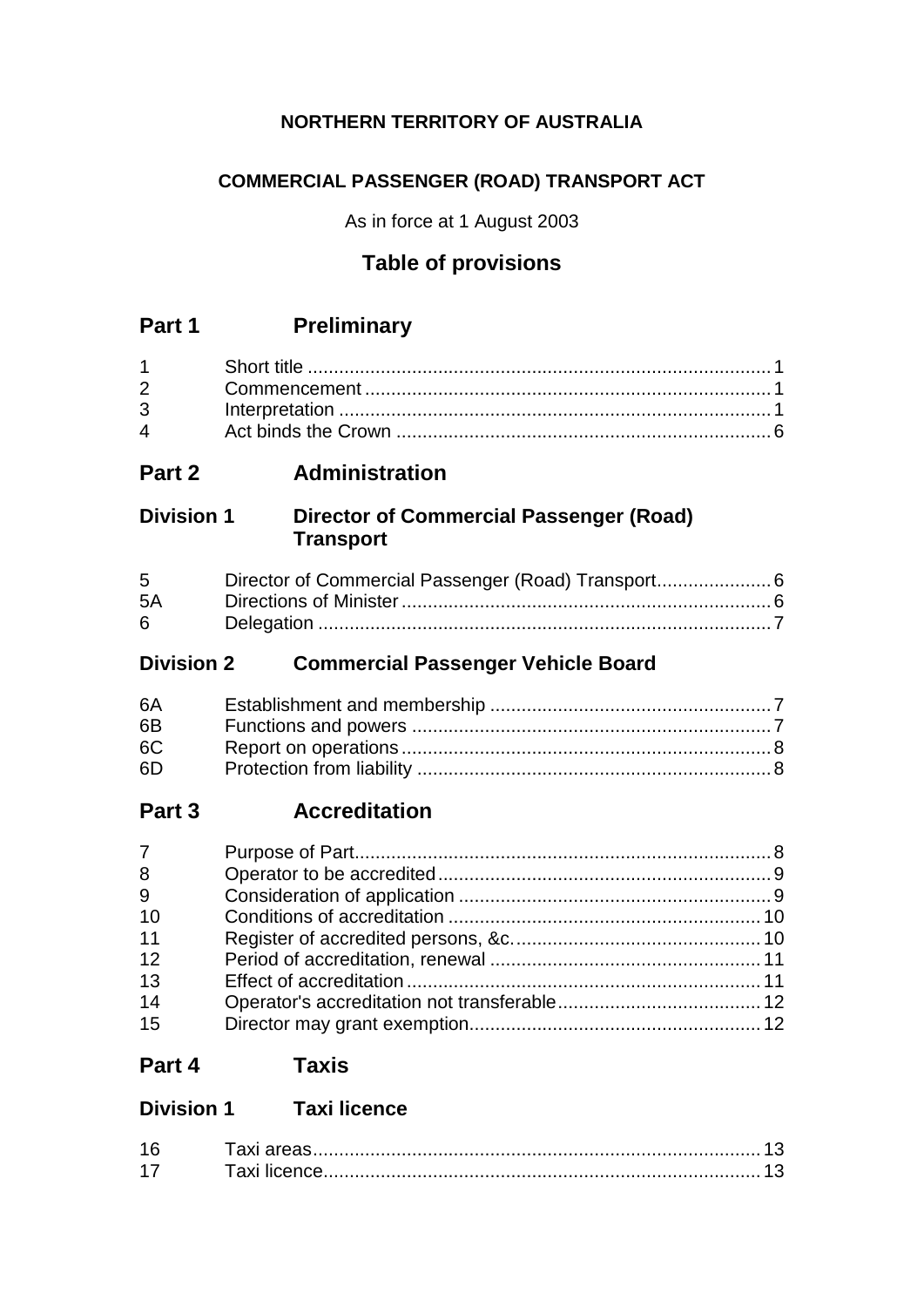# **Division 2 Substitute taxi licence**

| 27 |  |
|----|--|
| 28 |  |

# **Part 5 Private hire cars**

| 30  |  |
|-----|--|
| 31  |  |
| 32  |  |
| 33  |  |
| 34  |  |
| 35  |  |
| 35A |  |
| 36  |  |
| 37  |  |
| 37A |  |
| 37B |  |

# **Part 5AA Limousines**

| 37C |  |
|-----|--|
| 37D |  |
| 37E |  |
| 37F |  |
| 37G |  |
| 37H |  |
| 37J |  |
| 37K |  |
| 37L |  |
| 37M |  |

# **Part 5A Minibuses**

| 38 |  |
|----|--|
|    |  |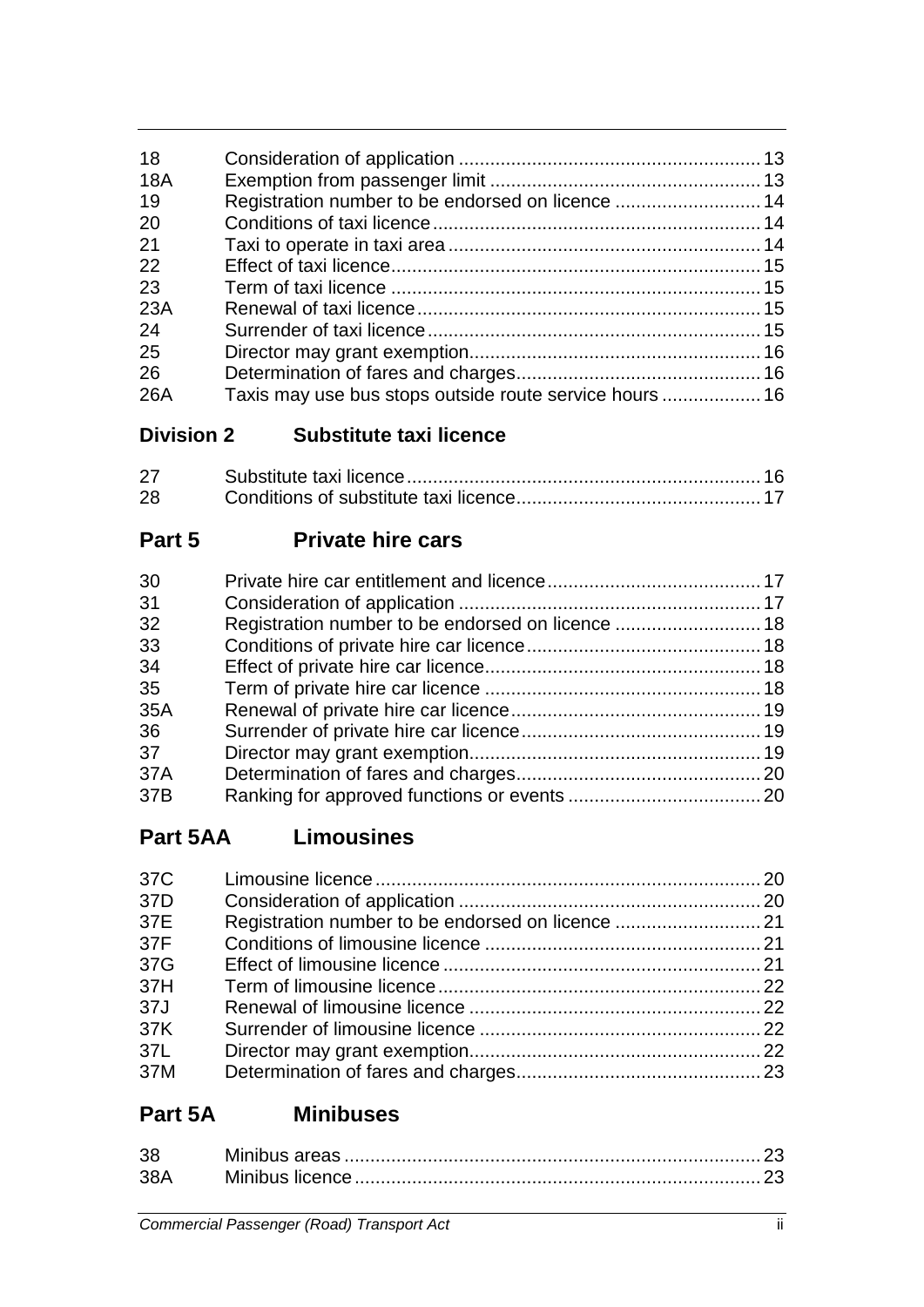| 38B  |                                                           |  |
|------|-----------------------------------------------------------|--|
| 38C  |                                                           |  |
| 38D  |                                                           |  |
| 38E  |                                                           |  |
| 38F  |                                                           |  |
| 38G  |                                                           |  |
| 38GA |                                                           |  |
| 38H  |                                                           |  |
| 38J  |                                                           |  |
| 38K  | Minibuses may use bus stops outside route service hours26 |  |

# **Part 6 Motor omnibuses**

| Director may prohibit or restrict other services in urban service |    |
|-------------------------------------------------------------------|----|
|                                                                   |    |
| Conditions of motor omnibus licence or urban service area         |    |
|                                                                   | 31 |
| Director may delegate management of motor omnibus urban           |    |
|                                                                   | 32 |
|                                                                   |    |

# **Part 7 Tourist vehicles**

| Registration numbers to be endorsed on licence33 |
|--------------------------------------------------|
|                                                  |
|                                                  |
|                                                  |
|                                                  |
|                                                  |

# **Part 8 Special passenger vehicles**

| 58  |                                                      |  |
|-----|------------------------------------------------------|--|
| 59  |                                                      |  |
| 59A | Registration numbers to be endorsed on licence35     |  |
| 60  | Conditions of special passenger vehicle licence35    |  |
| 61  |                                                      |  |
| 62  | Term of special passenger vehicle licence, renewal35 |  |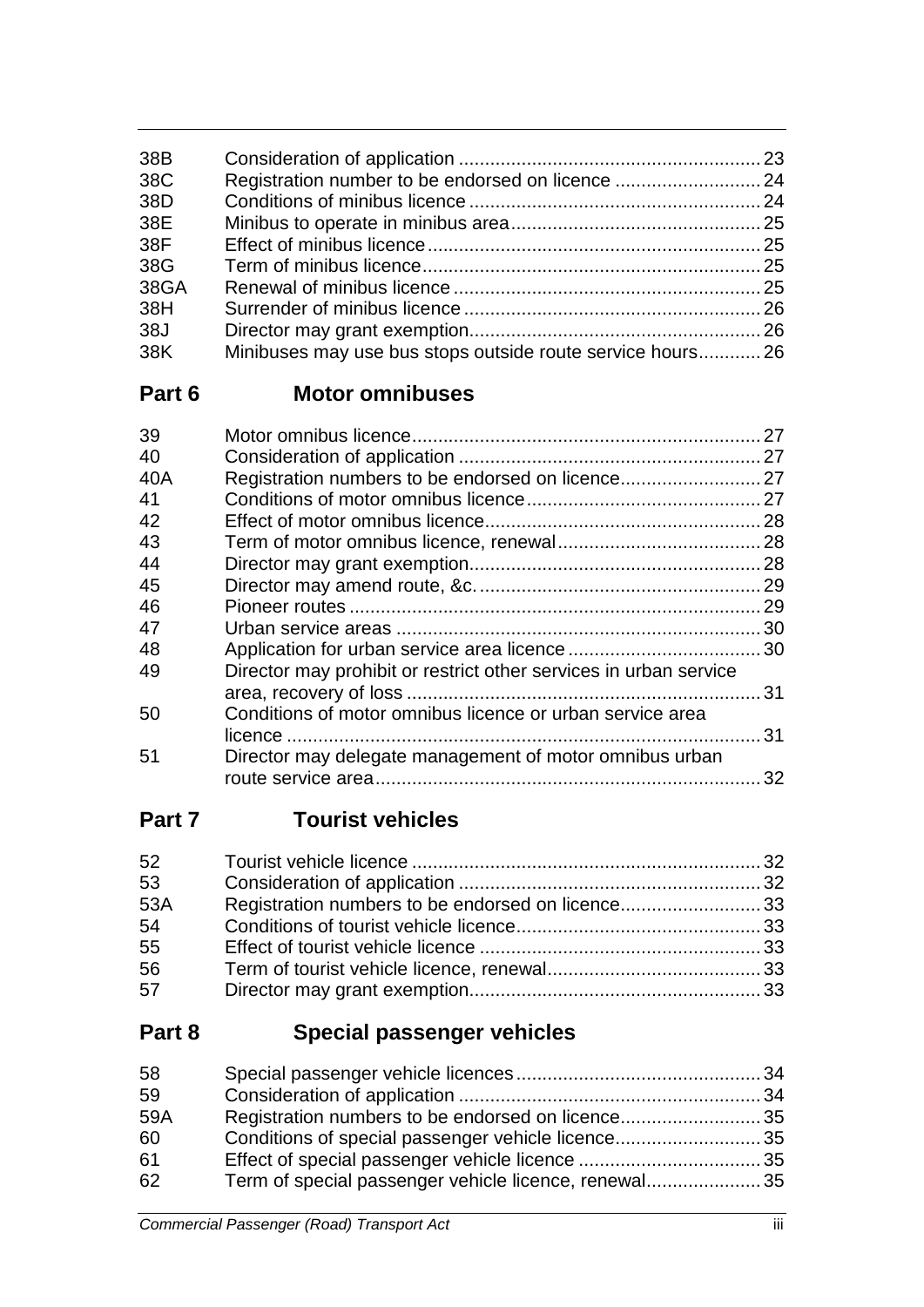| 63 |  |
|----|--|
|    |  |

# **Part 9 Inspectors and inspections**

| 64 |                                                           |  |
|----|-----------------------------------------------------------|--|
| 65 |                                                           |  |
| 66 |                                                           |  |
| 67 |                                                           |  |
| 68 | Inspector may require defects to be remedied or dangerous |  |
|    |                                                           |  |
| 69 |                                                           |  |

## **Part 10 General**

| Cancellation or suspension of accreditation or licence  43 |  |
|------------------------------------------------------------|--|
|                                                            |  |

# **Part 11 Appeals**

| 76 |                                                             |  |
|----|-------------------------------------------------------------|--|
| 77 |                                                             |  |
| 78 | Rights of accredited person or licensee pending disposal of |  |
|    |                                                             |  |
| 79 | Local Court may refer appeals back to Director 45           |  |

# **Part 12 Miscellaneous**

| 79A |  |
|-----|--|
| 79B |  |
| 80  |  |
| 81  |  |
| 82  |  |
| 83  |  |
| 84  |  |
| 85  |  |
| 85A |  |
| 86  |  |
| 87  |  |
| 88  |  |

## **ENDNOTES**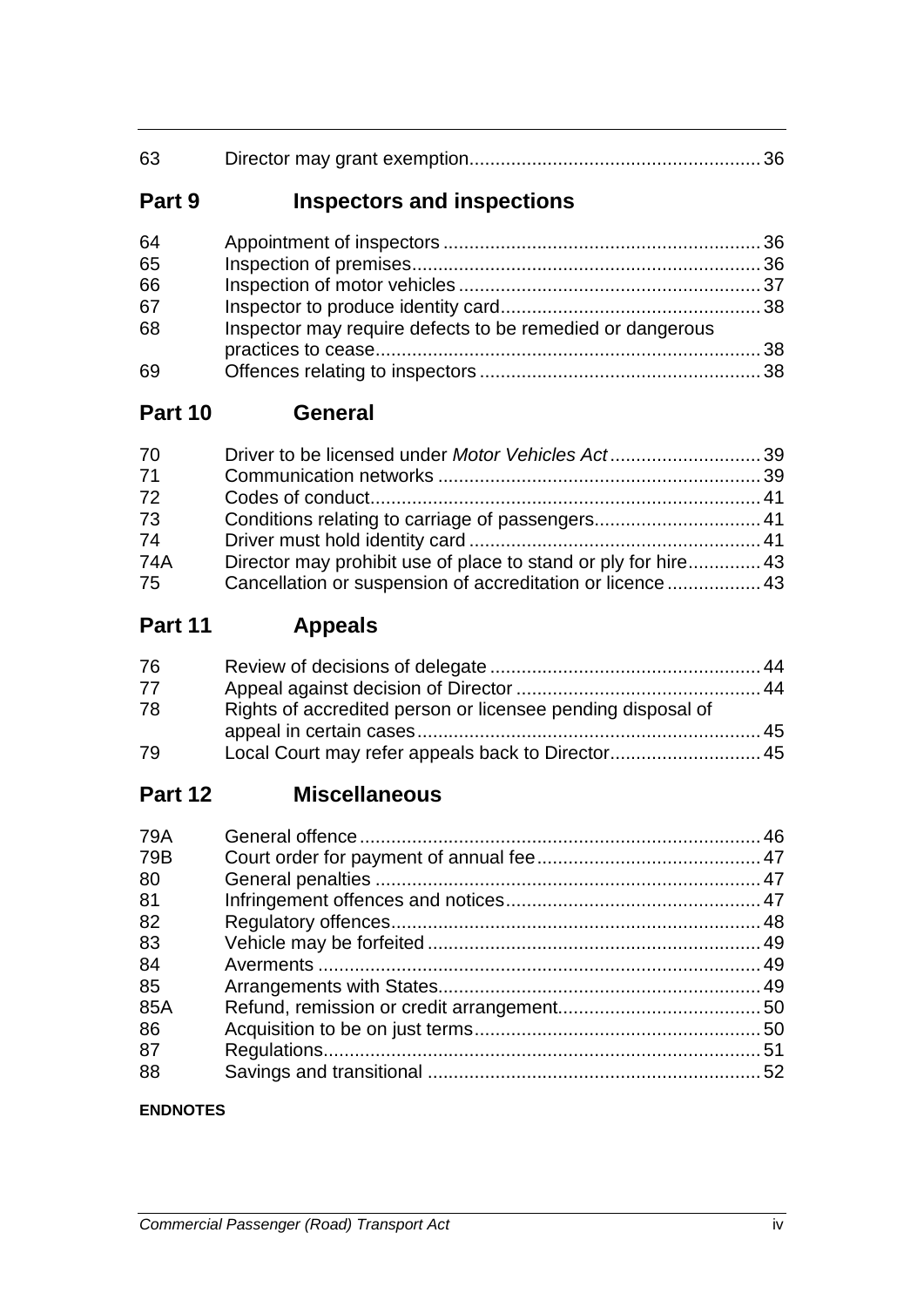## **NORTHERN TERRITORY OF AUSTRALIA**

As in force at 1 August 2003 \_\_\_\_\_\_\_\_\_\_\_\_\_\_\_\_\_\_\_\_

\_\_\_\_\_\_\_\_\_\_\_\_\_\_\_\_\_\_\_\_

## **COMMERCIAL PASSENGER (ROAD) TRANSPORT ACT**

An Act to regulate the carrying of passengers in motor vehicles for hire or reward, and for related purposes

## **Part 1 Preliminary**

## **1 Short title**

This Act may be cited as the *Commercial Passenger (Road) Transport Act*.

## **2 Commencement**

The provisions of this Act shall come into operation on such date or dates as is or are fixed by the Administrator by notice in the *Gazette*.

## **3 Interpretation**

(1) In this Act, unless the contrary intention appears:

*accredited* means accredited under Part 3 and registered pursuant to section 11 as an accredited operator.

*approved* means approved by the Director.

*Board* means the Commercial Passenger Vehicle Board established under section 6A.

*bus stop* has the same meaning as in the *Motor Omnibus Regulations*.

*commercial passenger vehicle* means a taxi, private hire car, limousine, special function vehicle, minibus, courtesy vehicle, motor omnibus, tourist vehicle or special passenger vehicle.

*courtesy vehicle* means an approved motor vehicle (not being a motor vehicle operated as a taxi, private hire car, limousine, special function vehicle, minibus, motor omnibus, tourist vehicle or special passenger vehicle) used, with the services of a driver, to carry passengers for hire or reward where the carriage: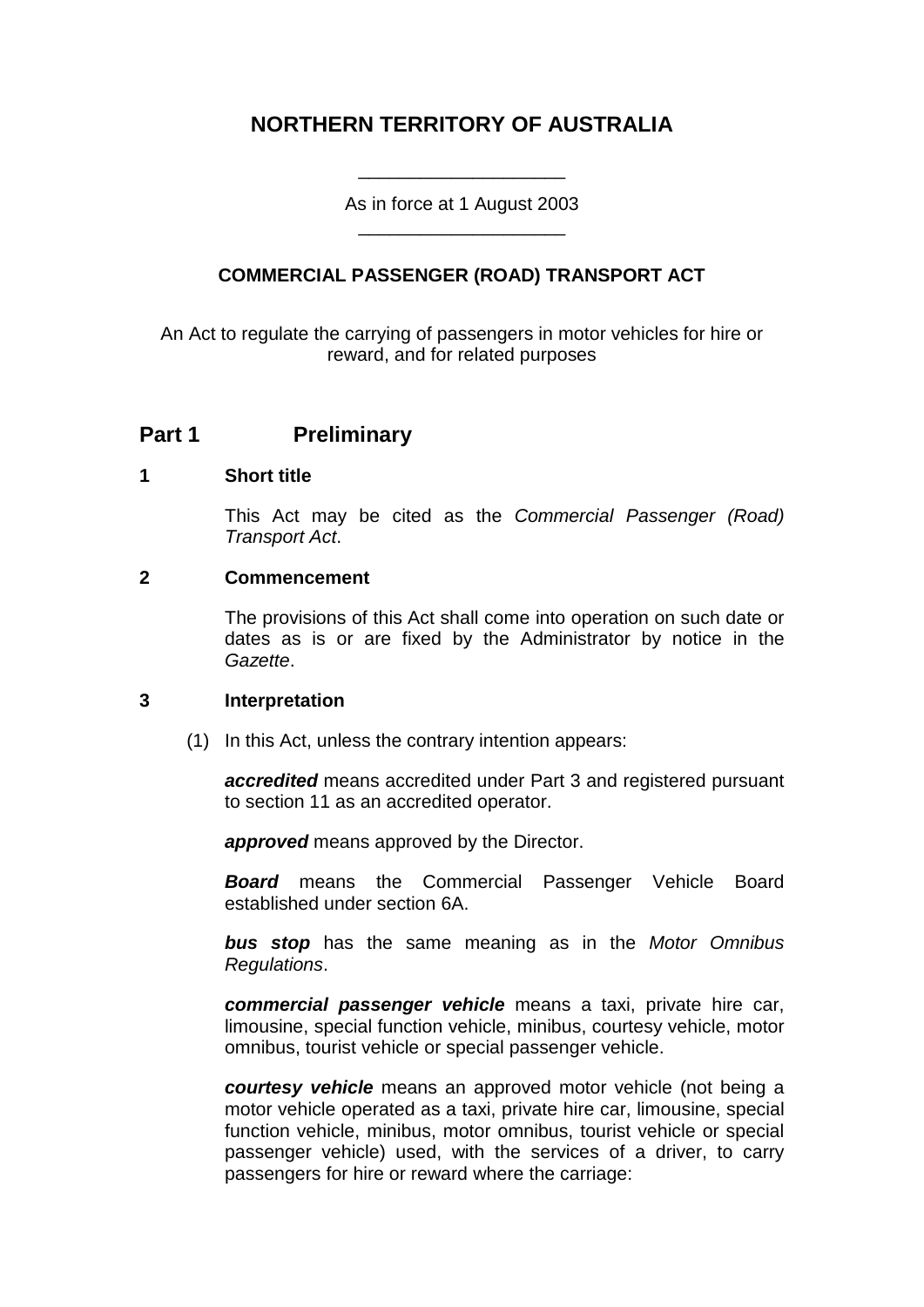- (a) is offered as an inducement in respect of an agreement for the provision of accommodation or activities for recreation or pleasure; and
- (b) is provided to passengers without payment of a fare.

**Director** means the Director of Commercial Passenger (Road) Transport appointed under section 5(1).

*inspector* means a person appointed or declared as such under section 64, and includes the Director.

*licence* means a licence granted or renewed under this Act.

*limousine* means an approved motor vehicle that:

- (a) is fitted, equipped or constructed to carry not more than 8 passengers and is used, with the services of a driver, to carry passengers for hire or reward on pre-booked journeys at pre-arranged fares;
- (b) is not fitted with a meter that either calculates or indicates the fare payable; and
- (c) does not stand or ply for hire.

*minibus* means an approved motor vehicle that:

- (a) is fitted, equipped or constructed to carry more than 8 passengers but not more than 15 passengers;
- (b) is used to carry passengers for hire or reward, including by responding to ad hoc hailings or by pre-booked journeys, for a fare (including a pre-arranged fare) determined in accordance with a rate of hire calculated by reference to the period of time the vehicle is hired or to the distance to be travelled;
- (c) is not fitted with a meter that either calculates or indicates the fare payable; and
- (d) is licensed to stand and ply for hire only at a minibus rank or at an approved place.

*minibus area* means an area declared under section 38 to be a minibus area for the purposes of this Act.

*minibus rank* means an area identified by signs as a minibus rank, where minibuses may stand or ply for hire, set aside for that purpose by a competent authority (as defined in the *Traffic Act*).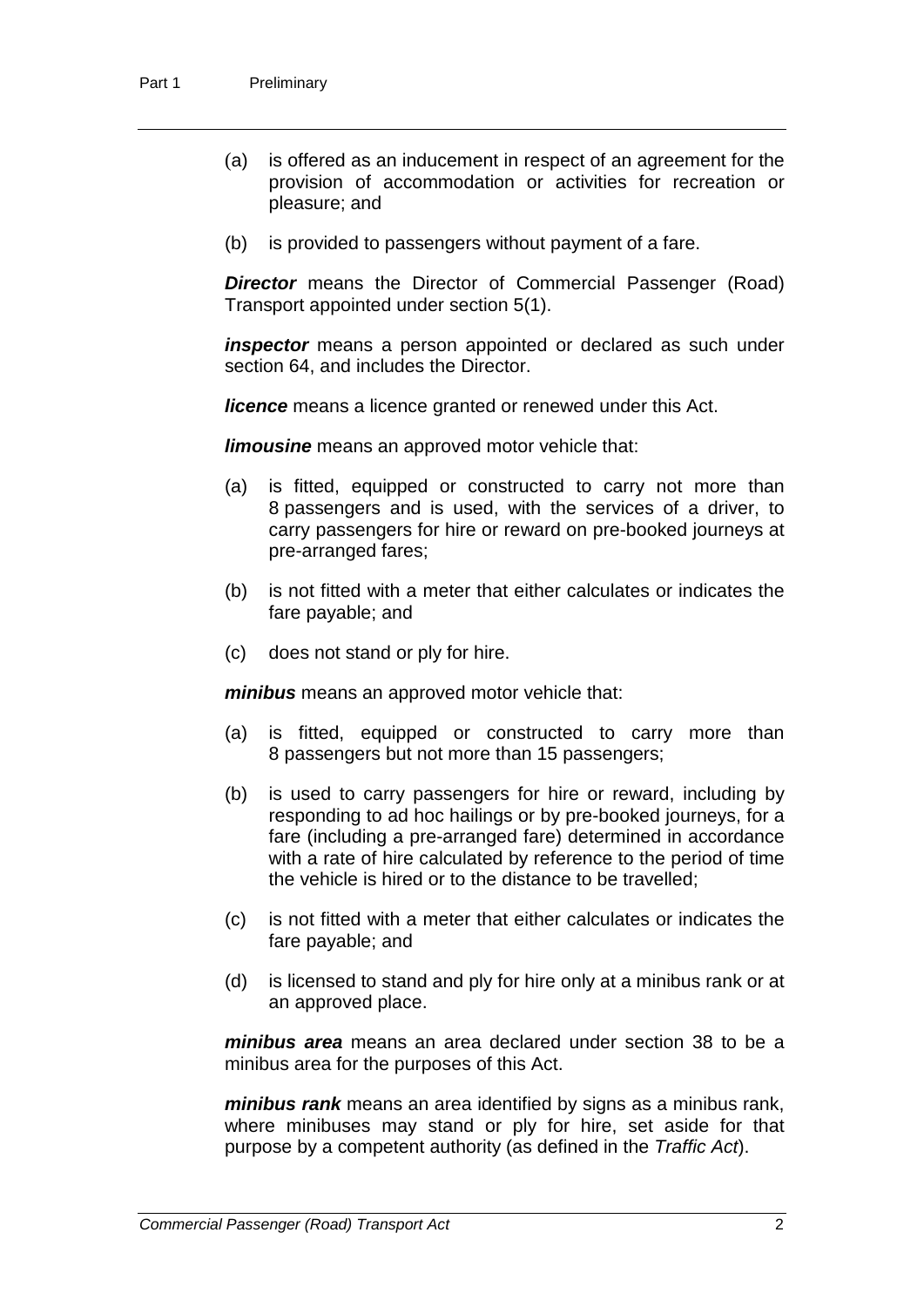*motor omnibus* means an approved motor vehicle fitted, equipped and constructed in accordance with the Australian Design Rules (within the meaning of the *Motor Vehicles Act*), or other standards as the Director determines, to carry more than 8 passengers and used to carry passengers for hire or reward.

*motor vehicle* means any motor car, motor carriage, motor cycle, goods vehicle, motor omnibus, motor tractor, or other vehicle propelled upon a road wholly or partly by any volatile spirit or by steam, gas, oil, or electricity, or by any means other than human or animal power, and includes a trailer at any time attached to a motor vehicle but does not include any vehicle used on a railway or a powered cycle.

*operate*, in relation to a commercial passenger vehicle, means:

- (a) to drive or use; or
- (b) to cause or employ another person to drive or use,

that vehicle to carry passengers for hire or reward, otherwise than only in the capacity of an employee or a volunteer.

*private hire car* means an approved motor vehicle that:

- (a) is fitted, equipped or constructed to carry not more than 8 passengers and used, with the services of a driver, to carry passengers for hire or reward on pre-booked journeys at pre-arranged fares determined in accordance with a rate of hire calculated by reference to the period of time the vehicle is hired or by reference to the distance to be travelled in the vehicle;
- (b) is not fitted with a meter that either calculates or indicates the fare payable; and
- (c) does not stand or ply for hire except in accordance with section 37B.

*Registrar of Motor Vehicles* means the Registrar of Motor Vehicles appointed under the *Motor Vehicles Act*.

*road* has the same meaning as in the *Local Government Act*, but construed as if a reference to a municipality were a reference to the Territory.

*route service*, in relation to the operation of a motor omnibus, means a motor omnibus service which is, or is advertised or held out to be, on a scheduled route basis having a regular time-table and having a fare structure related to the carriage of passengers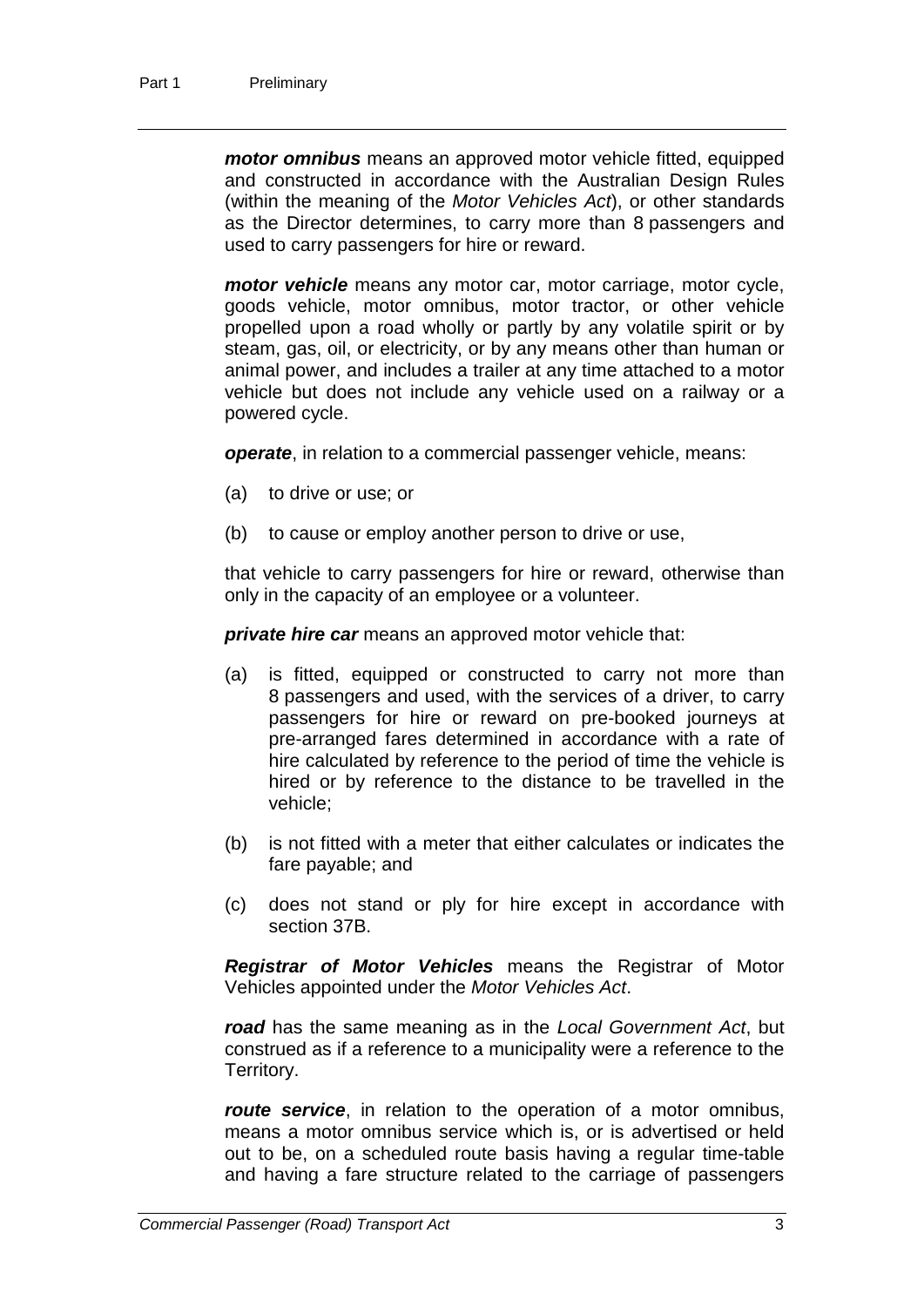over sectors of the scheduled route.

*route service hours*, in relation to an urban service area, means the hours of a day declared by the Director to be the hours of operation of route services in the urban service area.

*special function vehicle* means an approved motor vehicle (not being a motor vehicle operated as a taxi, private hire car, limousine, minibus, courtesy vehicle, motor omnibus, tourist vehicle or special passenger vehicle) that:

- (a) is a distinctive or unusual make or model or has a distinctive or unusual external appearance; and
- (b) is used, with the services of a driver, to carry passengers for hire or reward on pre-booked journeys for a pre-determined fee where the purpose of the journey is to transport the passengers in connection with an approved function or event or an approved class of functions or events.

*special passenger vehicle* means a motor vehicle (not being a motor vehicle operated as a taxi, private hire car, limousine, special function vehicle, minibus, courtesy vehicle, motor omnibus or tourist vehicle) used to carry passengers for hire or reward, being a motor vehicle declared by the Director, either generally as a class, or specifically, to be a special passenger vehicle for the purposes of this Act.

*substitute taxi* means an approved motor vehicle licensed by the Director under Division 2 of Part 4 and fitted out as a taxi, being a motor vehicle that is operated as a substitute for a taxi during those periods when that taxi is being serviced, maintained or repaired or is for any other reason unavailable for use as a taxi.

*taxi* means an approved motor vehicle fitted with an approved meter which is equipped or constructed to carry not more than:

- (aa) 11 passengers; or
- (ab) if the vehicle is exempt under section 18A 15 passengers,

and is used for the purpose of:

- (a) standing or plying for hire; and
- (b) carrying passengers for hire or reward, including by responding to ad hoc hailings or by pre-booked journeys, for a fare (including a pre-arranged fare) determined in accordance with a rate of hire calculated primarily by reference to distance travelled that, unless exempted by the Director in respect of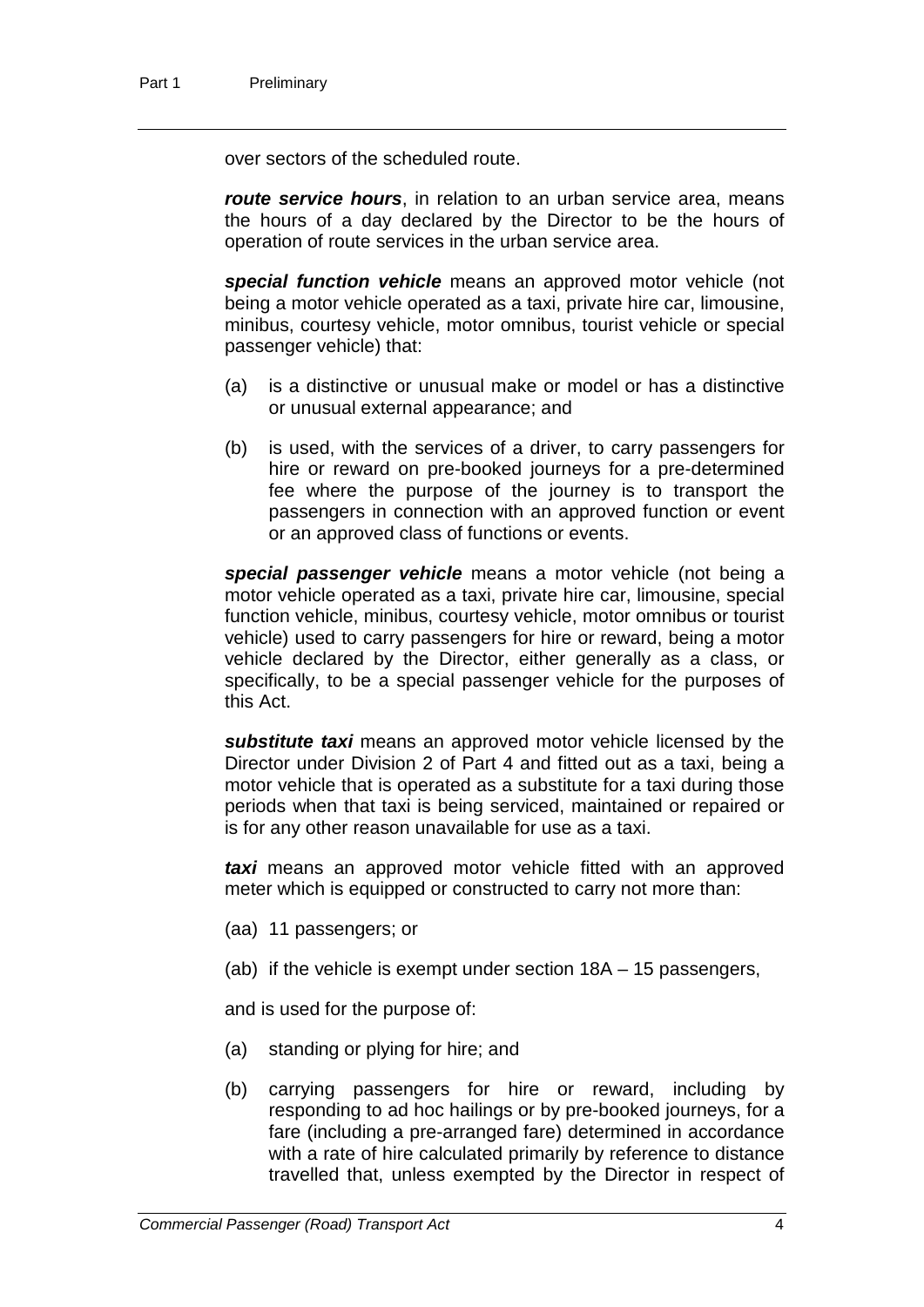particular types of hire, is indicated by the meter.

*this Act* includes regulations made under this Act.

*tour package* means a holiday, sightseeing or recreational tour undertaken by a tourist pursuant to an agreement entered into with a travel agency or company or person offering such tours, being a tour which includes travel segments and accommodation, and, if part of the agreement, the transfer of the tourist between transport terminals and that accommodation.

*tourist* means a person travelling from one place to another principally for the purposes of recreation or pleasure.

*tourist vehicle* means an approved motor vehicle (not being a motor vehicle operated as a taxi, private hire car, limousine, special function vehicle, minibus, courtesy vehicle, motor omnibus or special passenger vehicle) used for the carriage of tourists for hire or reward:

- (a) pursuant to pre-arranged bookings, outside the environs of a municipality;
- (b) within the environs of a municipality if that carriage is part of a tour package; or
- (c) on a tour of an approved type within the environs of a municipality.

*urban service area* means a motor omnibus urban route service area declared by notice under section 47.

- (2) For the purposes of this Act, *to carry passengers for hire or reward* includes any case where the operator or driver of a motor vehicle used:
	- (a) offers the carriage as an inducement in respect of an agreement for the provision of other services or goods; or
	- (b) receives consideration for an arrangement whereby the carriage is affected or to which the carriage is related.
- (3) For the purposes of this Act and of any contract of insurance, a motor vehicle is deemed not to be used to carry passengers for hire or reward if the carriage is pursuant to a motor vehicle pooling arrangement, being an arrangement whereby the carriage:
	- (a) is incidental to the main purpose of the journey;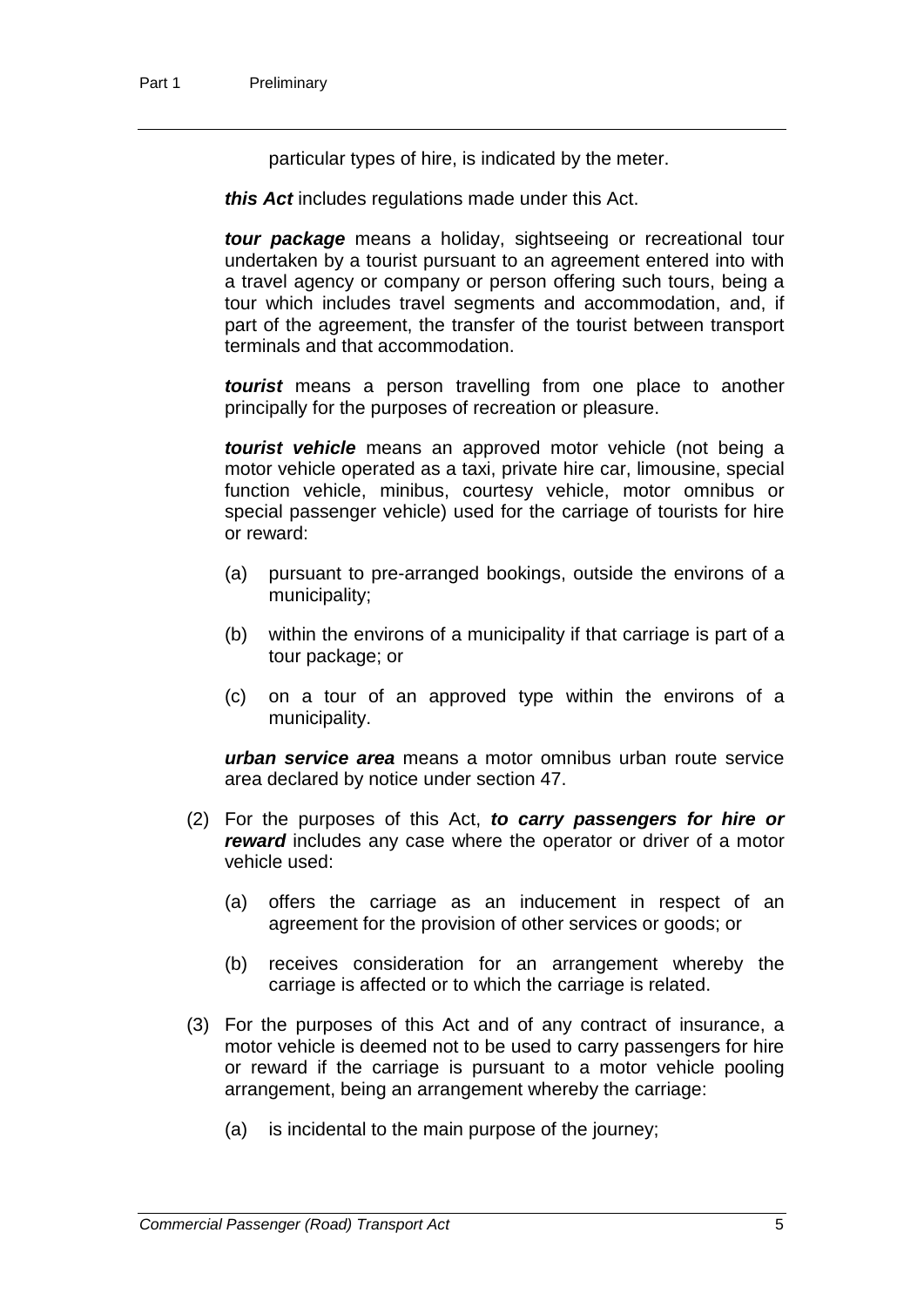- (b) is not the result of touting for passengers by the driver or any other person on any road or because of being, or being part of, any commercial operation; and
- (c) is undertaken for a consideration limited to:
	- (i) an undertaking by or on behalf of the passenger to carry the driver or a member of the driver's family on a similar journey; or
	- (ii) the payment of an amount which does not contain any element of profit in respect of the operation of the motor vehicle or of a motor vehicle pool or any recompense for the time of the driver.
- (4) A reference in this Act to the holder of a licence includes a reference to a person permitted by the holder of the licence to operate a commercial passenger vehicle under the licence.

## **4 Act binds the Crown**

This Act binds the Crown not only in right of the Territory but, to the extent that the legislative power of the Legislative Assembly so permits, in all its other capacities.

## **Part 2 Administration**

## **Division 1 Director of Commercial Passenger (Road) Transport**

## **5 Director of Commercial Passenger (Road) Transport**

- (1) The Minister may, by notice in writing, appoint a Chief Executive Officer or employee, as defined in the *Public Sector Employment and Management Act*, to be the Director of Commercial Passenger (Road) Transport.
- (2) Subject to this Act, the Director has power to do all things necessary or convenient to be done for or in connection with, or incidental to, the performance of the Director's functions under this Act.

## **5A Directions of Minister**

(1) In exercising a power or performing a function under this Act, the Director is subject to the directions of the Minister.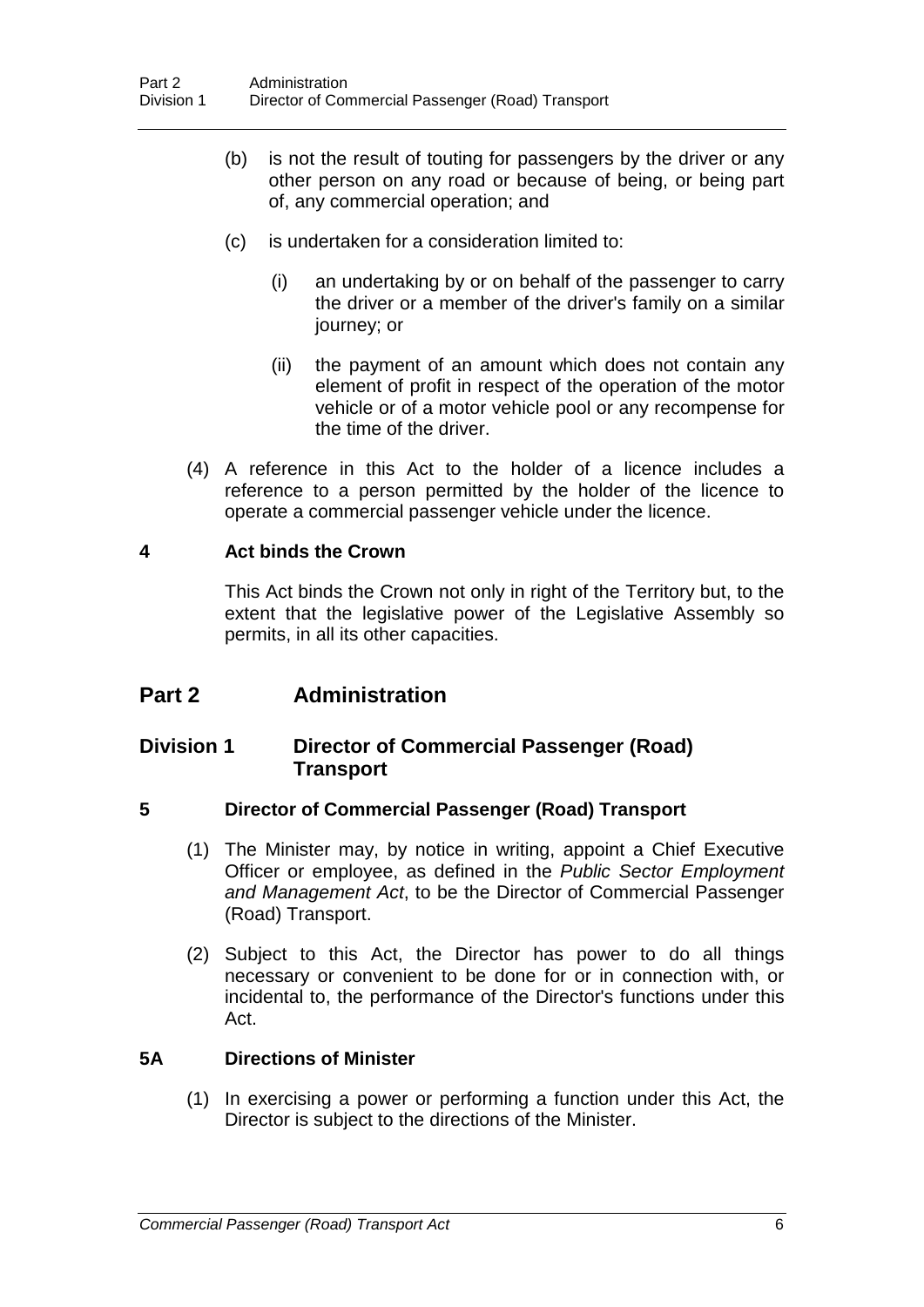- (2) Without limiting subsection (1), the Minister may give the Director a direction about controlling in the public interest the number of licences in force for a class of commercial passenger vehicle.
- (3) Despite anything to the contrary in this Act or the Regulations, the Director must not grant a licence if to do so would be inconsistent with a direction under subsection (2).

## **6 Delegation**

- (1) The Director may, by notice in writing, delegate:
	- (a) to the Registrar of Motor Vehicles; or
	- (b) to a person,

any of the powers and functions of the Director under this Act other than, subject to subsection (4), this power of delegation.

- (2) A power or function delegated under this section, when exercised or performed by the delegate, shall, for the purposes of this Act, be deemed to have been exercised or performed by the Director.
- (3) A delegation under this section does not prevent the exercise of a power or the performance of a function by the Director.
- (4) A delegation under subsection (1) to the Registrar of Motor Vehicles may, notwithstanding the exception in that subsection, include a power of delegation of the powers and functions by the Registrar, but the exercise of that power shall not include a power of further delegation.

## **Division 2 Commercial Passenger Vehicle Board**

## **6A Establishment and membership**

- (1) The Minister must establish a board to be known as the Commercial Passenger Vehicle Board.
- (2) The Minister must determine the Board's membership and how it is to operate.

## **6B Functions and powers**

- (1) The functions of the Board are:
	- (a) to provide advice to the Minister on all matters relating to commercial passenger vehicles (other than motor omnibuses, tourist vehicles and special passenger vehicles); and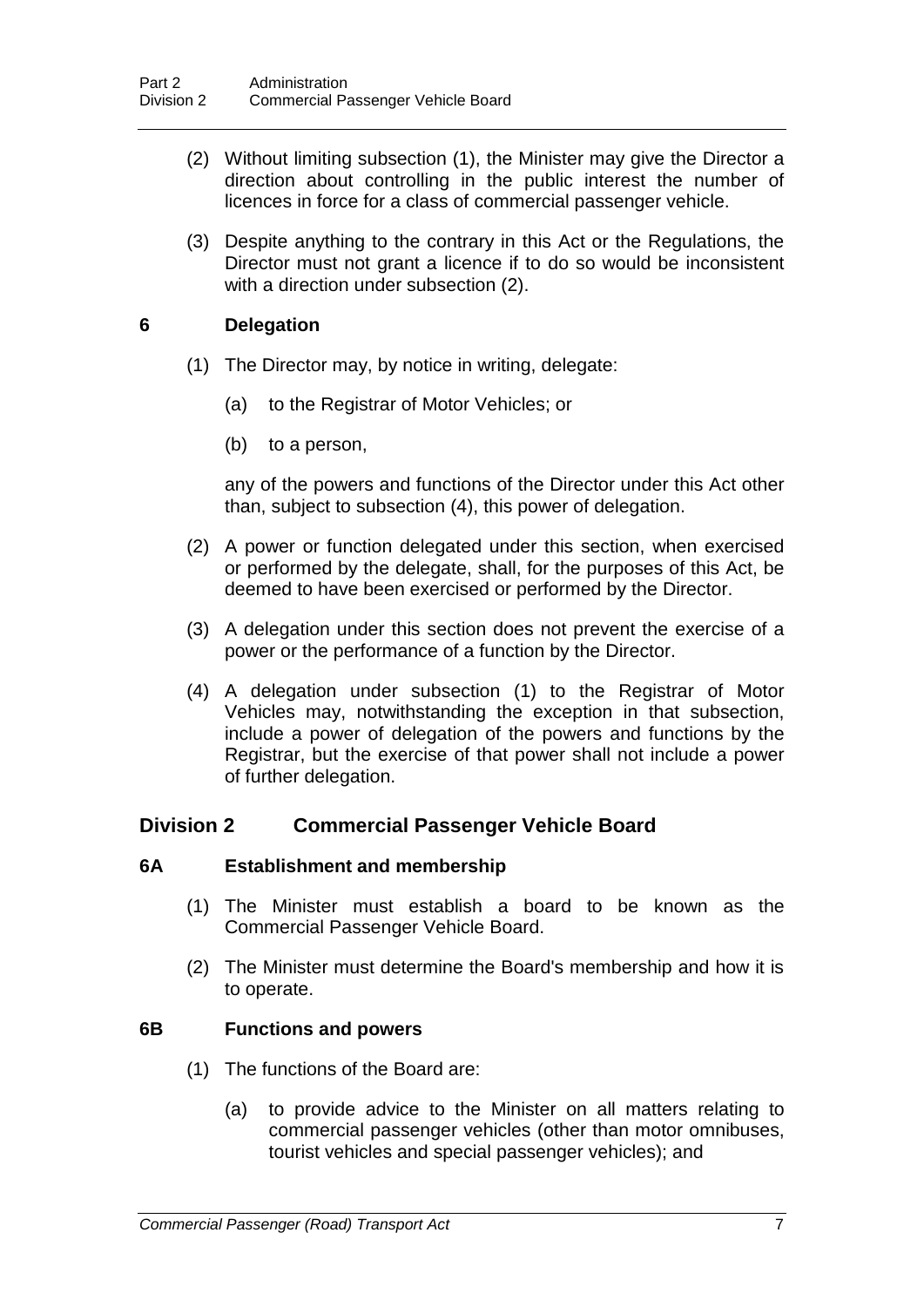- (b) any other functions conferred on the Board in writing by the Minister.
- (2) The Board has the powers that are necessary and convenient for the performance of its functions.

## **6C Report on operations**

- (1) The Board must provide the Minister with a report on the Board's operations during a financial year within 3 months after the end of the financial year.
- (2) The Minister must lay a copy of a report provided under subsection (1) before the Legislative Assembly within 6 sitting days after receiving it.

## **6D Protection from liability**

- (1) This section applies to a person who is or has been a member of the Board.
- (2) The person is not civilly or criminally liable for an act done or omitted to be done by the person in good faith in the exercise or purported exercise of a power, or the performance or purported performance of a function, under this Act.
- (3) In addition, the person is not civilly or criminally liable for an act done or omitted to be done by the Board in the exercise or purported exercise of a power, or the performance or purported performance of a function, under this Act.
- (4) Subsections (2) and (3) do not affect any liability the Territory would, apart from those subsections, have for the act or omission.

## **Part 3 Accreditation**

## **7 Purpose of Part**

The purpose of this Part is to require the operator of a commercial passenger vehicle to be accredited, where accreditation indicates:

- (a) that the accredited person is (or, in the case of an accredited body corporate, the designated directors and managers of the body corporate are) considered to be of good repute and in all other respects fit and proper to be responsible for the operation of a commercial passenger vehicle; and
- (b) that the accredited person has demonstrated the capacity to meet the required standards of safety of passengers and the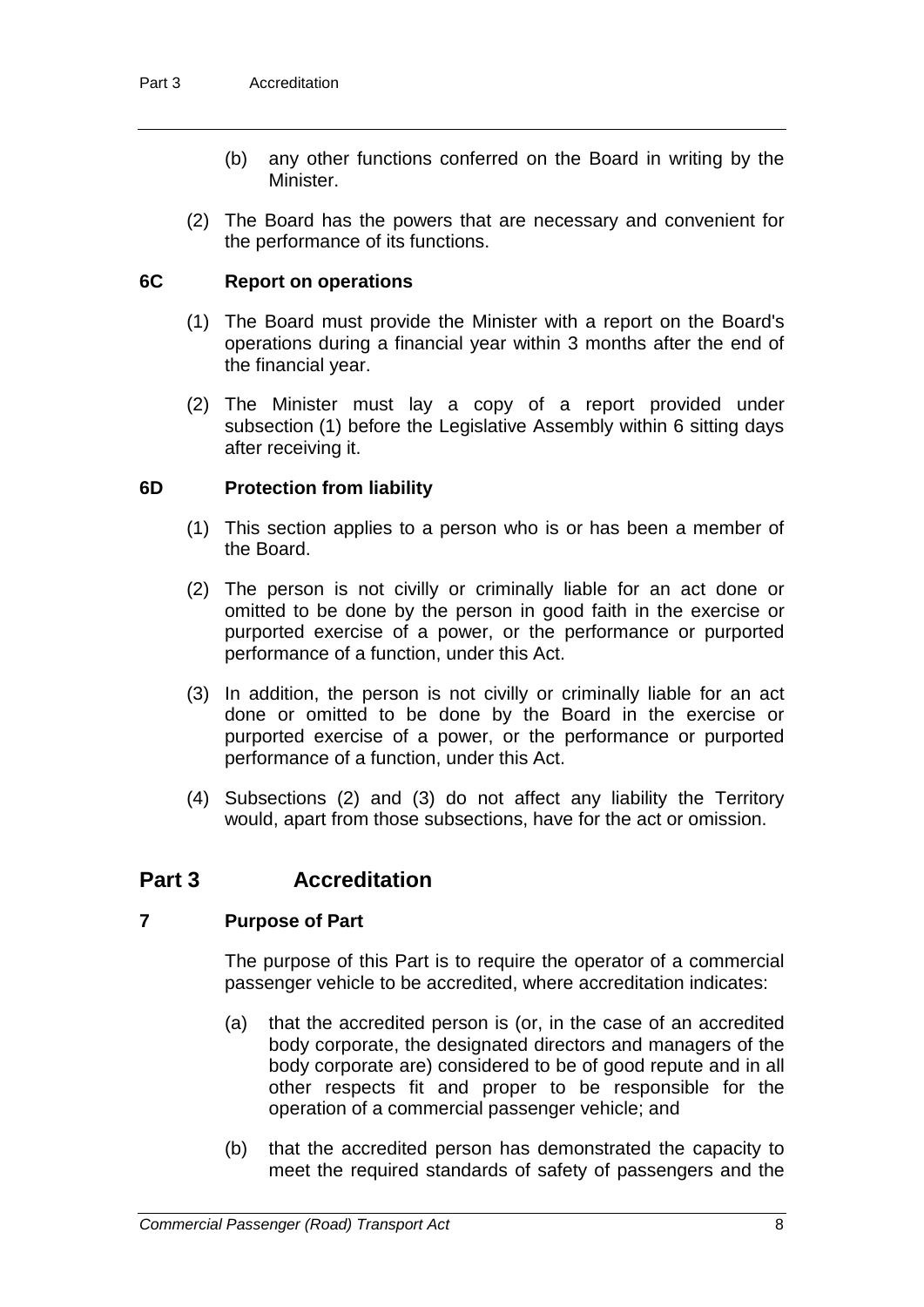public to the degree and in the manner required in respect of the operations and in accordance with the conditions specified in the person's accreditation.

### **8 Operator to be accredited**

(1) Subject to this Act, a person who proposes to operate a commercial passenger vehicle, either alone or as part of or in connection with any other business, shall, before operating the commercial passenger vehicle, be accredited under this Part.

Penalty: \$10,000.

(2) An application for accreditation shall be made on an approved form accompanied by the prescribed fee (if any).

### **9 Consideration of application**

- (1) The Director shall consider an application made under section 8 and may, subject to this Act:
	- (a) refuse it;
	- (b) accept it; or
	- (c) allow the applicant to amend it, and accept it as amended.
- (2) For the purposes of subsection (1), the Director may require an applicant to provide such further information as the Director may require.
- (3) The Director shall not accredit, or renew the accreditation of, a person who:
	- (a) is bankrupt, has applied to take the benefit of any law for the relief of bankrupt or insolvent debtors, has compounded with the person's creditors or made an assignment of the person's remuneration for the benefit of the person's creditors;
	- (b) has had an accreditation or licence or authority cancelled under this Act;
	- (c) was a director or manager of a body corporate at the time when an offence was committed which led to an accreditation or licence or authority granted to that body corporate being cancelled under this Act; or
	- (d) has been found guilty of a prescribed offence against this Act or any other Act.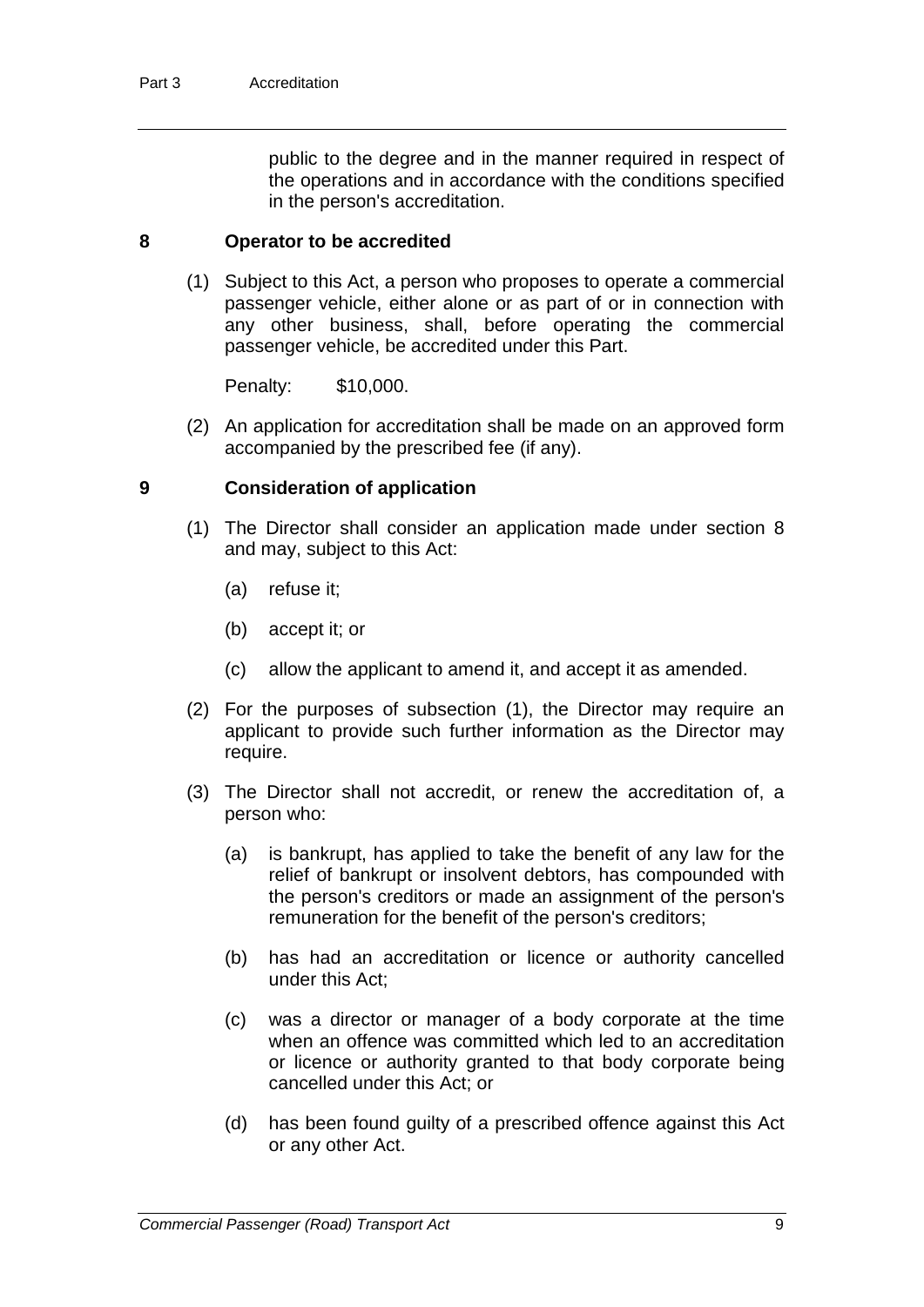- (4) The Director shall not accredit, or renew the accreditation of, a body corporate:
	- (a) unless the body corporate is authorised by its constitution, objects, purposes or rules to carry on the business associated with the accreditation;
	- (b) unless each director and manager (including a person conducting the business associated with the accreditation on behalf of the body corporate) would, whether initially or during a period of accreditation, be entitled as an individual, to be accredited; or
	- (c) in respect of which a liquidator, receiver, receiver and manager or official manager has been appointed under the Corporations Act 2001 unless in the particular circumstances it would, in the opinion of the Director, be inequitable not to accredit or renew the accreditation.
- (5) Despite subsection (4)(b), the Director may accredit or renew the accreditation of a body corporate if:
	- (a) it is impracticable for the Director to determine whether each director and manager of the body corporate would be entitled to be accredited as an individual; and
	- (a) the Director is satisfied that one or some of the directors or managers would be entitled to be accredited as an individual.

## **10 Conditions of accreditation**

- (1) An operator's accreditation shall be subject to such conditions, if any, as are prescribed and to such other conditions, if any, as the Director thinks fit and specifies in relation to the accreditation.
- (2) The Director may from time to time, by written notice to an accredited operator, amend or revoke the conditions of accreditation or add new conditions.
- (3) The conditions referred to in this section shall be substantially the same for all operations of a similar nature unless the Director is satisfied, on stated grounds in a particular case, that different conditions are reasonable.

## **11 Register of accredited persons, &c.**

(1) The Director shall set up and maintain, or cause to be set up and maintained, whether by electronic means or otherwise, a register of accredited operators.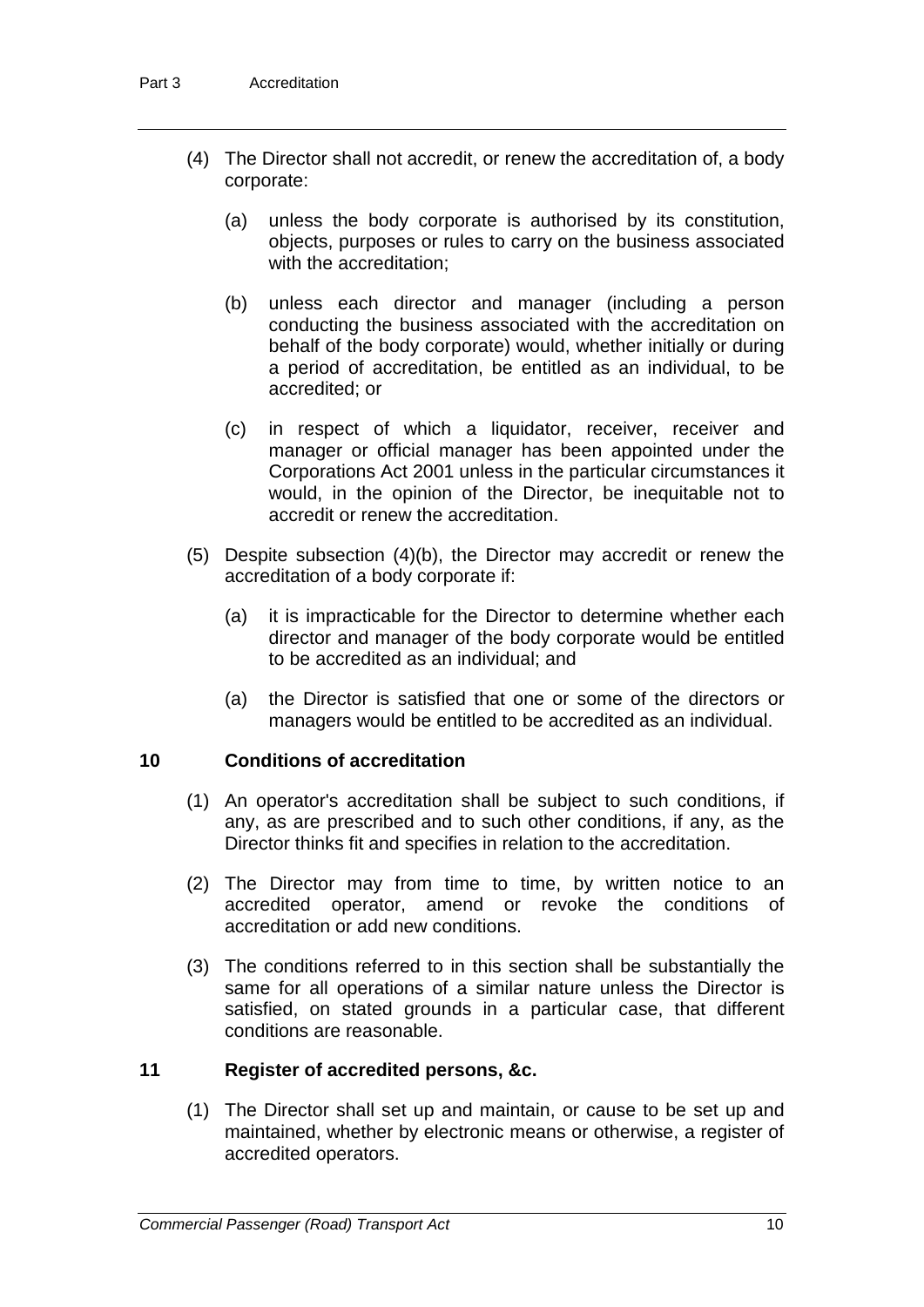- (2) The register shall have entered in it the name of each person who has been accepted as an accredited operator, any conditions to which the accreditation is subject, the nature of any licences or authorizations held under this Act and any conditions subject to which they are held.
- (3) Except as provided in subsection (2), all other information obtained by the Director for the purposes of this Part shall be kept confidential and not disclosed to any person other than for the proper administration of this Act.
- (4) A member of the public may, during periods determined by the Director and upon payment of the prescribed fee (if any), search, or take or be provided with extracts from, any entry in the register.
- (5) The Director shall issue each person entered in the register as an accredited operator with a certificate of accreditation which, without proof to the contrary, is evidence, for all purposes, that the person is accredited under this Part.
- (6) The Director may require the holder of a certificate of accreditation to return it to the Director for a replacement certificate to be issued specifying new or amended conditions.

## **12 Period of accreditation, renewal**

- (1) An accreditation is effective, unless sooner cancelled or suspended under this Act, for 5 years from the day of its registration, but may be renewed by the Director upon application made in that behalf in the approved form accompanied by payment of the prescribed fee (if any).
- (2) Where an application for renewal is made but is not determined before the date on which the accreditation to which it relates expires, the accreditation shall remain effective until the application is determined.
- (4) In considering an application for renewal under subsection (1), the Director shall take into account the matters that would be taken into account if the application were for a new accreditation.

## **13 Effect of accreditation**

An accredited operator may:

- (a) apply for a licence under this Act; and
- (b) operate a motor vehicle or carry out an action licensed under this Act in accordance with the conditions specified in relation to the accreditation or the licence.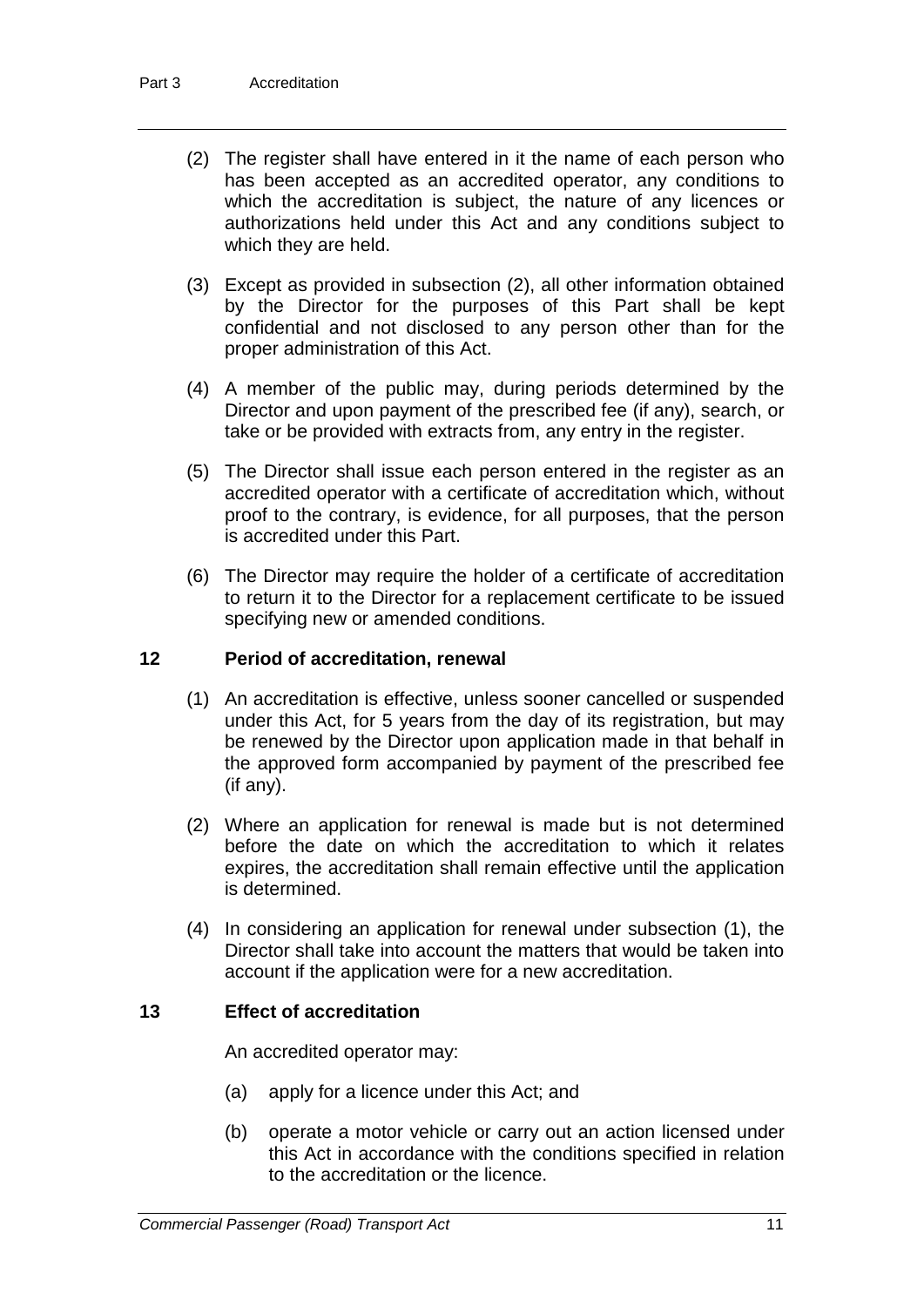## **14 Operator's accreditation not transferable**

An operator's accreditation is not transferable.

### **15 Director may grant exemption**

- (1) Notwithstanding section 8(1) but subject to the Regulations, the Director may in the special circumstances of the case, by notice in writing, exempt a person proposing to apply for a commercial passenger vehicle licence or other licence from the requirement of first being accredited under this Part.
- (2) The Director may, in a notice under subsection (1), impose such conditions on any exemption granted as the Director thinks fit.
- (3) The Director may, by notice in writing to the operator of a commercial passenger vehicle or other person exempted under subsection (1), lift the exemption granted and require the operator to be accredited on the expiry of a period of 3 months or such longer period as may be specified in the notice, commencing with the day the notice was given.
- (4) The Director shall cause a copy of any notice given under subsection (1) or (3) to be published in the *Gazette*.
- (5) The Director may, by notice in the *Gazette* and subject to such conditions as may be specified, exempt any class or classes of operators of commercial passenger vehicle operations using commercial passenger vehicles from the requirement of first being accredited under this Part.
- (6) The Director may, by notice in the *Gazette* and subject to such conditions as may be specified, lift any exemption granted under subsection (5) on the expiry of such period, being not less than 3 months from the date of the notice, as is specified.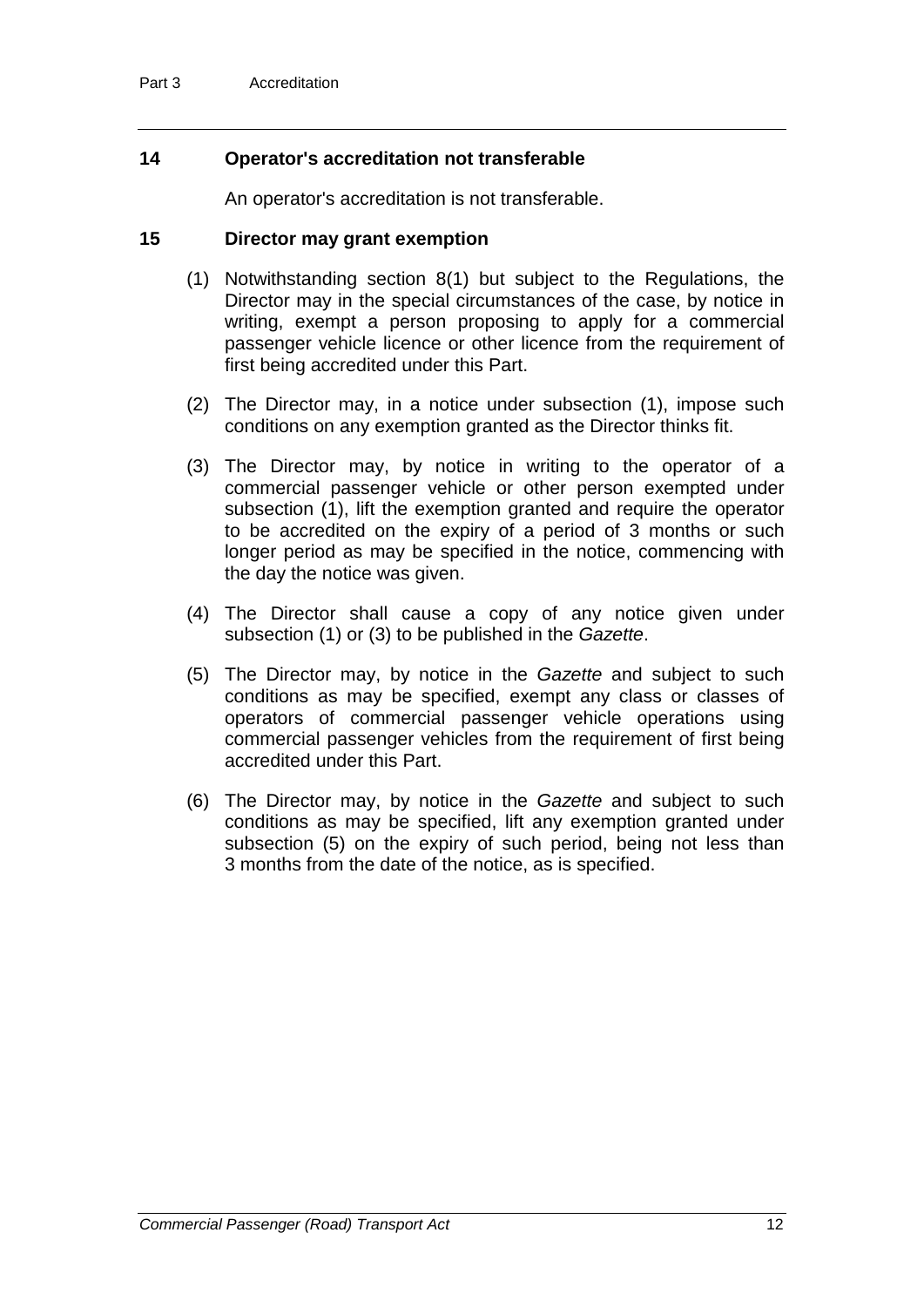## **Part 4 Taxis**

## **Division 1 Taxi licence**

## **16 Taxi areas**

The Minister may, by notice in the *Gazette*, declare an area to be a taxi area for the purposes of this Act.

### **17 Taxi licence**

(1) Subject to this Act, a person who proposes to operate a taxi must hold a taxi licence for a taxi before commencing the operation.

Penalty: \$10 000.

(2) An application for a taxi licence is to be made on an approved form accompanied by the prescribed fee.

## **18 Consideration of application**

- (1) The Director must consider an application made under section 17(2) and may, subject to this Act:
	- (a) refuse it;
	- (b) grant it; or
	- (c) allow the applicant to amend it, and grant it as amended.
- (2) For the purposes of subsection (1), the Director may require an applicant to provide further information.
- (3) The Director must not issue a taxi licence to a person who is not accredited at the time the licence is granted.
- (4) The Director must not grant a taxi licence to a person unless, at the time the licence is granted, the taxi endorsed on the licence is registered under the *Motor Vehicles Act* in the name of the person.

### **18A Exemption from passenger limit**

The Director may exempt an approved motor vehicle from the passenger limit for a taxi if:

- (a) the vehicle complies with the other requirements for that kind of taxi; and
- (b) the Director is satisfied that the exemption is appropriate in all the circumstances.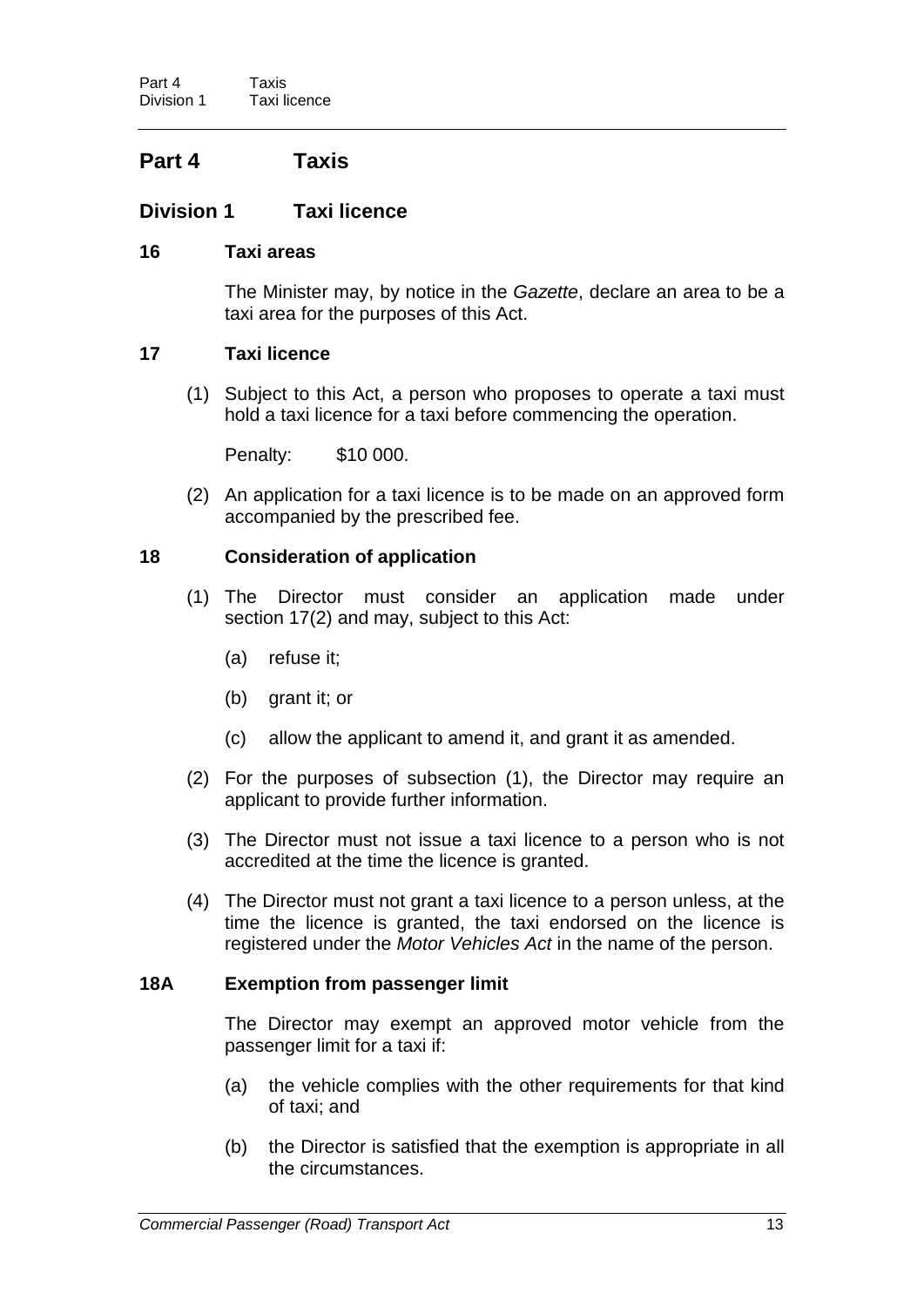## **19 Registration number to be endorsed on licence**

A taxi licence is to have endorsed on it the registration number of the taxi as contained on the number plates issued under the *Motor Vehicles Act*.

### **20 Conditions of taxi licence**

- (1) A taxi licence is subject to the conditions that the Director thinks fit and specifies in the licence.
- (2) The Director may, from time to time, by written notice to a taxi licence holder, amend or revoke the conditions of the licence or add new conditions.
- (3) The conditions of a taxi licence are to be substantially the same for all taxi licences unless the Director is satisfied, on stated grounds in a particular case, that different conditions are reasonable.
- (4) The Director may require the holder of a taxi licence to return it to the Director for a replacement licence to be issued specifying new or amended conditions.
- (5) The Director may require the holder of a taxi licence to join a communications or dispatch network approved under section 71.
- (6) It is a condition of a taxi licence that the taxi endorsed on the licence is used as a taxi and is maintained to the approved standard.
- (8) It is a condition of a taxi licence that the taxi endorsed on the licence is registered under the *Motor Vehicles Act* in the name of the taxi licence holder.
- (9) It is a condition of a taxi licence that the holder of the licence is to ensure that any injury to a person arising out of or in the course of the person's engagement to drive the taxi endorsed on the licence is covered by a policy of insurance.

## **21 Taxi to operate in taxi area**

- (1) The Director must specify in a taxi licence the taxi area within which the holder of the licence may operate the taxi endorsed on the licence.
- (2) A person must not operate a taxi within a taxi area that is not specified in the taxi licence.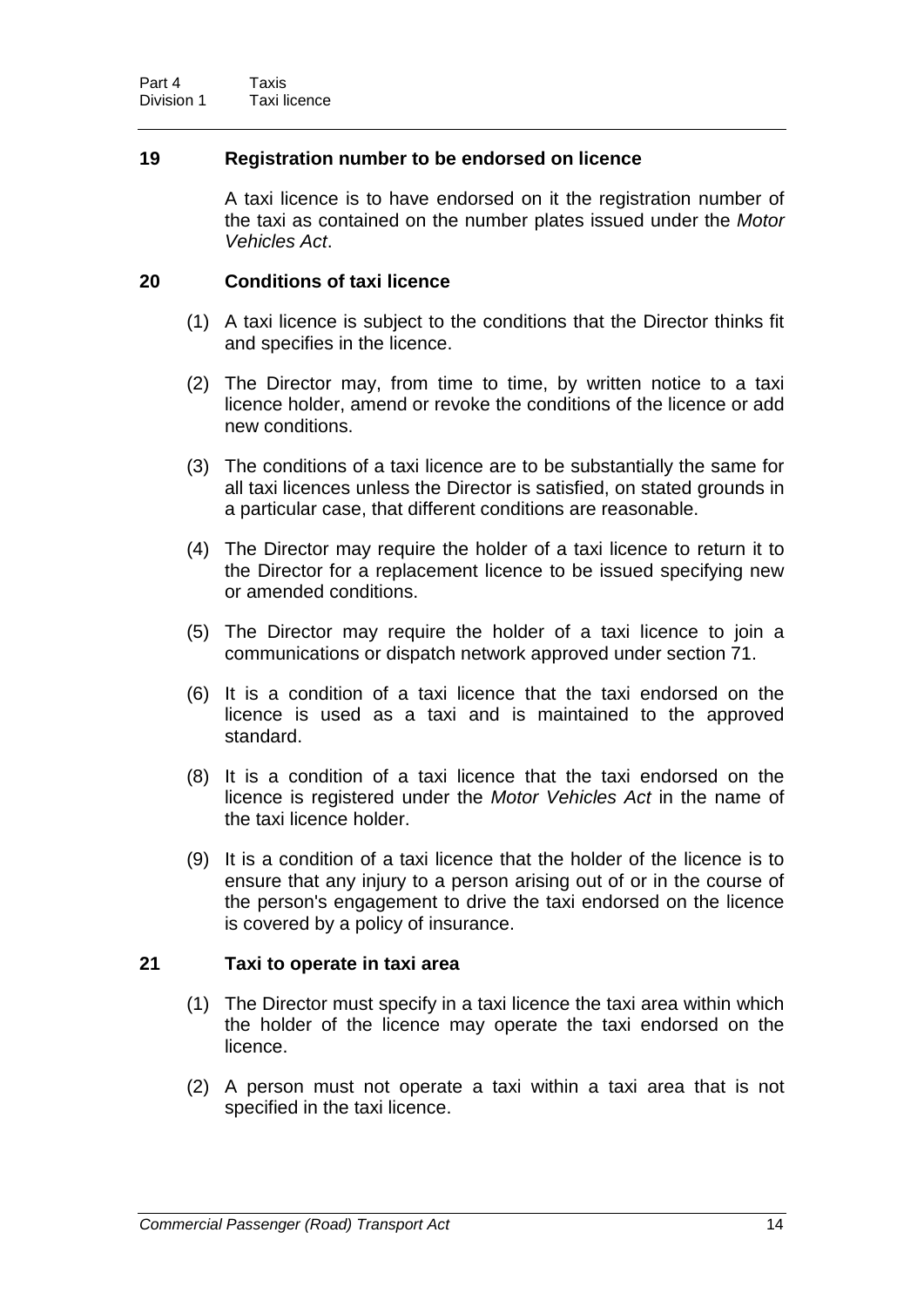- (3) Despite subsection (2), a person may operate a taxi within a taxi area that is not specified in the taxi licence if the passengers are driven:
	- (a) into the taxi area from a place outside the taxi area; or
	- (b) from within the taxi area to a place outside the taxi area on the return journey by a direct route to the place from which the passengers were driven into the taxi area.

## **22 Effect of taxi licence**

A taxi licence authorises the holder to operate the taxi endorsed on the licence in accordance with the conditions specified in the licence and the holder's accreditation.

## **23 Term of taxi licence**

- (1) A taxi licence remains in force, unless sooner surrendered, cancelled or suspended under this Act:
	- (a) for 12 months from the day it is granted; or
	- (b) for 12 months from the day it is renewed or for a shorter period (of not less than 3 months) that the Director approves.
- (2) If the Director approves a period under subsection (1)(b), the fee that is to be paid for the renewal of the licence is to be a pro rata fee based on the fee that is otherwise prescribed for the renewal of the licence.

## **23A Renewal of taxi licence**

- (1) A taxi licence may be renewed by the Director on application made on an approved form accompanied by the prescribed fee.
- (2) In considering an application for renewal, the Director must take into account the matters that would be taken into account if the application were for a new taxi licence.

## **24 Surrender of taxi licence**

- (1) The holder of a taxi licence may surrender the licence to the Director before the licence expires.
- (2) A person who surrenders a taxi licence is entitled to a refund of a proportionate amount of the fee paid at the time of the application for the grant or last renewal of the licence (as applicable) in respect of each day of the unexpired term of the licence but only if there are at least 7 days (not including the day of surrender) remaining in the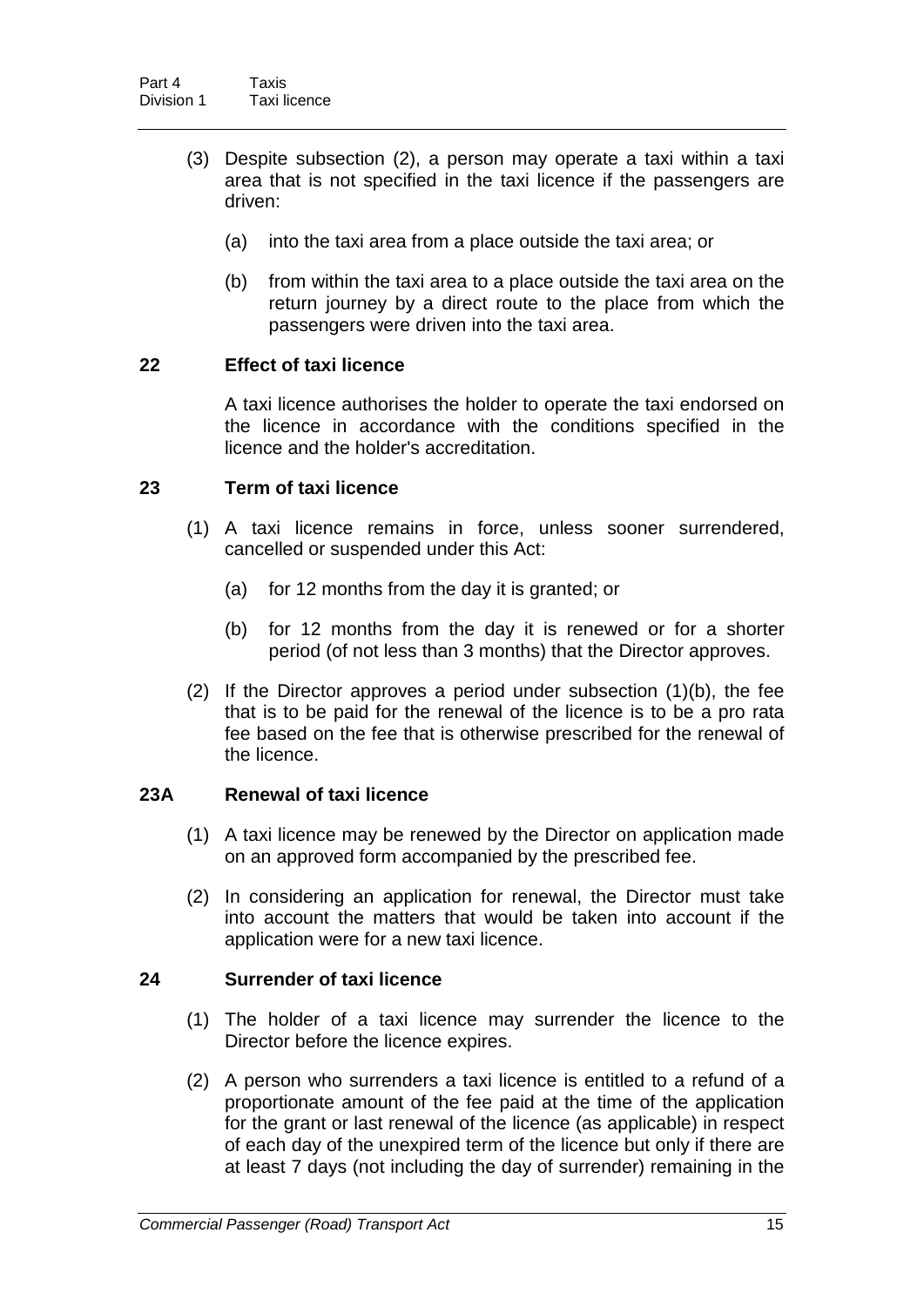unexpired term.

### **25 Director may grant exemption**

- (1) The Director may exempt a class of operators of taxis, or an operation using taxis, from the requirement to hold a taxi licence.
- (2) An exemption is to be in writing and may specify:
	- (a) the motor vehicle to which the exemption relates;
	- (b) the period for which the exemption is granted; and
	- (c) any other condition the Director thinks fit.
- (3) The Director may require payment of the prescribed fee (if any) before granting an exemption.
- (4) A person is not guilty of an offence under section 79A(1) in respect of anything done in accordance with an exemption.

### **26 Determination of fares and charges**

- (1) The Minister may, by notice in the *Gazette*, determine the maximum fares and charges that may be charged for the hire or use of a taxi.
- (2) A person who charges a fare or charge that is higher than the maximum determined under subsection (1) is guilty of an offence.

Penalty: \$1,000.

#### **26A Taxis may use bus stops outside route service hours**

- (1) Despite anything to the contrary in this Act or the Regulations, the driver of a taxi that is available for hire may park or stand the taxi in a bus stop in an urban service area outside route service hours.
- (2) The driver of a taxi who parks or stands the taxi in a bus stop other than in accordance with subsection (1) commits an offence.

Penalty: \$2 000.

## **Division 2 Substitute taxi licence**

#### **27 Substitute taxi licence**

- (1) An accredited operator may apply to the Director for a substitute taxi licence.
- (2) An application under subsection (1) is to be on an approved form accompanied by the prescribed fee (if any).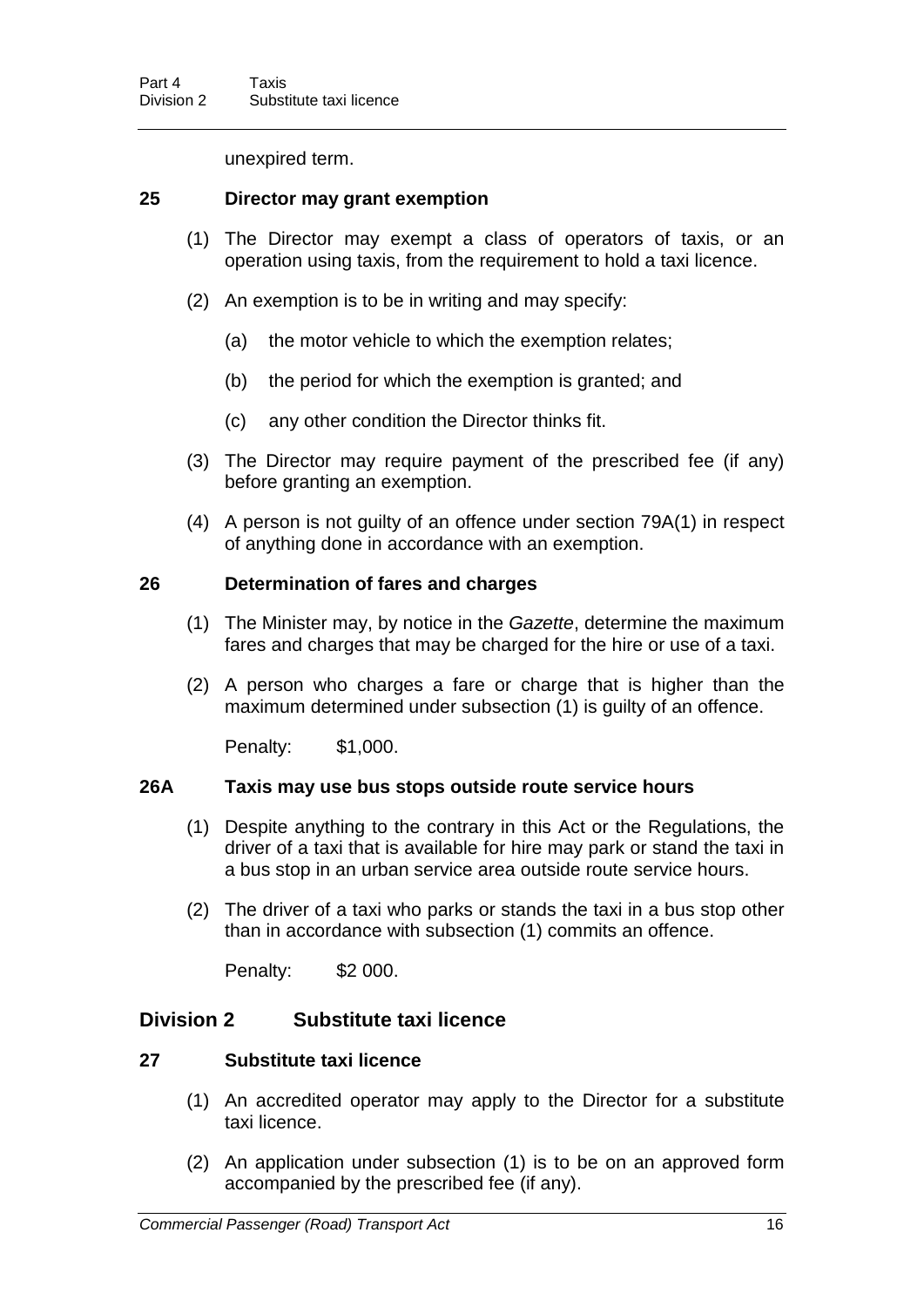(3) The Director may require an applicant for a substitute taxi licence to provide further particulars.

## **28 Conditions of substitute taxi licence**

- (1) A substitute taxi licence is subject to the conditions that the Director thinks fit and specifies in the licence.
- (2) It is a condition of every substitute taxi licence that, except as otherwise authorised by the Director, the motor vehicle in respect of which the licence was granted is not to be used as a taxi unless it has affixed to it the identification plate or plates approved by the Director for the purposes of this Act.

## **Part 5 Private hire cars**

### **30 Private hire car entitlement and licence**

(1) Subject to this Act, a person who proposes to operate a private hire car must hold a private hire car licence before commencing the operation.

Penalty: \$10 000.

(2) An application for a private hire car licence is to be made on an approved form accompanied by the prescribed fee.

## **31 Consideration of application**

- (1) The Director must consider an application made under section 30(2) and may, subject to this Act:
	- (a) refuse it;
	- (b) grant it; or
	- (c) allow the applicant to amend it, and grant it as amended.
- (2) For the purposes of subsection (1), the Director may require an applicant to provide further information.
- (3) The Director must not grant a private hire car licence if the applicant was not accredited at the time of the application.
- (4) The Director must not grant a private hire car licence to a person unless, at the time the licence is granted, the private hire car endorsed on the licence is registered under the *Motor Vehicles Act* in the name of the person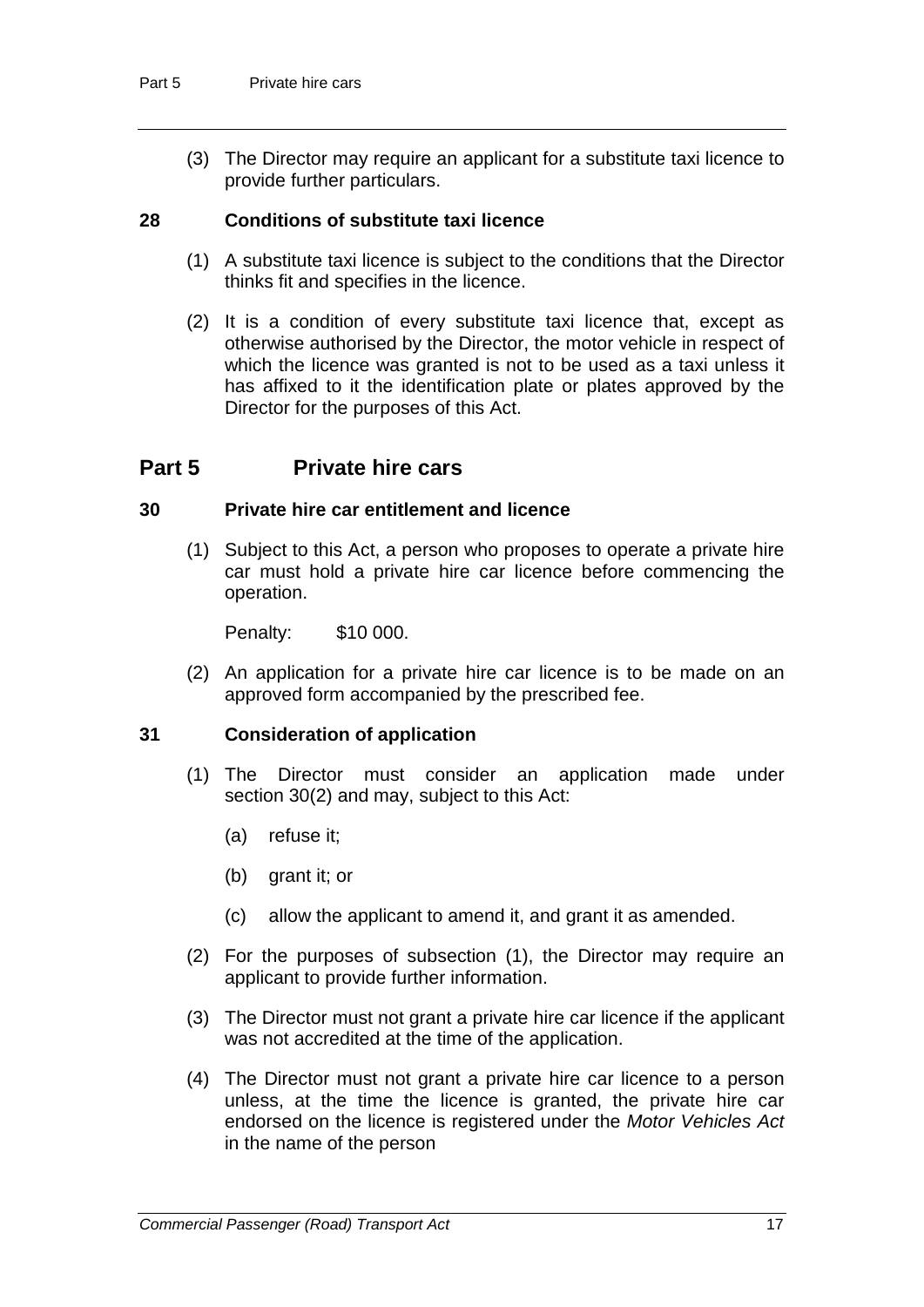## **32 Registration number to be endorsed on licence**

A private hire car licence is to have endorsed on it the registration number of the private hire car as contained on the number plates issued under the *Motor Vehicles Act*.

### **33 Conditions of private hire car licence**

- (1) A private hire car licence is subject to the conditions that the Director thinks fit and specifies in the licence.
- (2) The Director may, from time to time, by written notice to a private hire car licence holder, amend or revoke the conditions of the licence or add new conditions.
- (3) The conditions of a private hire car licence are to be substantially the same for all private hire car licences unless the Director is satisfied, on stated grounds in a particular case, that different conditions are reasonable.
- (4) The Director may require the holder of a private hire car licence to return it to the Director for a replacement licence to be issued specifying new or amended conditions.
- (5) It is a condition of a private hire car licence that the private hire car endorsed on the licence be used as a private hire car and is maintained to an approved standard.
- (6) It is a condition of a private hire car licence that the private hire car endorsed on the licence is registered under the *Motor Vehicles Act* in the name of the holder of the licence.

#### **34 Effect of private hire car licence**

A private hire car licence authorises the holder to operate the private hire car endorsed on the licence in accordance with the conditions specified in the licence and the holder's accreditation.

#### **35 Term of private hire car licence**

- (1) A private hire car licence remains in force, unless sooner surrendered, cancelled or suspended under this Act:
	- (a) for 12 months from the day it is granted; or
	- (b) for 12 months from the day it is renewed or for a shorter period (of not less than 3 months) that the Director approves.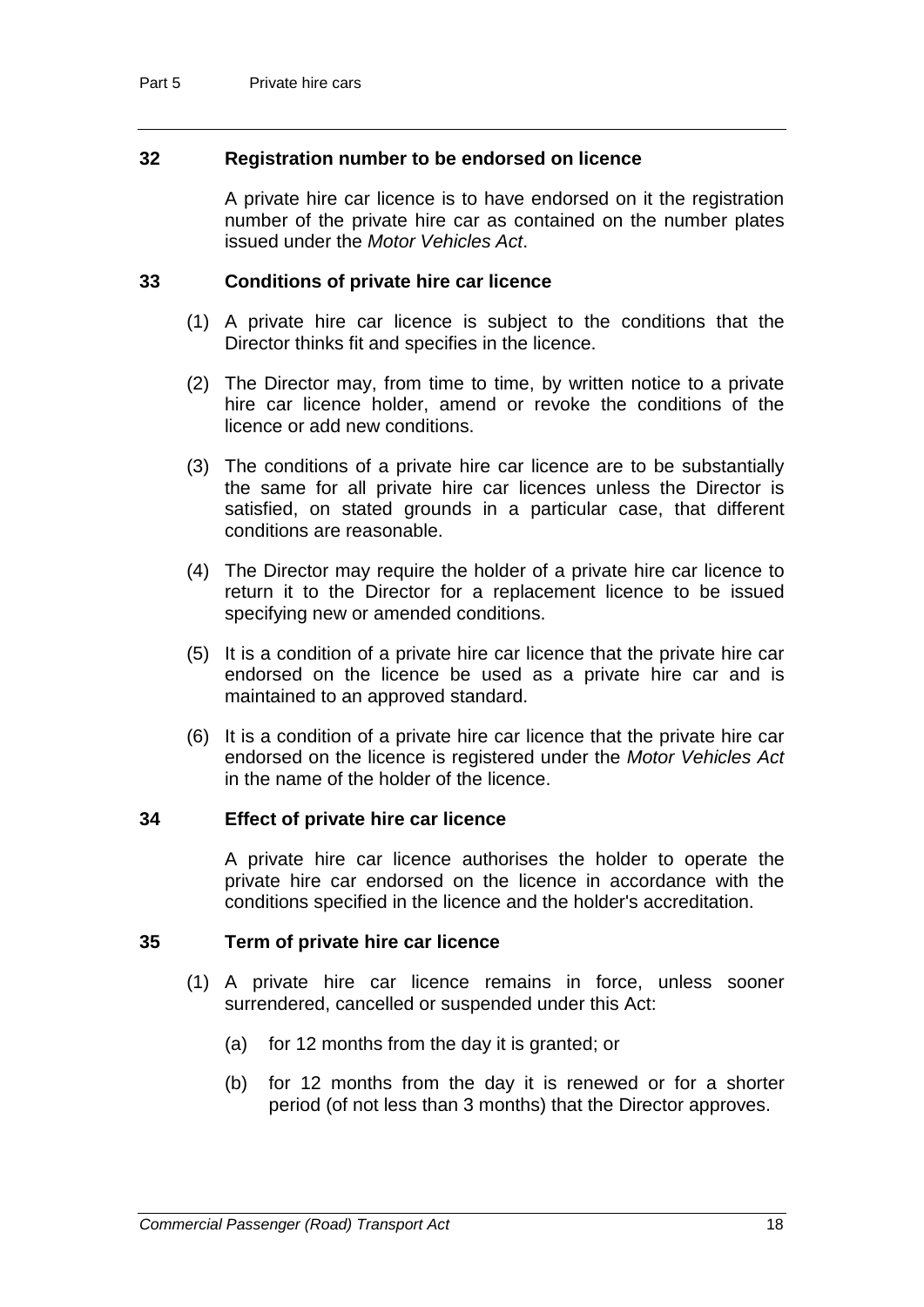(2) If the Director approves a period under subsection (1)(b), the fee that is to be paid for the renewal of the licence is to be a pro rata fee based on the fee that is otherwise prescribed for the renewal of the licence.

## **35A Renewal of private hire car licence**

- (1) A private hire car licence may be renewed by the Director on application made on an approved form accompanied by the prescribed fee.
- (2) In considering an application for renewal, the Director must take into account the matters that would be taken into account if the application were for a new private hire car licence.

### **36 Surrender of private hire car licence**

- (1) The holder of a private hire car licence may surrender the licence to the Director before it expires.
- (2) A person who surrenders a private hire car licence is entitled to a refund of a proportionate amount of the fee paid at the time of the application for the grant or last renewal of the licence (as applicable) in respect of each day of the unexpired term of the licence but only if there are at least 7 days (not including the day of surrender) remaining in the unexpired term.

#### **37 Director may grant exemption**

- (1) The Director may exempt a person proposing to operate a private hire car from the requirement to hold a private hire car licence.
- (2) The Director may exempt a class of operators of private hire cars, or an operation using private hire cars, from the requirement to hold a private hire car licence.
- (3) An exemption is to be in writing and may specify:
	- (a) the motor vehicle to which the exemption relates;
	- (b) the period for which the exemption is granted; and
	- (c) any other condition the Director thinks fit.
- (4) The Director may require payment of the prescribed fee (if any) before granting an exemption.
- (5) A person is not guilty of an offence under section 79A(1) in respect of anything done in accordance with an exemption.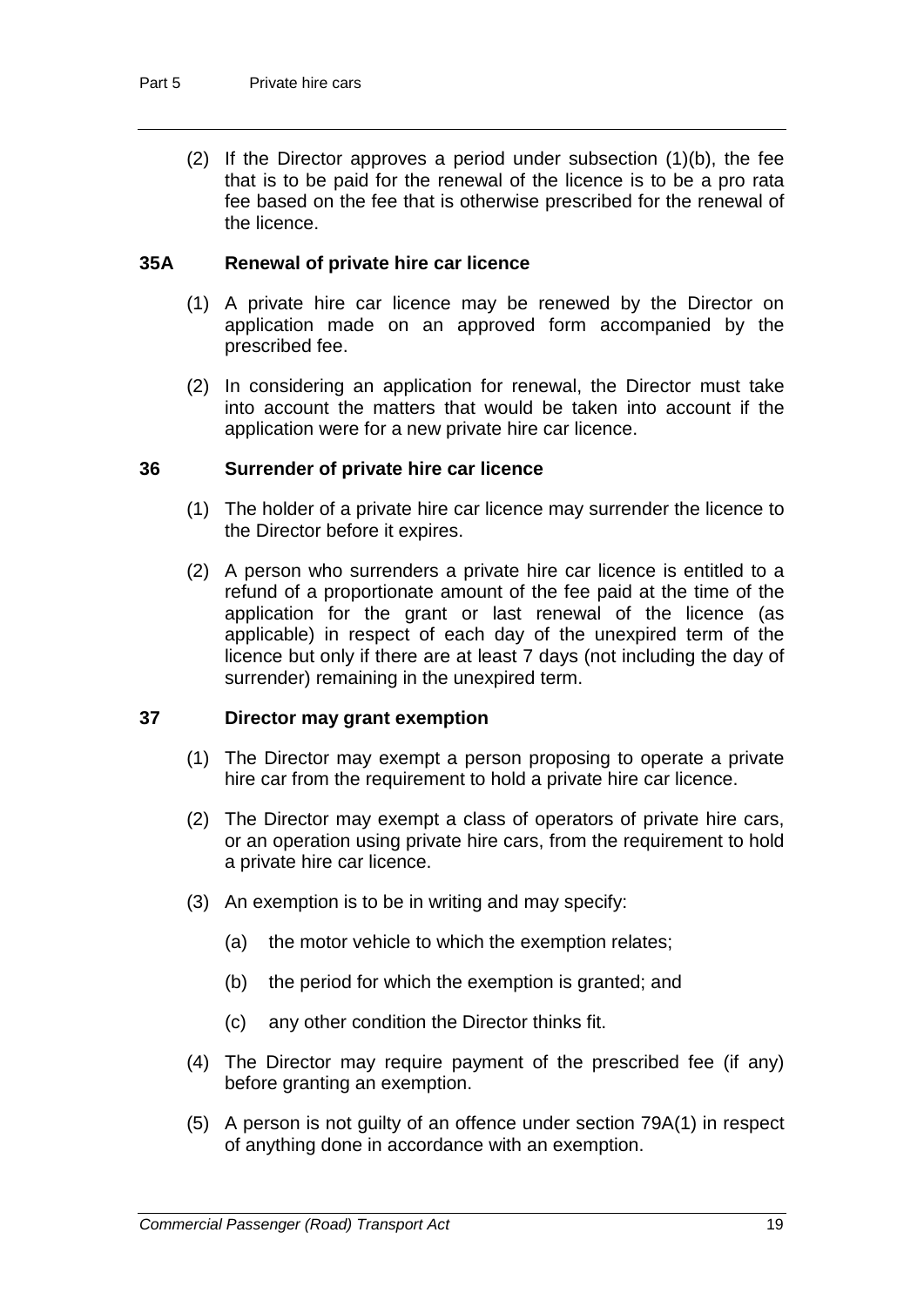#### **37A Determination of fares and charges**

- (1) The Minister may, by notice in the *Gazette*, determine:
	- (a) a fare or charge to be charged for the hire or use of a private hire car; or
	- (b) the method to be used to calculate such a fare or charge.
- (2) A person must not charge a fare or charge for the hire or use of a private hire car except in accordance with subsection (1).

Penalty: \$1 000.

#### **37B Ranking for approved functions or events**

- (1) Despite anything to the contrary in this Act or the Regulations, the driver of a private hire car may park or stand the private hire car for hire to transport passengers at an approved function or event, or an approved class of functions or events, in accordance with the approved conditions.
- (2) The driver of a private hire car who parks, stands or plys a private hire car for hire other than in accordance with subsection (1) commits an offence.

Penalty: \$3 000.

## **Part 5AA Limousines**

## **37C Limousine licence**

(1) Subject to this Act, a person who proposes to operate a limousine must hold a limousine licence before commencing the operation.

Penalty: \$10 000.

(2) An application for a limousine licence is to be made on an approved form accompanied by the prescribed fee.

#### **37D Consideration of application**

- (1) The Director must consider an application made under section 37C(2) and may, subject to this Act:
	- (a) refuse it;
	- (b) grant it; or
	- (c) allow the applicant to amend it, and grant it as amended.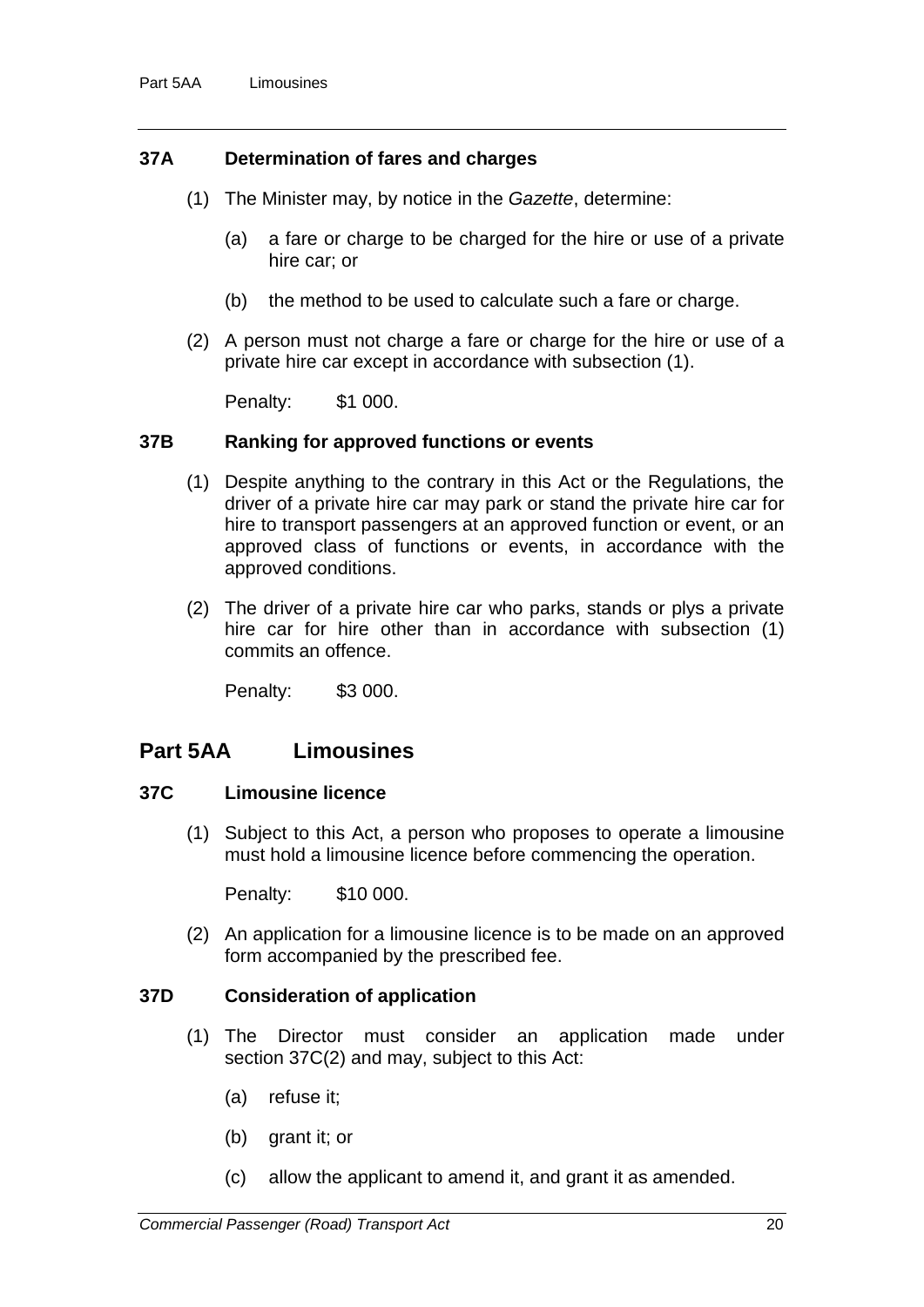- (2) For the purposes of subsection (1), the Director may require an applicant to provide further information.
- (3) The Director must not grant a limousine licence if the applicant was not accredited at the time of the application.
- (4) The Director must not grant a limousine licence to a person unless, at the time the licence is granted, the limousine endorsed on the licence is registered under the *Motor Vehicles Act* in the name of the person.

#### **37E Registration number to be endorsed on licence**

A limousine licence is to have endorsed on it the registration number of the limousine as contained on the number plates issued under the *Motor Vehicles Act*.

## **37F Conditions of limousine licence**

- (1) A limousine licence is subject to the conditions that the Director thinks fit and specifies in the licence.
- (2) The Director may, from time to time, by written notice to the holder of a limousine licence, amend or revoke the conditions of the licence or add new conditions.
- (3) The conditions of a limousine licence are to be substantially the same for all limousine licences unless the Director is satisfied, on stated grounds in a particular case, that different conditions are reasonable.
- (4) The Director may require the holder of a limousine licence to return it to the Director for a replacement licence to be issued specifying new or amended conditions.
- (5) It is a condition of a limousine licence that the limousine endorsed on the licence be used as a limousine and is maintained to an approved standard.
- (6) It is a condition of a limousine licence that the limousine endorsed on the licence is registered under the *Motor Vehicles Act* in the name of the holder of the licence.

## **37G Effect of limousine licence**

A limousine licence authorises the holder to operate the limousine endorsed on the licence in accordance with the conditions specified in the licence and the holder's accreditation.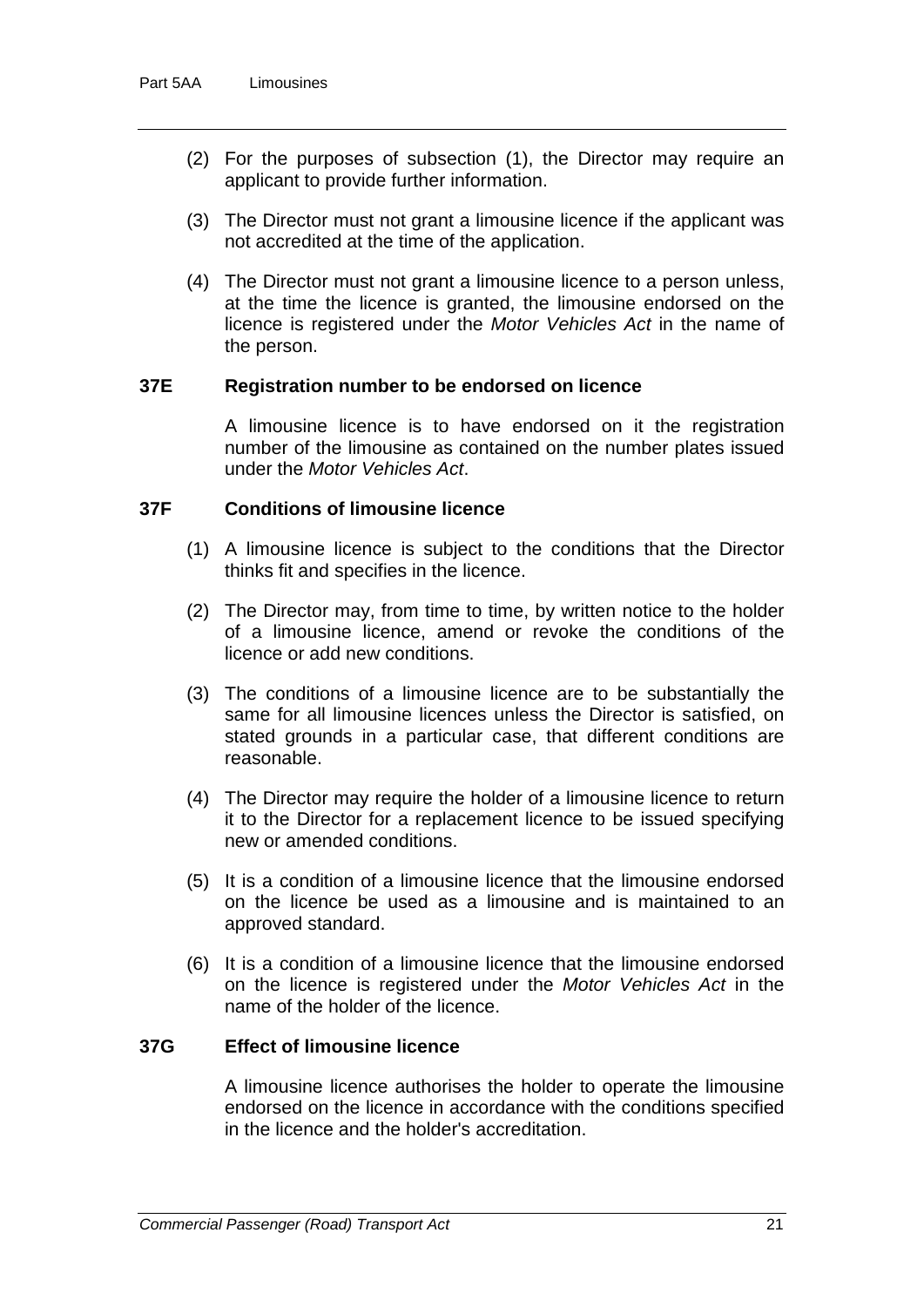#### **37H Term of limousine licence**

- (1) A limousine licence remains in force, unless sooner surrendered, cancelled or suspended under this Act:
	- (a) for 12 months from the day it is granted; or
	- (b) for 12 months from the day it is renewed or for a shorter period (of not less than 3 months) that the Director approves.
- (2) If the Director approves a period under subsection (1)(b), the fee that is to be paid for the renewal of the licence is to be a pro rata fee based on the fee that is otherwise prescribed for the renewal of the licence.

#### **37J Renewal of limousine licence**

- (1) A limousine licence may be renewed by the Director on application made on an approved form accompanied by the prescribed fee.
- (2) In considering an application for renewal, the Director must take into account the matters that would be taken into account if the application were for a new private hire car licence.

#### **37K Surrender of limousine licence**

- (1) The holder of a limousine licence may surrender the licence to the Director before it expires.
- (2) A person who surrenders a limousine licence is entitled to a refund of a proportionate amount of the fee paid at the time of the application for the grant or last renewal of the licence (as applicable) in respect of each day of the unexpired term of the licence but only if there are at least 7 days (not including the day of surrender) remaining in the unexpired term.

#### **37L Director may grant exemption**

- (1) The Director may exempt a person proposing to operate a limousine from the requirement to hold a limousine licence.
- (2) The Director may exempt a class of operators of limousines, or an operation using limousines, from the requirement to hold a limousine licence.
- (3) An exemption is to be in writing and may specify:
	- (a) the motor vehicle to which the exemption relates;
	- (b) the period for which the exemption is granted; and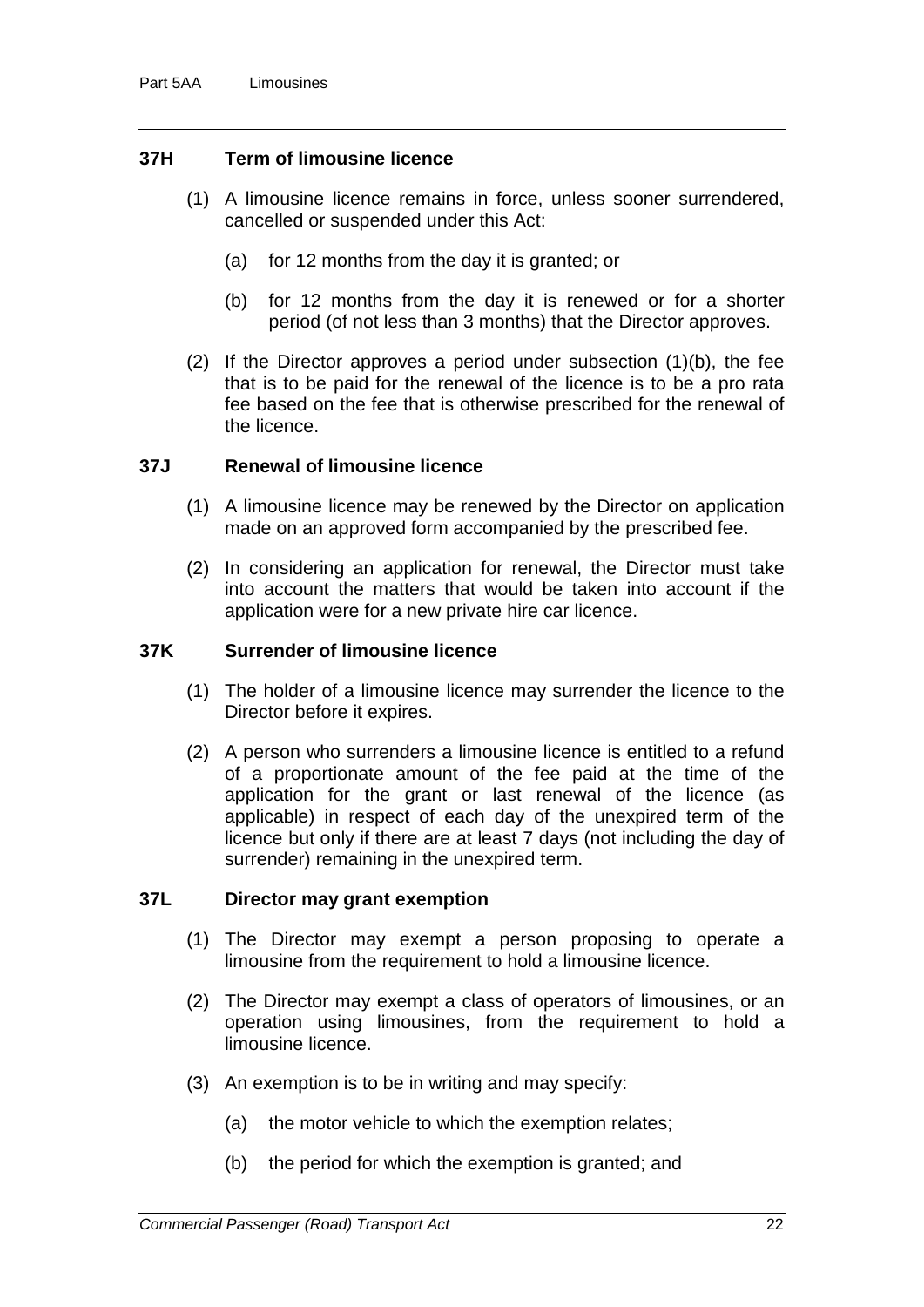- (c) any other condition the Director thinks fit.
- (4) The Director may require payment of the prescribed fee (if any) before granting an exemption.
- (5) A person is not guilty of an offence under section 79A(1) in respect of anything done in accordance with an exemption.

#### **37M Determination of fares and charges**

- (1) The Minister may, by notice in the *Gazette*, determine:
	- (a) a fare or charge to be charged for the hire or use of a limousine; or
	- (b) the method to be used to calculate such a fare or charge.
- (2) A person must not charge a fare or charge for the hire or use of a limousine except in accordance with subsection (1).

Penalty: \$1 000.

## **Part 5A Minibuses**

#### **38 Minibus areas**

The Minister may, by notice in the *Gazette*, declare an area to be a minibus area for the purposes of this Act.

#### **38A Minibus licence**

(1) Subject to this Act, a person who proposes to operate a minibus must hold a minibus licence before commencing the operation.

Penalty: \$10,000.

(2) An application for a minibus licence is to be made on an approved form accompanied by the prescribed fee.

#### **38B Consideration of application**

- (1) The Director must consider an application made under section 38A and may, subject to this Act:
	- (a) refuse it;
	- (b) grant it; or
	- (c) allow the applicant to amend it, and grant it as amended.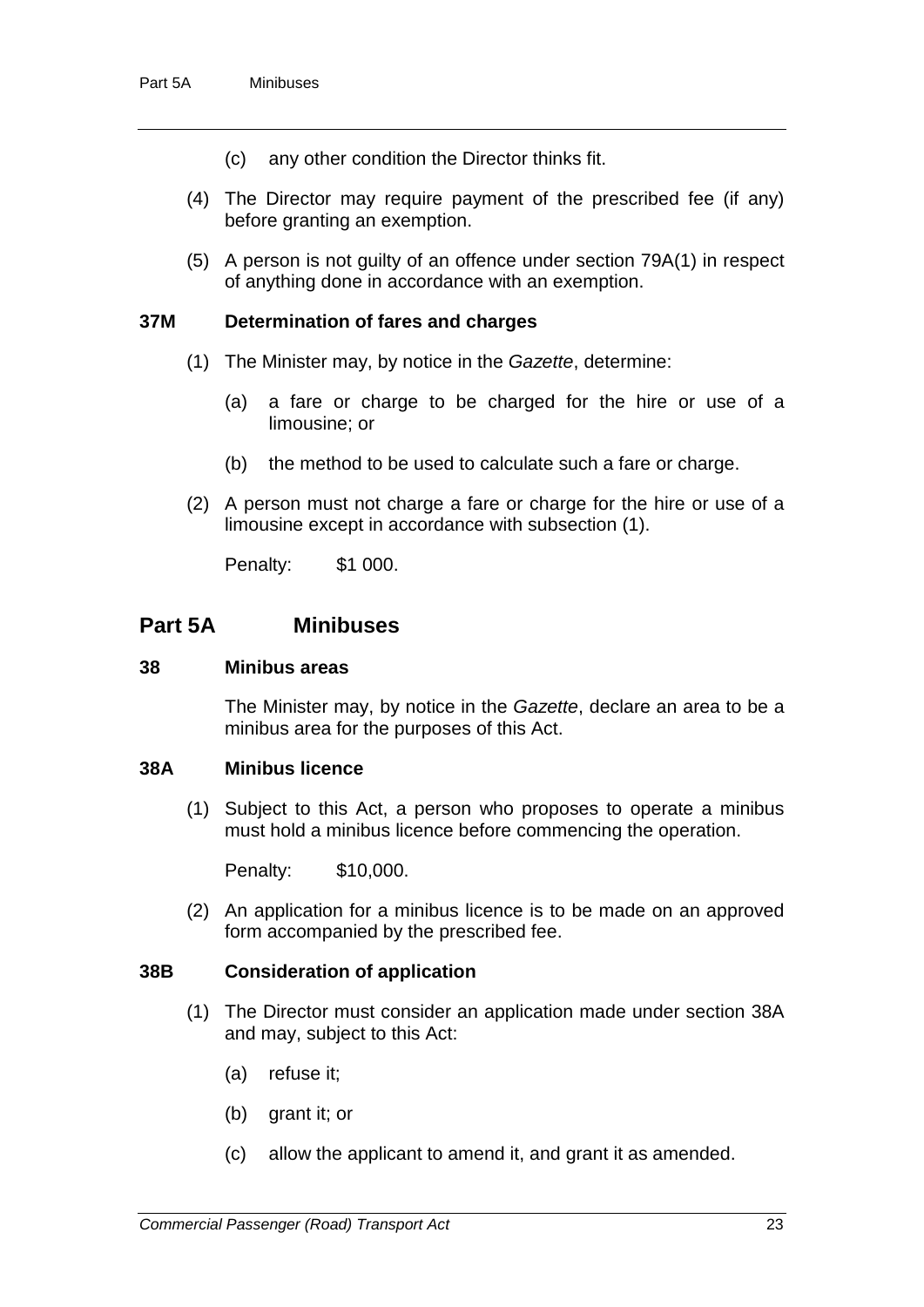- (2) For the purposes of subsection (1), the Director may require an applicant to provide further information.
- (3) The Director must not issue a minibus licence to a person who is not accredited at the time the licence is granted.
- (4) The Director must not grant a minibus licence to a person unless, at the time the licence is granted, the minibus endorsed on the licence is registered under the *Motor Vehicles Act* in the name of the person

#### **38C Registration number to be endorsed on licence**

A minibus licence is to have endorsed on it the registration number as contained on the number plates issued under the *Motor Vehicles Act*.

## **38D Conditions of minibus licence**

- (1) A minibus licence is subject to the conditions that the Director thinks fit and specifies in the licence.
- (2) The Director may, from time to time, by written notice to a minibus licence holder, amend or revoke the conditions of the licence or add new conditions.
- (3) The conditions of a minibus licence are to be substantially the same for all minibus licences unless the Director is satisfied, on stated grounds in a particular case, that different conditions are reasonable.
- (4) The Director may require the holder of a minibus licence to return it to the Director for a replacement licence to be issued specifying new or amended conditions.
- (5) The Director may require the holder of a minibus licence to join a communications or dispatch network approved under section 71.
- (6) It is a condition of a minibus licence that the minibus endorsed on the licence is used as a minibus and is maintained to the approved standard.
- (7) It is a condition of a minibus licence that the minibus endorsed on the licence is registered under the *Motor Vehicles Act* in the name of the minibus licence holder.
- (8) It is a condition of a minibus licence that the holder of the licence is to ensure that any injury to a person arising out of or in the course of the person's engagement to drive the minibus endorsed on the licence is covered by a policy of insurance.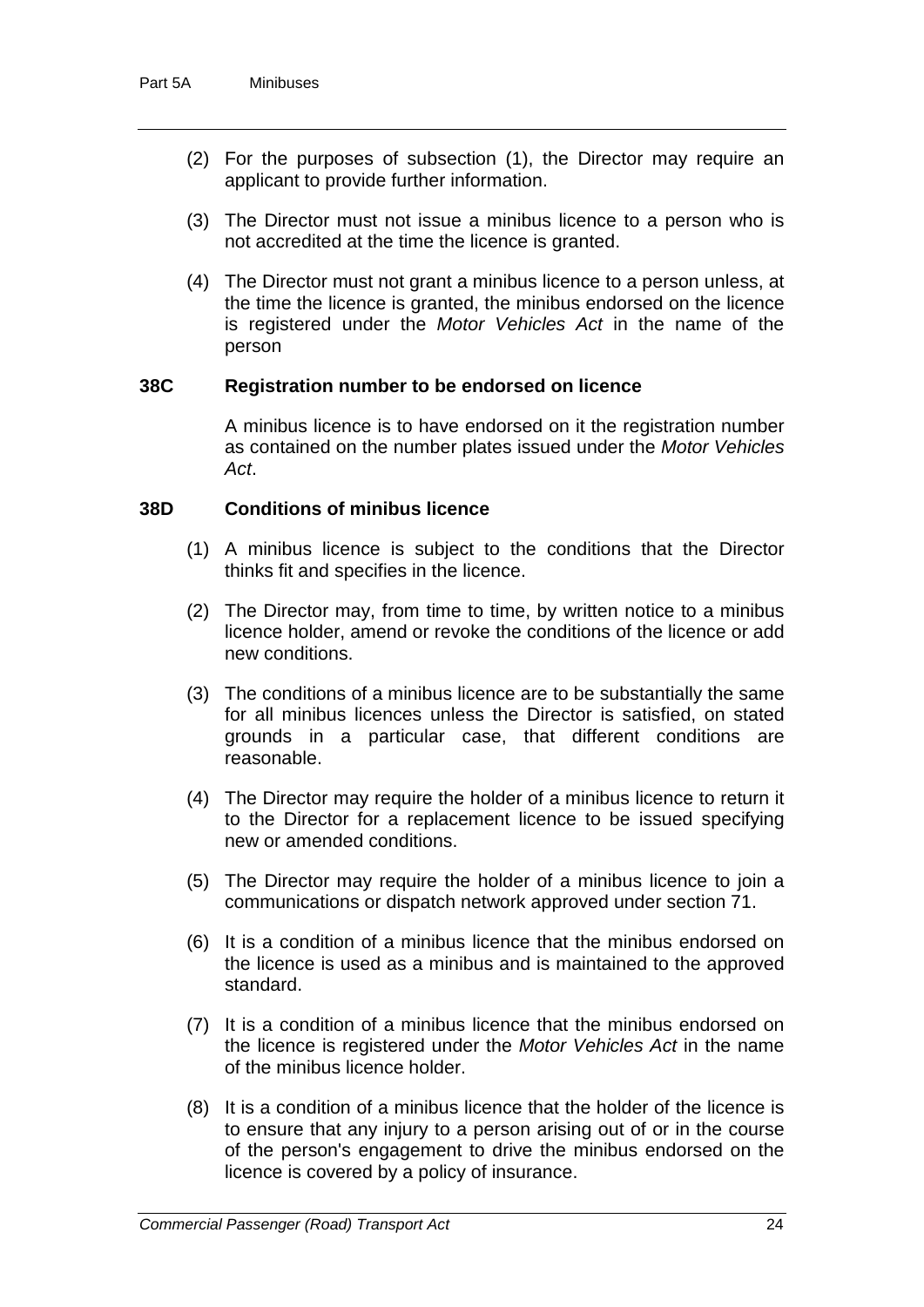#### **38E Minibus to operate in minibus area**

- (1) The Director must specify in a minibus licence the minibus area within which the holder of the licence may operate the minibus endorsed on the licence.
- (2) A person must not operate a minibus within a minibus area that is not specified in the minibus licence.
- (3) Despite subsection (2), a person may operate a minibus within a minibus area that is not specified in the minibus licence if the passengers are driven:
	- (a) into the minibus area from a place outside the minibus area; or
	- (b) from within the minibus area to a place outside the minibus area on the return journey by a direct route to the place from which the passengers were driven into the minibus area.

### **38F Effect of minibus licence**

A minibus licence authorises the holder, subject to the conditions specified in the licence and the holder's accreditation, to operate a minibus:

- (a) subject to paragraph (b) and section 38E(3), within the minibus area specified in the licence and in any other place in the Territory that is outside other minibus areas; and
- (b) anywhere in the Territory for pre-booked charters or tours.

## **38G Term of minibus licence**

- (1) A minibus licence remains in force, unless sooner surrendered, cancelled or suspended under this Act:
	- (a) for 12 months from the day it is granted; or
	- (b) for 12 months from the day it is renewed or for a shorter period (of not less than 3 months) that the Director approves.
- (2) If the Director approves a period under subsection (1)(b), the fee that is to be paid for the renewal of the licence is to be a pro rata fee based on the fee that is otherwise prescribed for the renewal of the licence.

#### **38GA Renewal of minibus licence**

(1) A minibus licence may be renewed by the Director on application made on an approved form accompanied by the prescribed fee.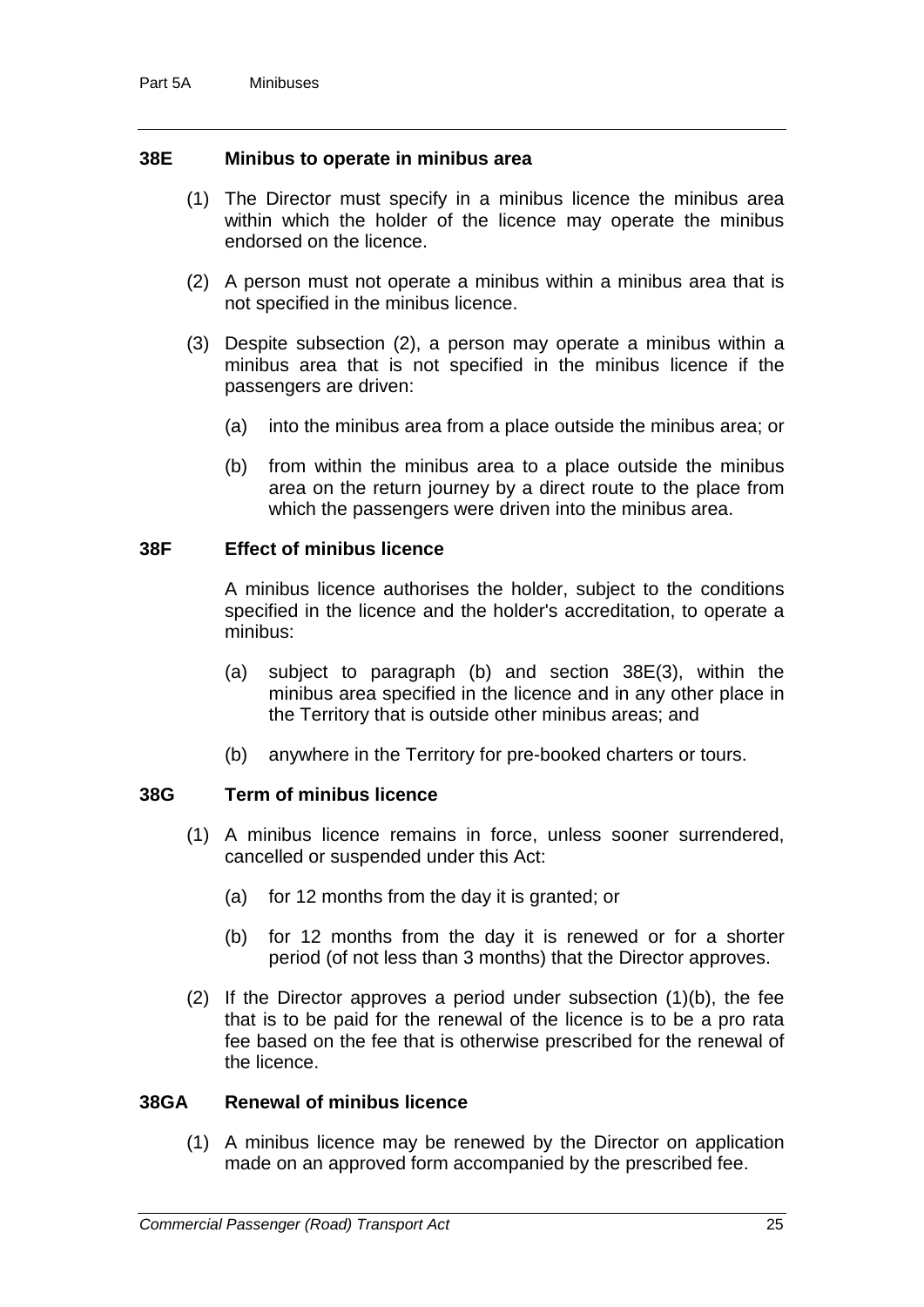(2) In considering an application for renewal, the Director must take into account the matters that would be taken into account if the application were for a new minibus licence.

## **38H Surrender of minibus licence**

- (1) The holder of a minibus licence may surrender the licence to the Director before the licence expires.
- (2) A person who surrenders a minibus licence is entitled to a refund of a proportionate amount of the fee paid at the time of the application for the grant or last renewal of the licence (as applicable) in respect of each day of the unexpired term of the licence but only if there are at least 7 days (not including the day of surrender) remaining in the unexpired term.

### **38J Director may grant exemption**

- (1) The Director may exempt a class of operators of minibuses, or an operation using minibuses, from the requirement to hold a minibus licence.
- (2) An exemption is to be in writing and may specify:
	- (a) the motor vehicle to which the exemption relates;
	- (b) the period for which the exemption is granted; and
	- (c) any other condition the Director thinks fit.
- (3) The Director may require payment of the prescribed fee (if any) before granting an exemption.
- (4) A person is not guilty of an offence under section 79A(1) in respect of anything done in accordance with an exemption.

#### **38K Minibuses may use bus stops outside route service hours**

- (1) Despite anything to the contrary in this Act or the Regulations, the driver of a minibus that is available for hire may park or stand the minibus in a bus stop in an urban service area outside route service hours.
- (2) The driver of a minibus who parks or stands the minibus in a bus stop other than in accordance with subsection (1) commits an offence.

Penalty: \$2 000.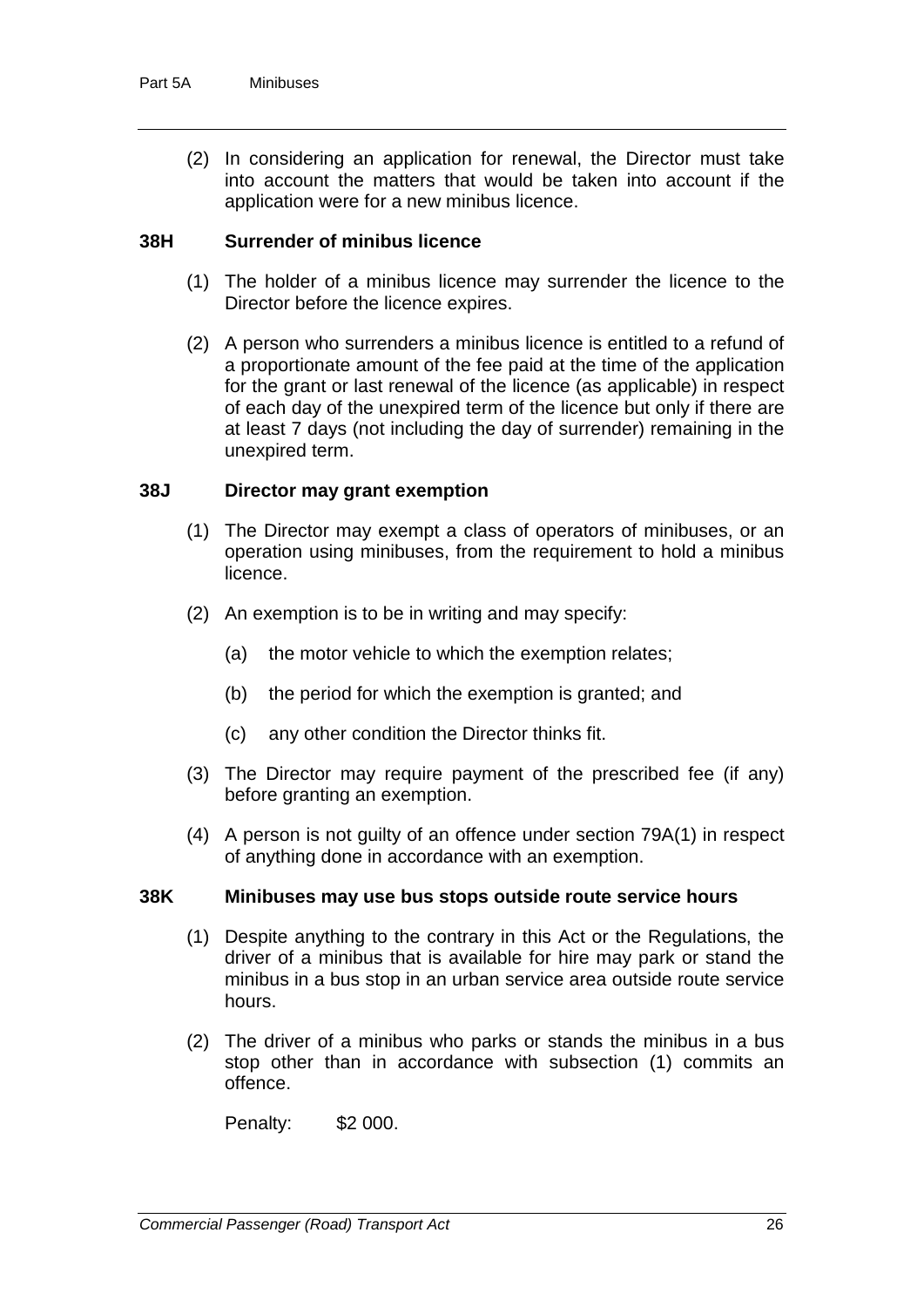## **Part 6 Motor omnibuses**

#### **39 Motor omnibus licence**

(1) Subject to this Act, a person who proposes to operate a motor omnibus shall, before commencing the operation, hold a motor omnibus licence.

Penalty: \$10,000.

(2) An application for a motor omnibus licence shall be made on an approved form accompanied by the prescribed fee (if any).

#### **40 Consideration of application**

- (1) The Director shall consider an application made under section 39 and may, subject to this Act:
	- (a) refuse it;
	- (b) grant it; or
	- (c) allow the applicant to amend it, and grant it as amended.
- (2) For the purposes of subsection (1) the Director may require an applicant to provide such further information as the Director may require.
- (3) The Director shall not issue a motor omnibus licence pursuant to this section if, at the time of its grant, the proposed grantee is not accredited.

#### **40A Registration numbers to be endorsed on licence**

A motor omnibus licence is to have endorsed on it the registration number of each motor omnibus to which the licence relates as contained on the number plates issued under the *Motor Vehicles Act*.

#### **41 Conditions of motor omnibus licence**

- (1) A motor omnibus licence shall be subject to such conditions, if any, as the Director thinks fit and specifies in the licence.
- (2) The Director may from time to time, by written notice to a licence holder, amend or revoke the conditions of the licence or add new conditions.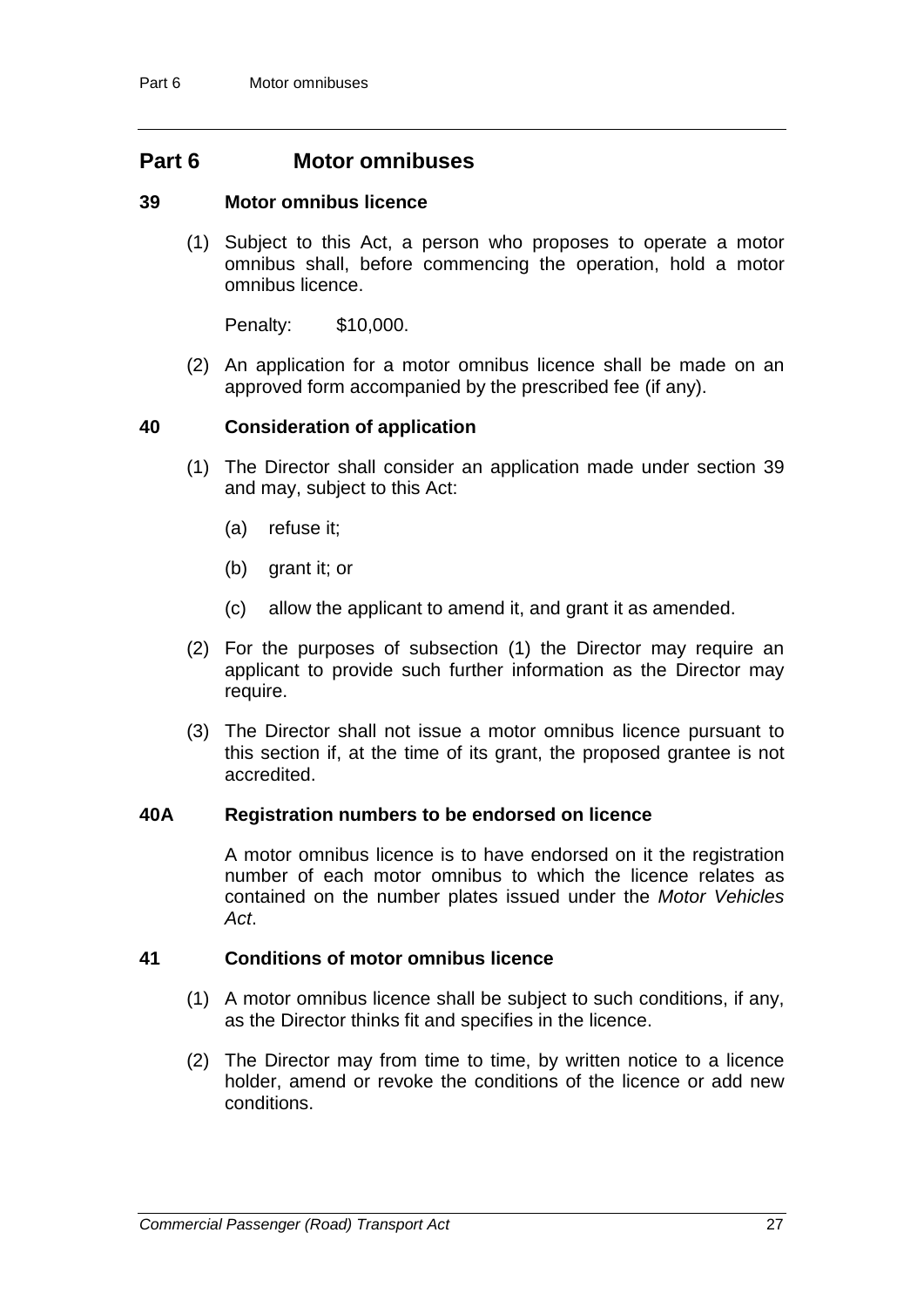(3) The Director may require the holder of a licence to return it to the Director for a replacement certificate to be issued specifying new or amended conditions.

#### **42 Effect of motor omnibus licence**

A motor omnibus licence authorises the holder, subject to the conditions specified in the licence and in relation to the holder's accreditation:

- (a) to operate a motor omnibus anywhere in the Territory for pre-booked charters and tours;
- (b) to operate a motor omnibus route service anywhere in the Territory except:
	- (i) on or in relation to a route declared under section 46 to be a pioneer route; or
	- (ii) subject to section 47(2), in an urban service area.
- (c) to stand and ply for hire only as part of a motor omnibus route service;
- (d) to ply for hire at any place outside a taxi area or minibus area in accordance with the Regulations; and
- (e) to ply for hire in a prescribed taxi area in accordance with the Regulations.

#### **43 Term of motor omnibus licence, renewal**

- (1) A motor omnibus licence remains in force, unless sooner cancelled or suspended under this Act, for a period of 3 years from the day of its grant, but may be renewed by the Director upon application made in that behalf in the approved form accompanied by payment of the prescribed fee (if any).
- (2) In considering an application for renewal under subsection (1), the Director shall take into account the matters that would be taken into account if the application were for a new motor omnibus licence.

#### **44 Director may grant exemption**

(1) The Director may exempt a class of operators of motor omnibuses, or an operation using omnibuses, from the requirement to hold a motor omnibus licence.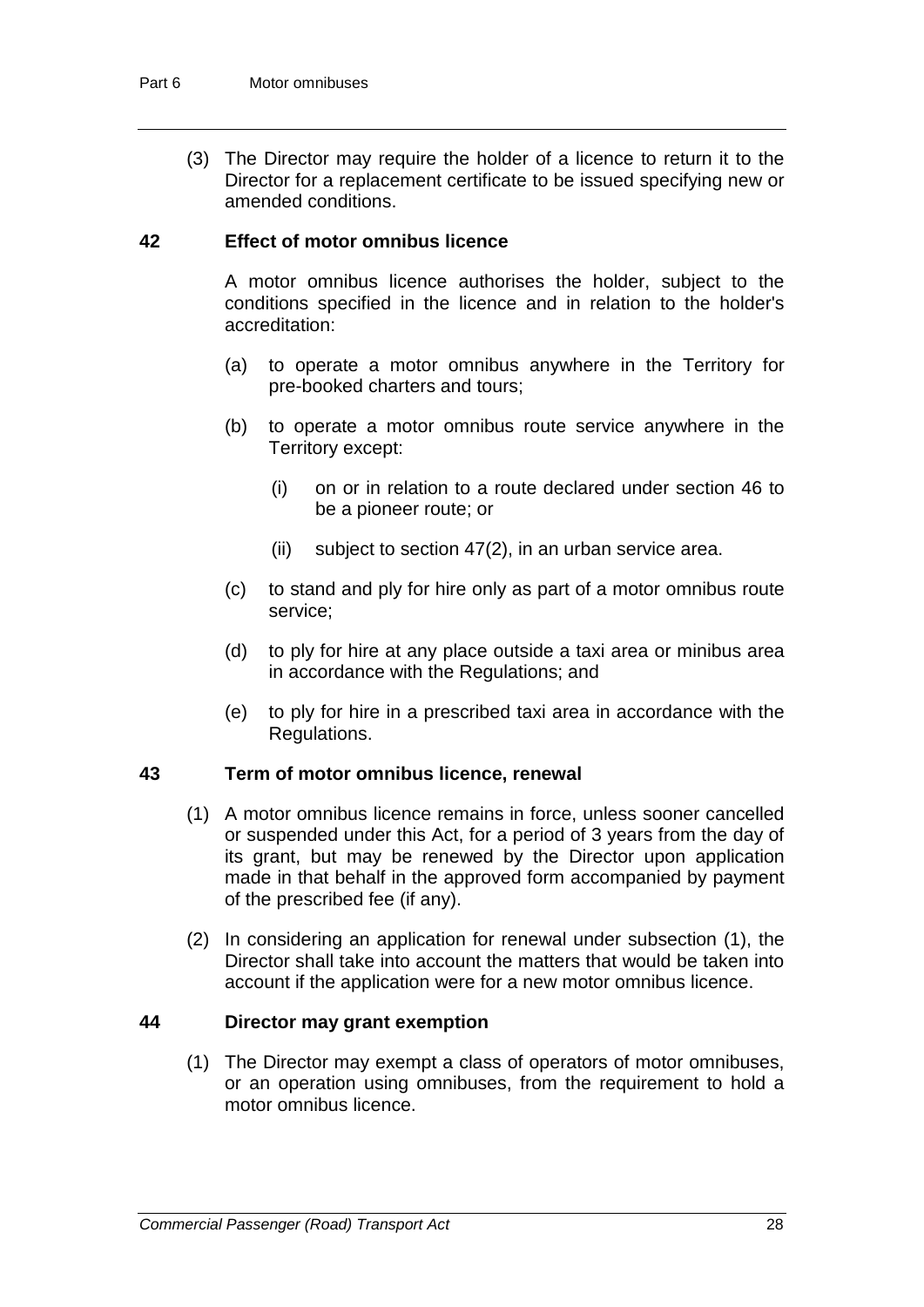- (2) An exemption is to be in writing and may specify:
	- (a) the motor vehicle to which the exemption relates;
	- (b) the period for which the exemption is granted; and
	- (c) any other condition the Director thinks fit.
- (3) The Director may require payment of the prescribed fee (if any) before granting an exemption.
- (4) A person is not guilty of an offence under section 79A(1) in respect of anything done in accordance with an exemption.

#### **45 Director may amend route, &c.**

- (1) Where, in relation to a motor omnibus operation advertised or held out to provide a regular passenger service, the Director considers that a route, timetable or practice of the operation may adversely affect the safety of a person or the safety of a vehicle, the Director may, by notice in writing, order the operator of the service to amend the route, timetable or practice in accordance with any requirements specified in the notice.
- (2) An operator to which subsection (1) applies shall comply with and not contravene an order of the Director under that subsection.

Penalty: \$5,000.

#### **46 Pioneer routes**

- (1) Where the Director is satisfied that, without protection under this section:
	- (a) a motor omnibus route service (being a route service that has been in operation for less than 12 months) is unlikely to be continued; or
	- (b) a proposed motor omnibus route service for an unserviced route is unlikely to be proceeded with,

the Director may, by notice in the *Gazette*, declare the route to be a pioneer route.

(2) A declaration under subsection (1) gives the operator or proposed operator of the route service on the pioneer route exclusive rights of route service operation on that route in the same manner and to the same extent as exist or are proposed at the date the declaration is made, subject to such conditions as are specified in the notice, for a period of 12 months commencing with the day of publication of the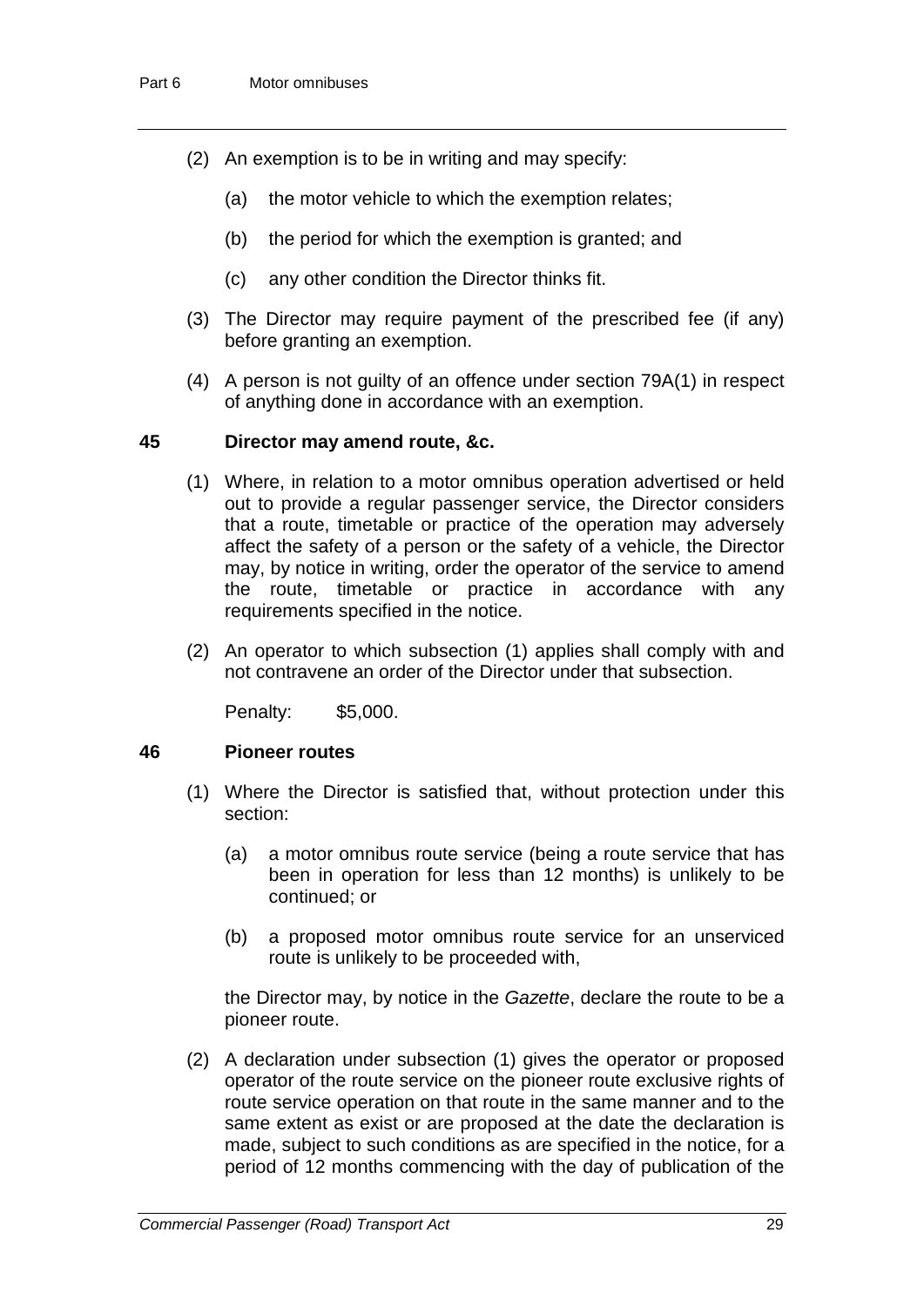notice.

(3) If, on application made in that behalf before the expiry of the 12 month period specified in subsection (2), the Director, after a review of the operations of the operator of the route service on a pioneer route, is satisfied that protection is still needed to maintain the route service, the Director may extend, by notice in the *Gazette*, the protection under subsection (2) for one further consecutive period not exceeding 12 months.

## **47 Urban service areas**

- (1) The Director may, by notice in the *Gazette*, declare an area specified in the notice, being an area wholly or partly urban, to be a motor omnibus urban route service area (in this Act referred to as an urban service area).
- (2) The Director may, in a notice under subsection (1), declare that a route or service specified in the notice is excluded from the urban service area.
- (3) A person shall not operate a motor omnibus route service in an urban service area without first holding an urban service area licence issued under section 48.

## **48 Application for urban service area licence**

- (1) A person may apply to the Director for an urban service area licence in respect of a route service in an urban service area.
- (2) An application under subsection (1) shall contain such information as the Director may require and shall be accompanied by the prescribed fee (if any).
- (3) The Director may, on receiving an application under subsection (1), and subject to this section, grant or refuse the application.
- (4) The Director shall not grant an application under subsection (3) for a pioneer route declared within an urban service area.
- (5) In considering an application under this section for an urban service area licence in respect of a route (not being a pioneer route) where another urban service area licence is in force, the Director shall, before granting the application, take into account the possible effects the additional service could have on the existing operation.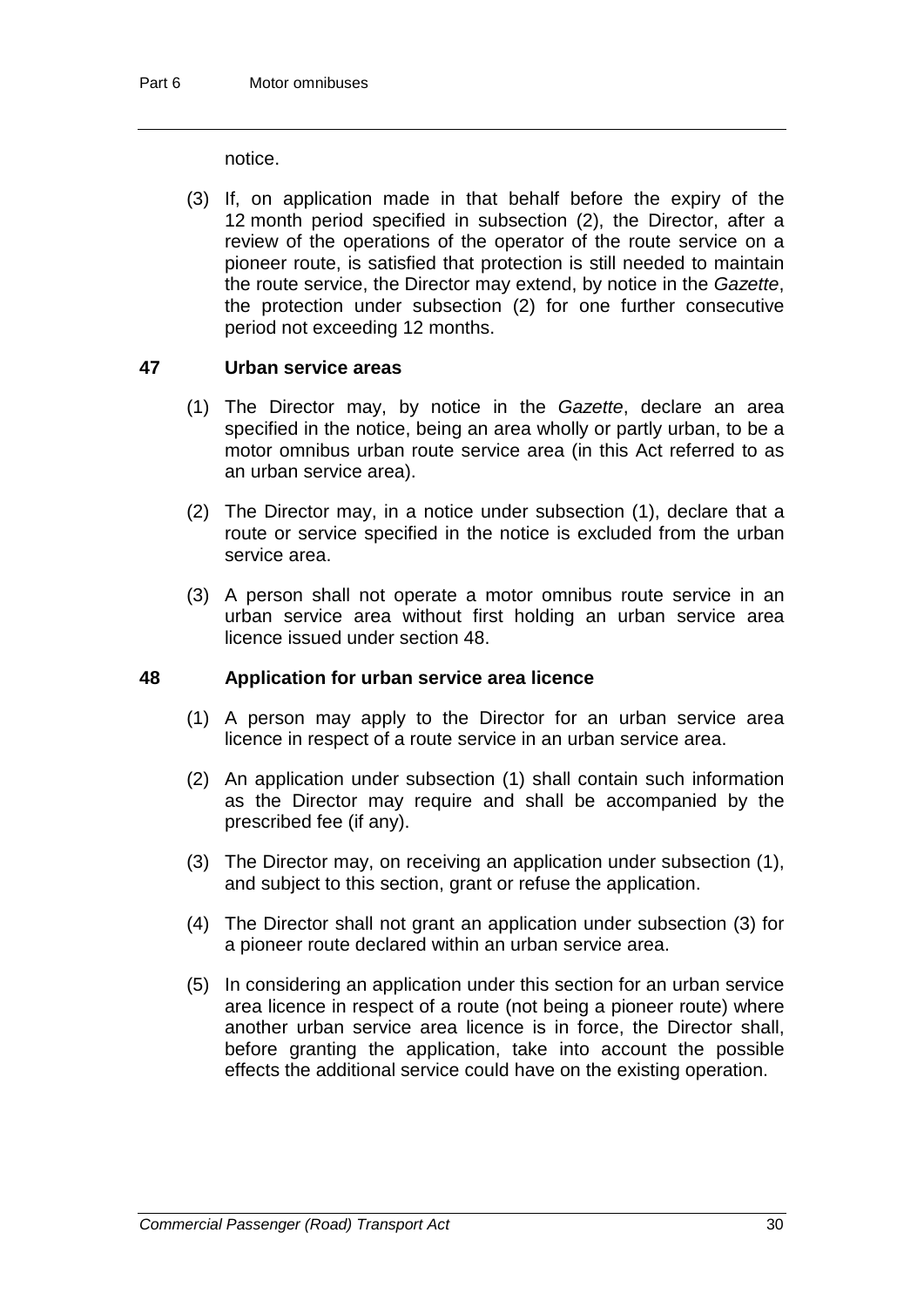### **49 Director may prohibit or restrict other services in urban service area, recovery of loss**

(1) Where a person commences a motor omnibus service (not being a route service) wholly or partly on a route in an urban service area for which an urban service area licence is in force, the Director may, if satisfied that the service affects or is likely to affect the licensed route service, direct the person, by notice in writing, to cease or restrict the service within such time and on such conditions as may be specified in the notice.

Penalty: \$5,000.

(2) A person found guilty of an offence under subsection (1) of failing to comply with a direction of the Director shall, whether a conviction is entered or penalty imposed in respect of the offence or not, be liable to pay to the operator of the route service affected any financial loss on the service caused or likely to have been caused by the failure to comply, which loss shall be assessed by the court before which the defendant appears and recovered in a like manner to a monetary penalty.

## **50 Conditions of motor omnibus licence or urban service area licence**

- (1) A licence under this Part shall be subject to such conditions, if any, as the Director thinks fit and specifies in the licence.
- (2) The Director may from time to time, by written notice to a licence holder, amend or revoke the conditions of the licence or add new conditions.
- (3) The Director may require the holder of a licence to return it to the Director for a replacement licence to be issued specifying new or amended conditions.
- (4) Without limiting the generality of subsection (1), the Director may impose conditions relating to:
	- (a) the safety of vehicles operating under the licence;
	- (b) notification, display and publication of fares; and
	- (c) relief requirements, in the event of disruption of services.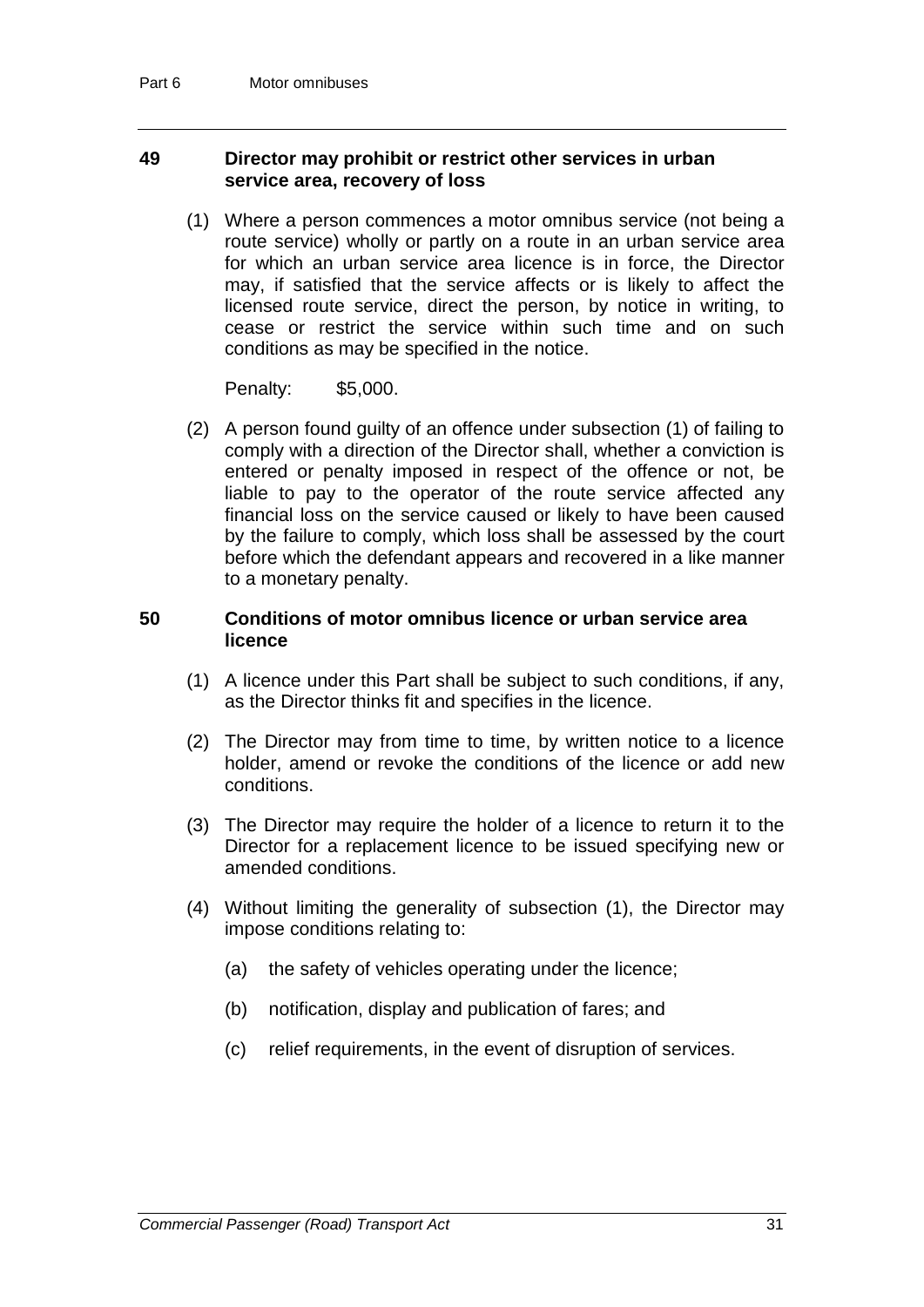### **51 Director may delegate management of motor omnibus urban route service area**

- (1) The Director may, subject to such terms and conditions as may be agreed, delegate to a person all or any of the powers and functions of the Director in relation to motor omnibuses or motor omnibus services in an urban service area.
- (2) A delegation under subsection (1) may be revoked by the Director by agreement, or after the expiration of a period of no less than 12 months commencing with the day on which notice in writing of the proposed revocation is given to the delegate.

## **Part 7 Tourist vehicles**

### **52 Tourist vehicle licence**

(1) Subject to this Act, a person who proposes to operate a motor vehicle as a tourist vehicle shall, before commencing the operation, hold a tourist vehicle licence.

Penalty: \$10,000.

(2) An application for a tourist vehicle licence shall be made on an approved form accompanied by the prescribed fee (if any).

#### **53 Consideration of application**

- (1) The Director shall consider an application made under section 52 and may, subject to this Act:
	- (a) refuse it;
	- (b) grant it; or
	- (c) allow the applicant to amend it, and grant it as amended.
- (2) For the purposes of subsection (1), the Director may require an applicant to provide such further information as the Director may require.
- (3) The Director shall not issue a tourist vehicle licence pursuant to this section if, at the time of its grant, the proposed grantee is not accredited.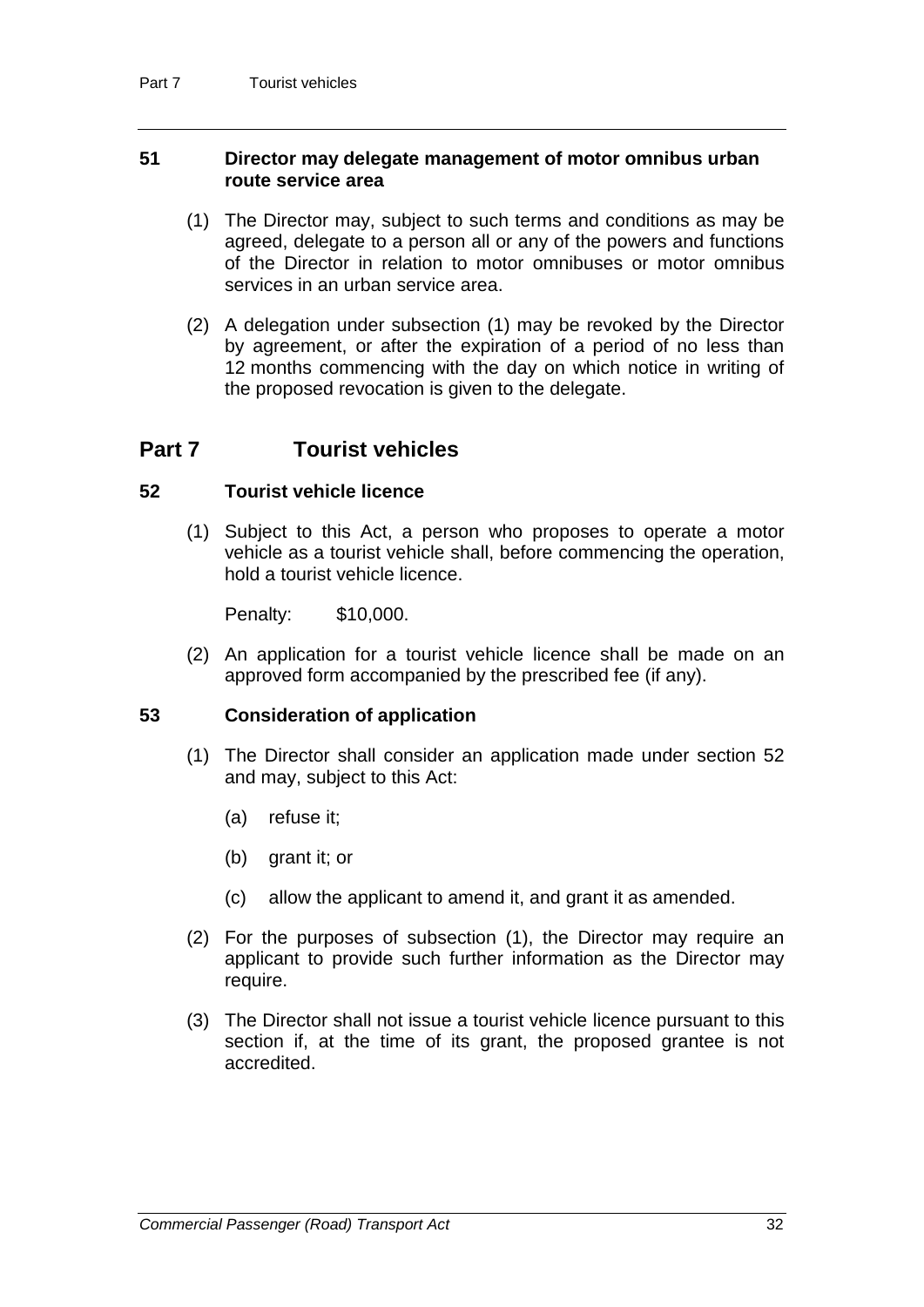## **53A Registration numbers to be endorsed on licence**

A tourist vehicle licence is to have endorsed on it the registration number of each tourist vehicle to which the licence relates as contained on the number plates issued under the *Motor Vehicles Act*.

## **54 Conditions of tourist vehicle licence**

- (1) A tourist vehicle licence shall be subject to such conditions, if any, as the Director thinks fit and specifies in the licence.
- (2) The Director may from time to time, by written notice to a licence holder, amend or revoke the conditions of the licence or add new conditions.
- (3) The conditions referred to in this section shall be substantially the same for all tourist vehicle licences unless the Director is satisfied, on stated grounds in a particular case, that different conditions are reasonable.
- (4) The Director may require the holder of a licence to return it to the Director for a replacement licence to be issued specifying new or amended conditions.

## **55 Effect of tourist vehicle licence**

A tourist vehicle licence authorises the holder to operate a tourist vehicle in accordance with the conditions specified in the licence and in relation to the holder's accreditation.

#### **56 Term of tourist vehicle licence, renewal**

- (1) A tourist vehicle licence remains in force, unless sooner cancelled or suspended under this Act, for 3 years from the day of its grant, but may be renewed by the Director on application made in the approved form accompanied by payment of the prescribed fee (if any).
- (2) In considering an application for renewal under subsection (1), the Director shall take into account the matters that would be taken into account if the application were for a new tourist vehicle licence.

#### **57 Director may grant exemption**

(1) The Director may exempt a class of operators of tourist vehicles, or an operation using tourist vehicles, from the requirement to hold a tourist vehicle licence.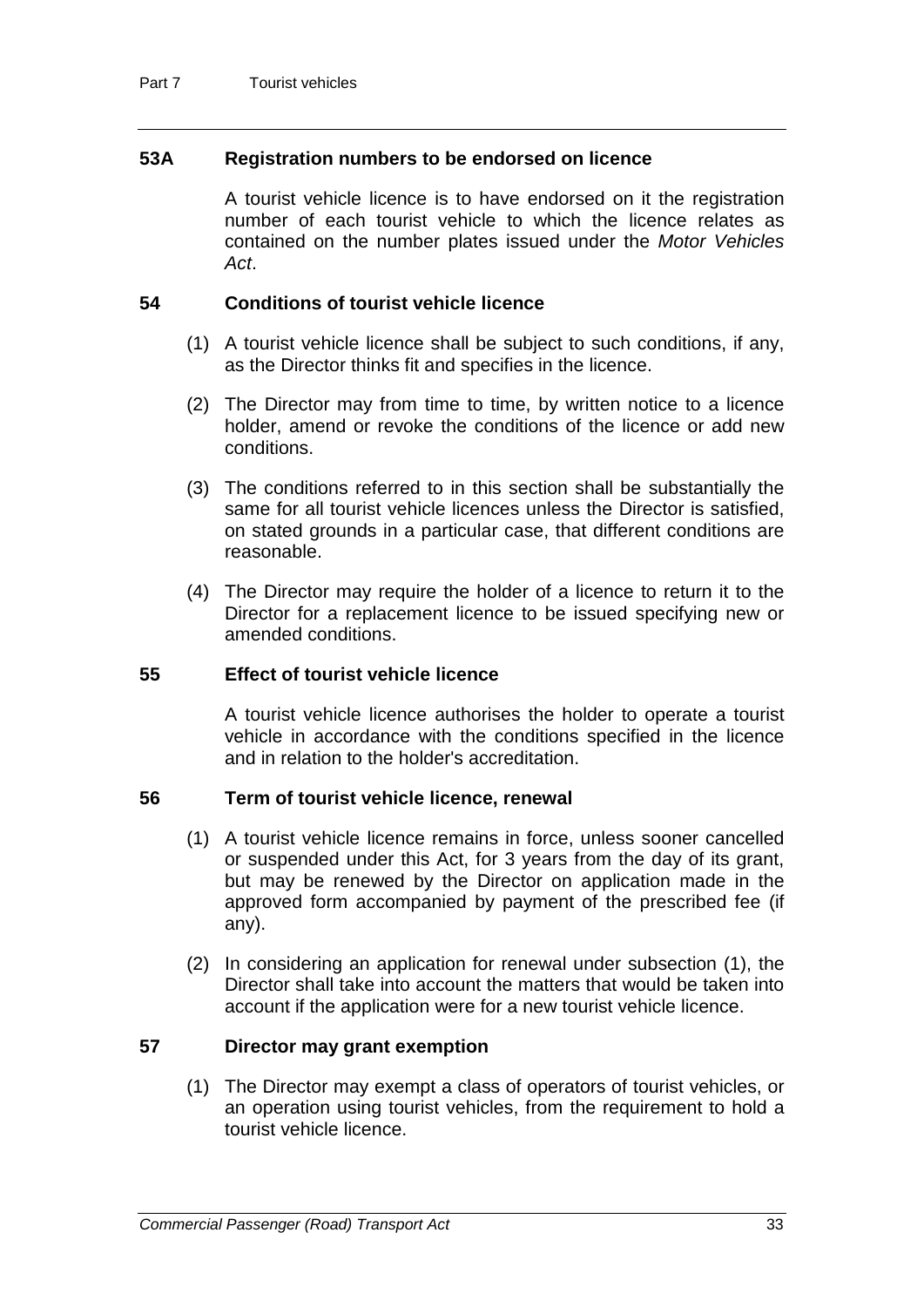- (2) An exemption is to be in writing and may specify:
	- (a) the motor vehicle to which the exemption relates;
	- (b) the period for which the exemption is granted; and
	- (c) any other condition the Director thinks fit.
- (3) The Director may require payment of the prescribed fee (if any) before granting an exemption.
- (4) A person is not guilty of an offence under section 79A(1) in respect of anything done in accordance with an exemption.

## **Part 8 Special passenger vehicles**

#### **58 Special passenger vehicle licences**

(1) Subject to this Act, a person who proposes to operate a special passenger vehicle shall, before commencing the operation, hold a special passenger vehicle licence.

Penalty: \$10,000.

(2) An application for a special passenger vehicle licence shall be made on an approved form accompanied by the prescribed fee (if any).

#### **59 Consideration of application**

- (1) The Director shall consider an application made under section 58 and may, subject to this Act:
	- (a) refuse it;
	- (b) grant it; or
	- (c) allow the applicant to amend it, and grant it as amended.
- (2) For the purposes of subsection (1), the Director may require an applicant to provide such further information as the Director may require.
- (3) The Director shall not issue a special passenger vehicle licence pursuant to this section if, at the time of its grant, the proposed grantee is not accredited.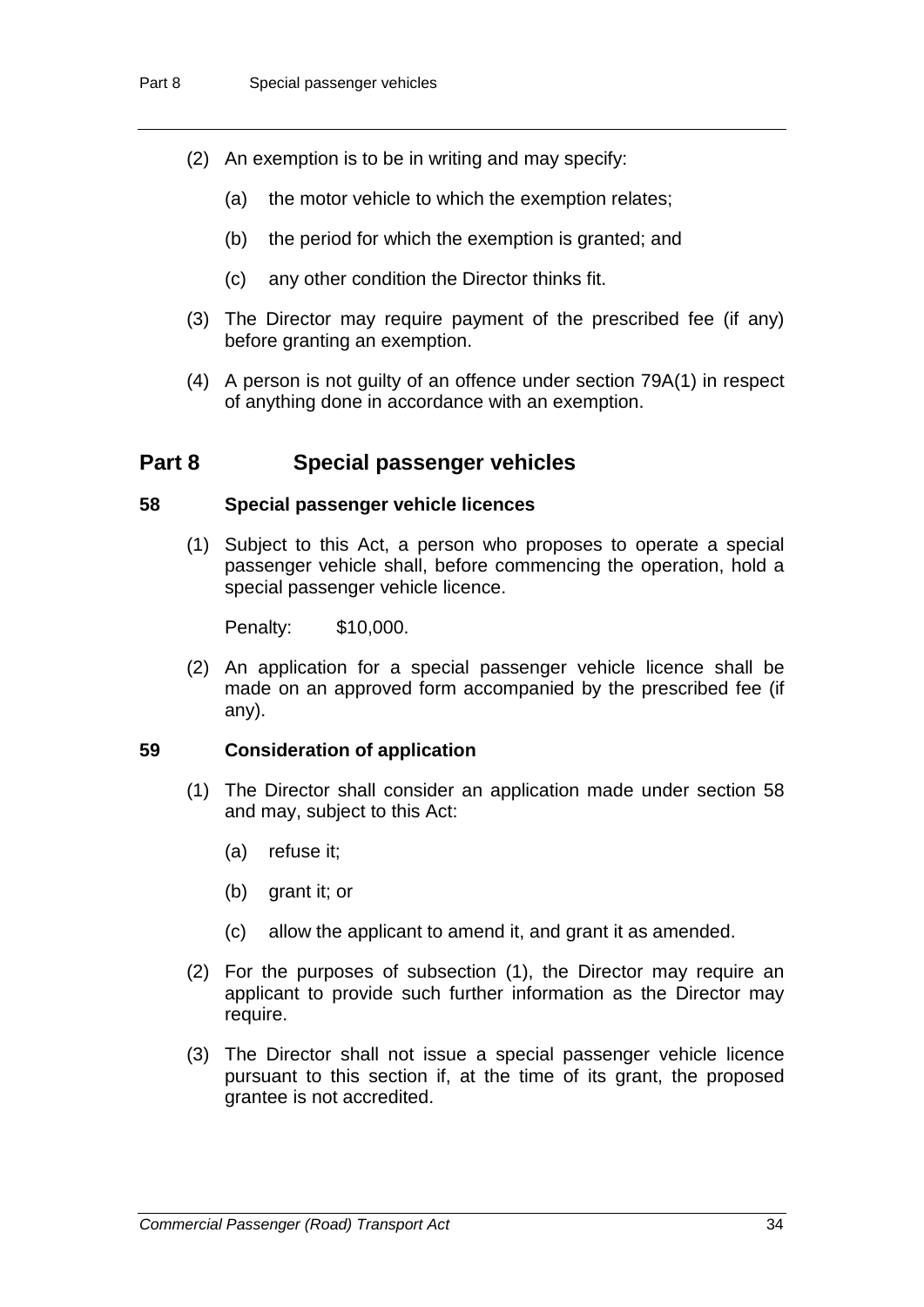### **59A Registration numbers to be endorsed on licence**

A special passenger vehicle licence is to have endorsed on it the registration number of each special passenger vehicle to which the licence relates as contained on the number plates issued under the *Motor Vehicles Act*.

#### **60 Conditions of special passenger vehicle licence**

- (1) A special passenger vehicle licence shall be subject to such conditions, if any, as the Director thinks fit and specifies in the licence.
- (2) The Director may from time to time, by written notice to a licence holder, amend or revoke the conditions of the licence or add new conditions.
- (3) The conditions referred to in this section shall be substantially the same for all special passenger vehicle licences unless the Director is satisfied, on stated grounds in a particular case, that different conditions are reasonable.
- (4) The Director may require the holder of a licence to return it to the Director for a replacement licence to be issued specifying new or amended conditions.

#### **61 Effect of special passenger vehicle licence**

A special passenger vehicle licence authorises the holder to operate a special passenger vehicle in accordance with the conditions specified in the licence and in relation to the holder's accreditation.

#### **62 Term of special passenger vehicle licence, renewal**

- (1) A special passenger vehicle licence remains in force, unless sooner cancelled or suspended under this Act, for 12 months from the day of its grant, but may be renewed by the Director on application made in the approved form accompanied by payment of the prescribed fee (if any).
- (2) In considering an application for renewal under subsection (1), the Director shall take into account the matters that would be taken into account if the application were for a new special passenger vehicle licence.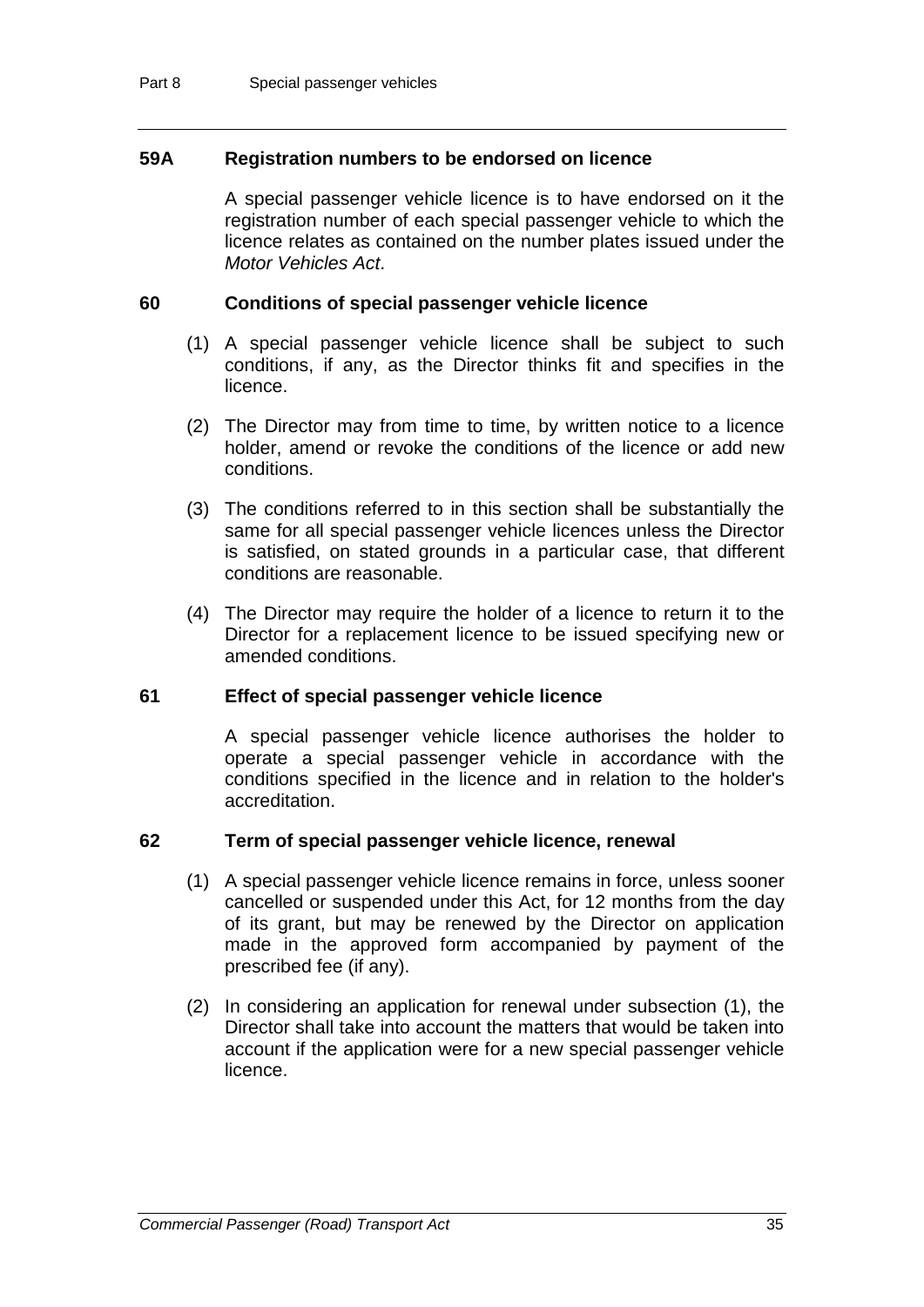## **63 Director may grant exemption**

- (1) The Director may exempt a class of operators of special passenger vehicles, or an operation using special passenger vehicles, from the requirement to hold a special passenger vehicle licence.
- (2) An exemption is to be in writing and may specify:
	- (a) the motor vehicle to which the exemption relates;
	- (b) the period for which the exemption is granted; and
	- (c) any other condition the Director thinks fit.
- (3) The Director may require payment of the prescribed fee (if any) before granting an exemption.
- (4) A person is not guilty of an offence under section 79A(1) in respect of anything done in accordance with an exemption.

## **Part 9 Inspectors and inspections**

### **64 Appointment of inspectors**

- (1) The Director may, by notice in writing, appoint a person to be an inspector for the purposes of this Act.
- (2) A member of the Police Force is an inspector.
- (3) An inspector under this section shall have and may exercise such powers and perform such functions as the Director determines either generally for a class or classes of inspectors or specifically in a particular case.
- (4) The Director shall issue to each inspector appointed under subsection (1) an identity card containing a passport-type photograph and the signature of the inspector verified by the signature of the Director.

## **65 Inspection of premises**

- (1) An inspector may enter, at all reasonable times, premises used by the holder of an operator's accreditation or licence as the place from which the business authorised by the accreditation or licence is conducted or where any records relating to the business are kept, and:
	- (a) inspect the premises and any motor vehicle found there;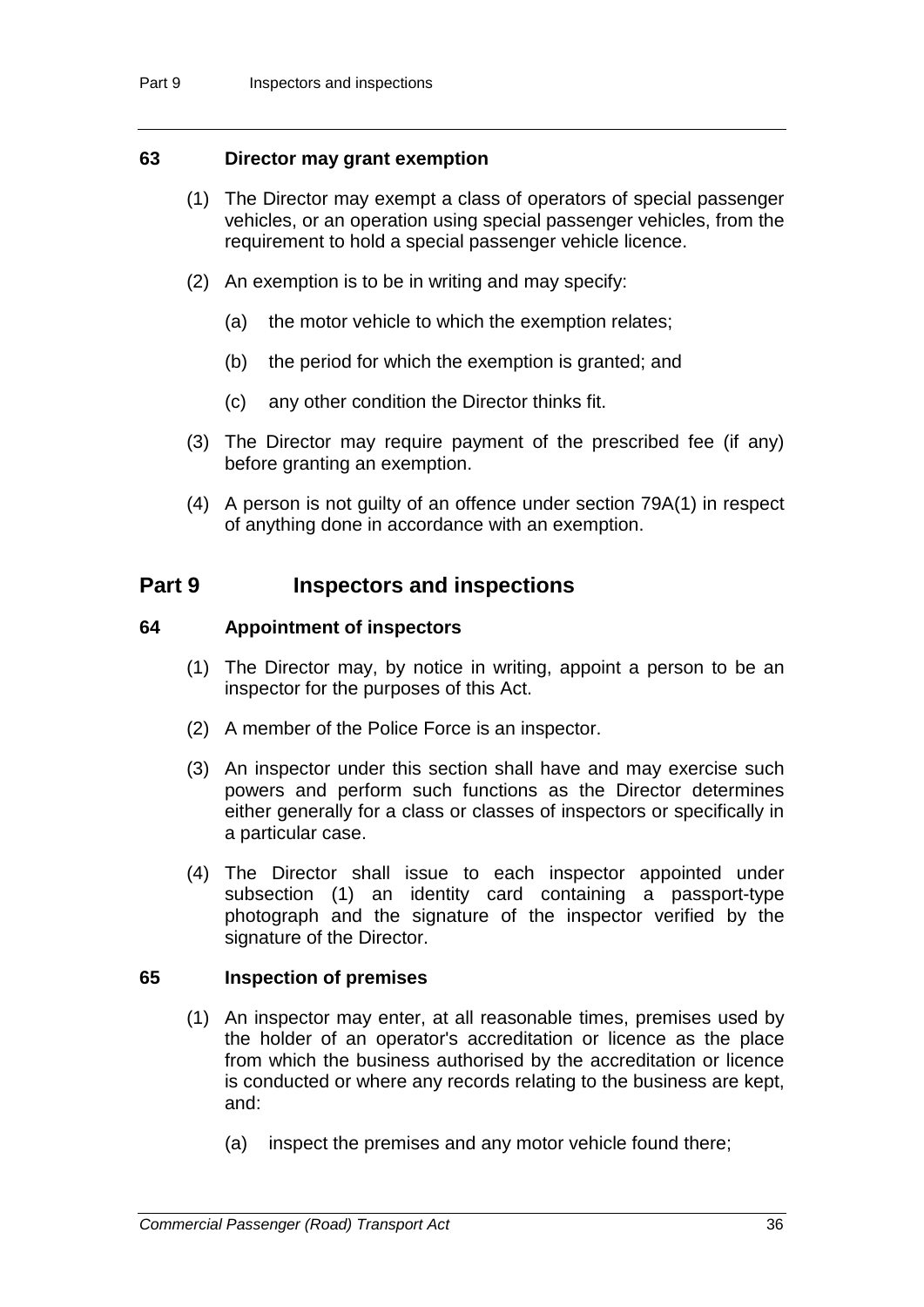- (b) require any person there to answer questions (but not if the answer might tend to incriminate the person) or produce records under the person's control concerning any business apparently carried on there;
- (c) make copies of or take extracts from records so produced;
- (d) make such examination and inquiry as the inspector considers necessary to ascertain whether the provisions of this Act or the Regulations are being or have been complied with; and
- (e) take such photographs as the inspector considers necessary in connection with the administration of this Act.
- (2) An inspector is not entitled to enter:
	- (a) any premises other than at the times specified in subsection (1); or
	- (b) a room used solely for residential purposes,

except with the consent of the occupier or where accompanied by a member of the Police Force acting under the authority of a search warrant.

(3) An inspector shall not prevent or hinder the occupier of any premises, or the occupier's delegate, from accompanying the inspector when exercising a function under this Act on those premises.

#### **66 Inspection of motor vehicles**

Where an inspector has reason to believe that a motor vehicle is being used to carry passengers for hire or reward, the inspector may:

- (a) stop the vehicle;
- (b) direct the driver to produce for inspection any licence or other document granted under this Act;
- (c) direct any person to alight from, or not to enter, the vehicle;
- (d) require information as to the use of the vehicle from the operator or any hirer or passenger, and require any such person to furnish particulars of the person's name and address;
- (e) require any person there to answer questions (but not if the answer might tend to incriminate the person); and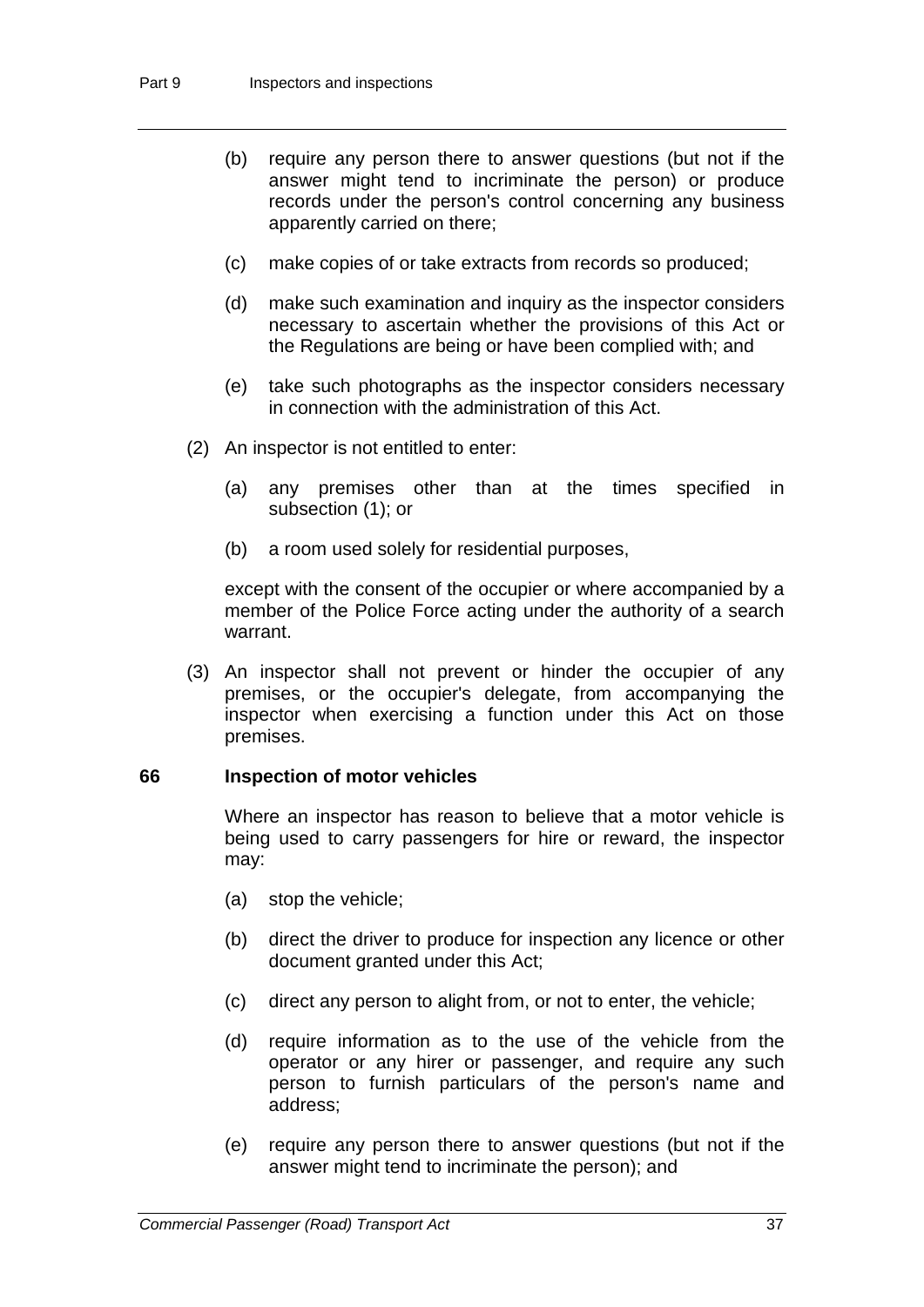(f) inspect the vehicle.

## **67 Inspector to produce identity card**

An inspector, on first entering premises under section 65 or on stopping or first entering a motor vehicle under section 66 shall, if requested to do so, produce the inspector's identity card or, where the inspector is a member of the Police Force but is not in uniform, evidence of membership of the Police Force to the occupier of the premises or, as the case may be, driver of the motor vehicle.

## **68 Inspector may require defects to be remedied or dangerous practices to cease**

- (1) Where, after inspecting any premises or motor vehicle, an inspector considers that any matter or thing or practice connected with the business carried out by the holder of an operator's accreditation or licence is defective or unnecessarily dangerous so that, in the opinion of the inspector, it is likely to endanger public safety or the safety of any person or to endanger any property, the inspector (or any other inspector) may require the person carrying out that practice or the agent of that person to remedy the defect or cease the practice within such time as is specified in writing, but where, in the opinion of the inspector, the defect or practice is likely to be of immediate danger, the inspector may require the person responsible to remedy the defect or cease the practice forthwith.
- (2) The Director may exercise the powers conferred by subsection (1) whether an inspection of any premises or motor vehicle has been made or not.
- (3) Where an inspector has required any person to remedy any defect or to cease any practice within a time specified in writing and that person has failed to comply with that requirement, then, if the inspector is satisfied that steps have been taken to comply but that person has been prevented by reasonable cause from completing the necessary action within the time specified, the inspector may extend the time specified for such further period as the inspector thinks fit.

#### **69 Offences relating to inspectors**

A person who:

- (a) contravenes or fails to comply with a direction or requirement of an inspector; or
- (b) furnishes false information or wilfully hinders or obstructs, misleads, intimidates or threatens an inspector exercising the powers of an inspector,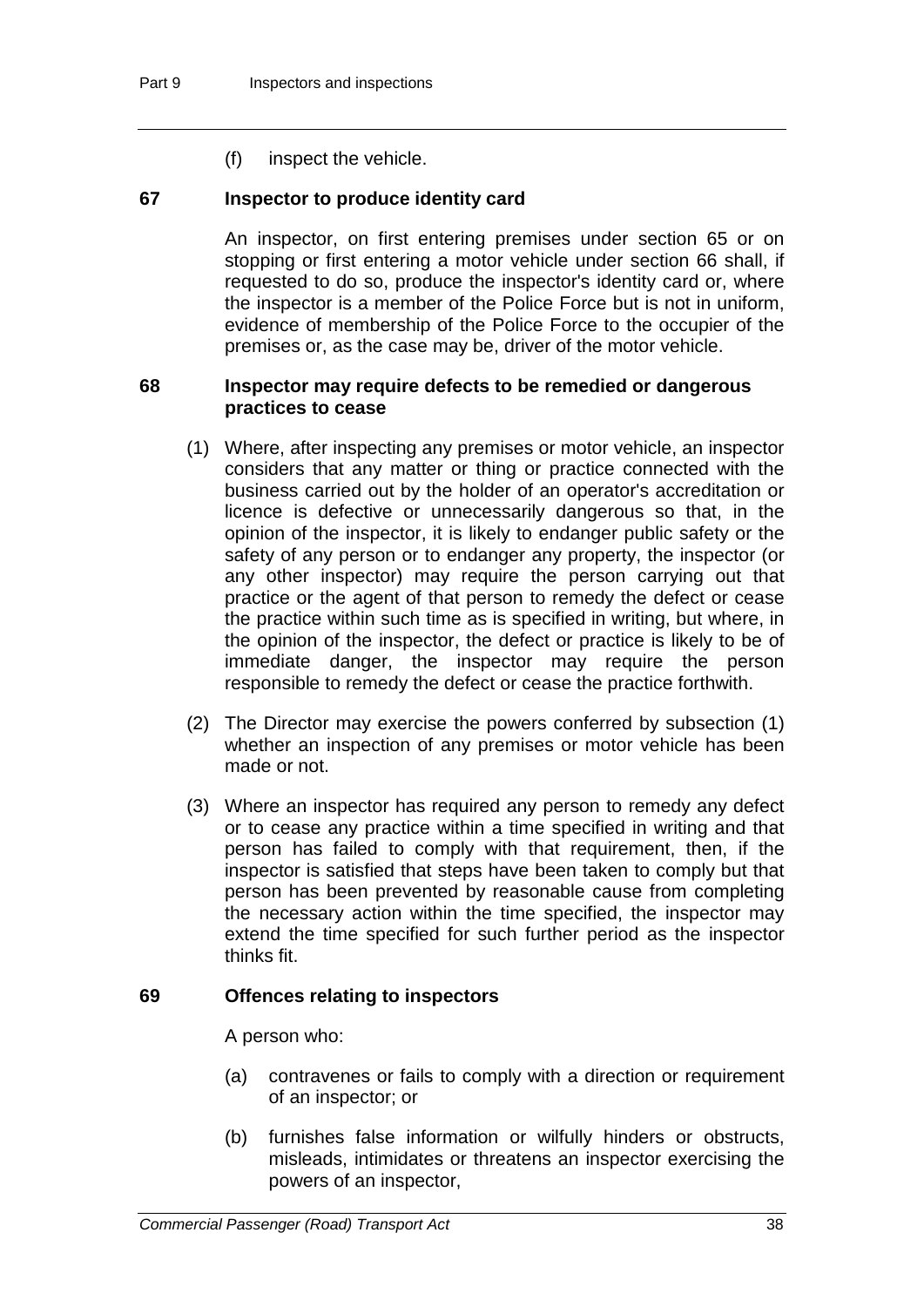is guilty of an offence.

Penalty: \$10,000.

## **Part 10 General**

## **70 Driver to be licensed under** *Motor Vehicles Act*

A person shall not drive a motor vehicle while it is being used to carry passengers for hire or reward unless the person:

- (a) is licensed under the *Motor Vehicles Act* to drive the motor vehicle; or
- (b) is a person to whom section 32 of the *Traffic Act* applies.

Penalty: \$2,000.

## **71 Communication networks**

- (1) A person must not use or permit the use of:
	- (a) a communications network for communicating with, controlling or co-ordinating commercial passenger vehicles used to carry passengers for hire or reward; or
	- (b) a dispatch network for accepting bookings for the use of commercial passenger vehicles for hire or reward or allocating commercial passenger vehicles for hire or reward on pre-booked journeys,

except in accordance with the written approval of the Director.

Penalty: \$5 000.

- (2) A person may apply in writing to the Director for an approval under subsection (1).
- (3) An application under subsection (2) shall contain such particulars as are required by the Director and shall be accompanied by the prescribed fee (if any).
- (4) The Director shall consider an application under subsection (2) and may:
	- (a) refuse it;
	- (b) grant it; or
	- (c) allow the applicant to amend it, and grant it as amended.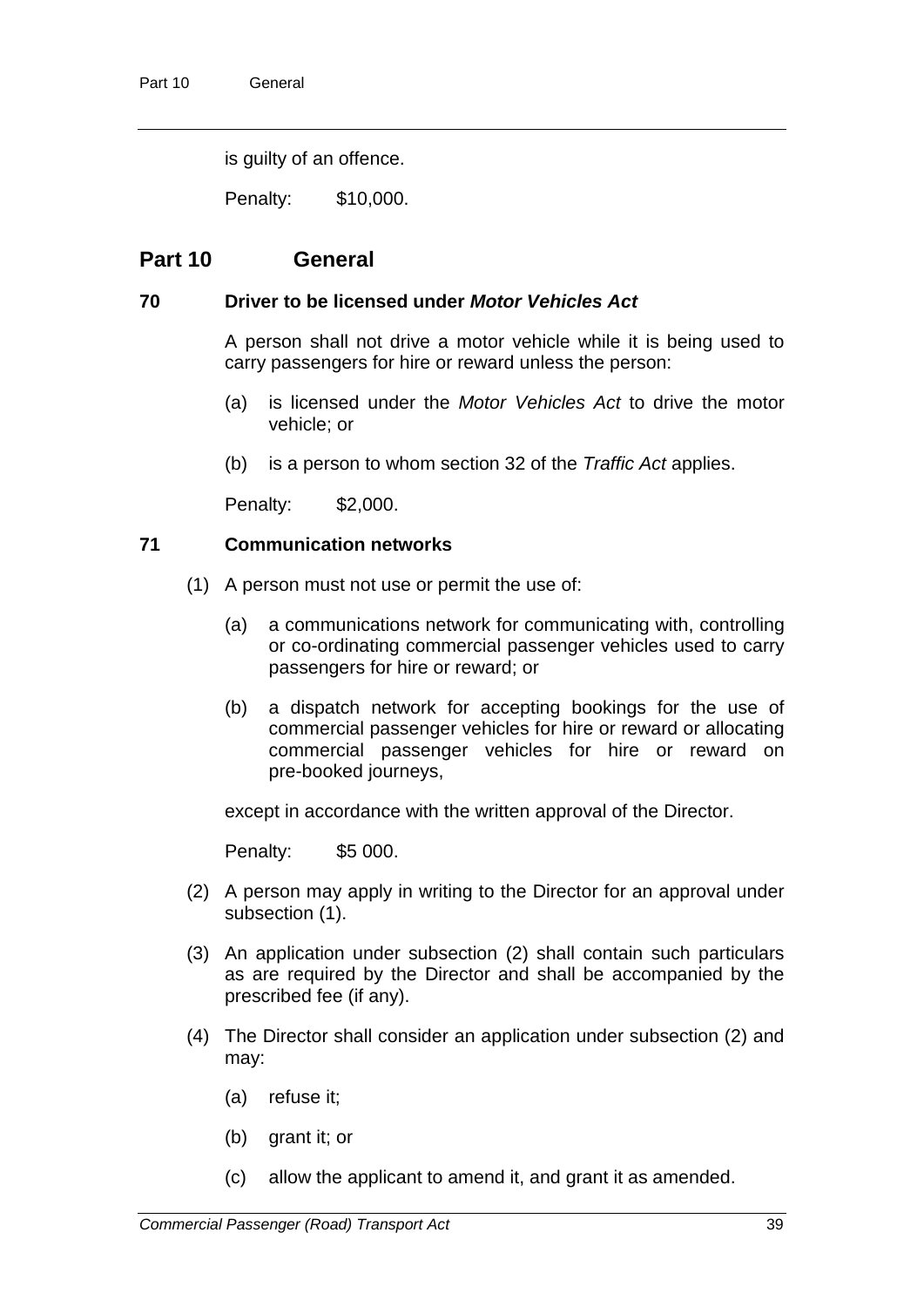- (5) For the purposes of subsection (4), the Director may require an applicant to provide such further particulars as the Director may require.
- (6) An approval under subsection (1):
	- (a) is subject to such conditions, if any, as the Director thinks fit; and
	- (b) shall remain in force until revoked by the Director.
- (7) The Director may, from time to time, require a person to whom an approval under subsection (1) is given to provide the Director with such information as the Director may require as to the communications or dispatch network provided under the approval and the terms and conditions under which the network is available to the operators of commercial passenger vehicles.
- (7A) A person:
	- (a) must comply with a requirement under subsection (7); and
	- (b) must not, in purported compliance with a requirement under subsection (7), provide the Director with information that the person knows is false or materially misleading.

Penalty: \$5 000.

- (8) It is a condition of every approval given under this section that, if requested by the Director in relation to a specified holder of a licence, the operator of the communications or dispatch network requested will allow that holder to participate in the use of the network on the same terms and conditions as other users notwithstanding any rule of the operator of the network which would otherwise preclude the holder from participating.
- (8A) A person must comply with a request by the Director referred to in subsection (8).

Penalty: \$5 000.

(9) A person must not interfere with a communications or dispatch network.

Penalty: \$5 000.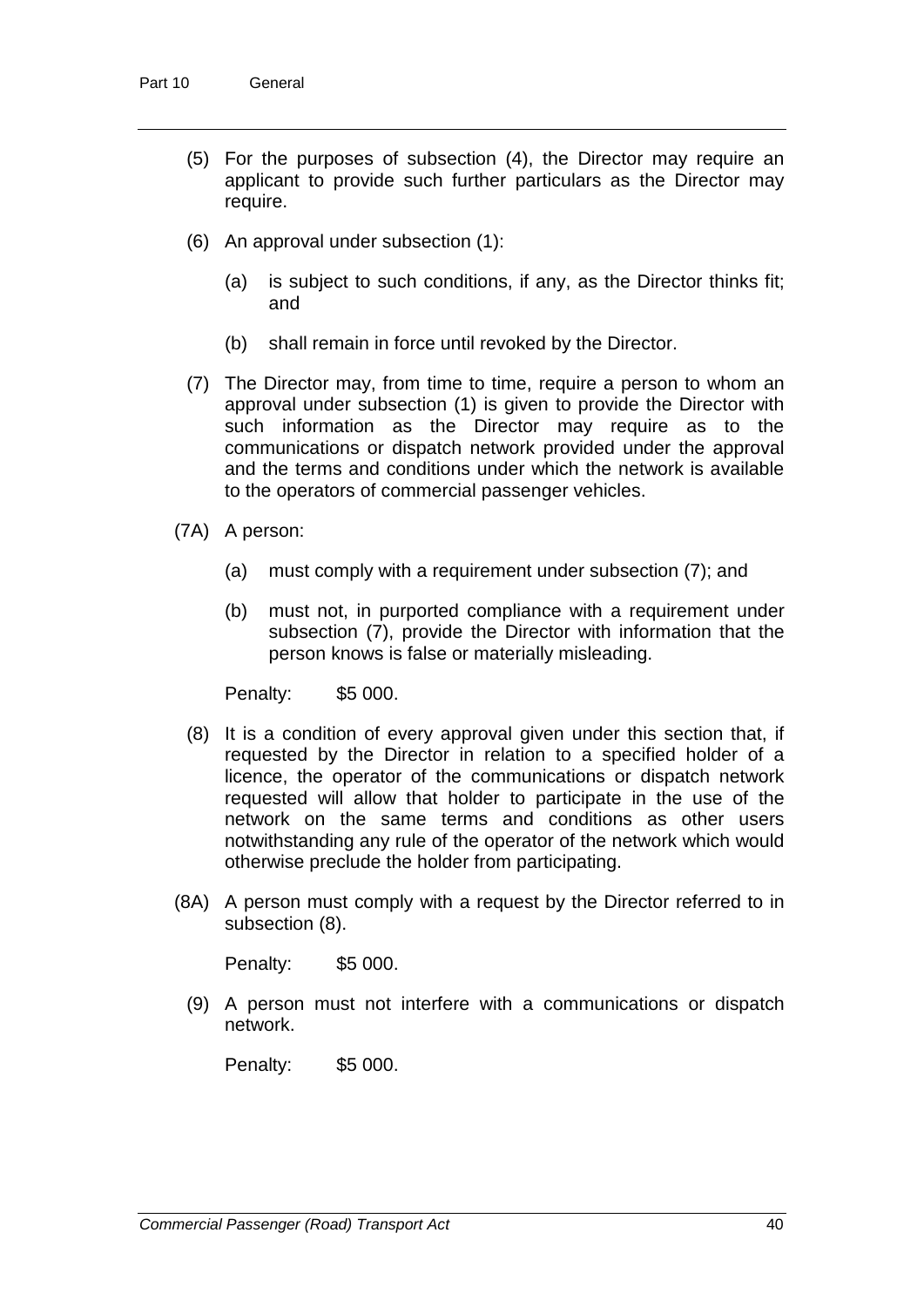## **72 Codes of conduct**

- (1) The Director may approve codes of conduct to apply to and in relation to the driver, owner or operator of a commercial passenger vehicle, to a passenger on such a vehicle or the operator of a communications or dispatch network approved under section 71.
- (2) Where a code of conduct is approved under subsection (1), a driver, owner or operator of a commercial passenger vehicle or an operator of a communications or dispatch network approved under section 71 who contravenes or fails to comply with the code when carrying passengers in the vehicle is guilty of an offence.

Penalty: \$2,000.

## **73 Conditions relating to carriage of passengers**

- (1) The Director may approve, generally in relation to all operators of a commercial passenger vehicle, or a class of operators or operations, or specifically in relation to an operator or an operation, conditions under which the operator will accept a passenger in the commercial passenger vehicle to which the conditions relate.
- (2) Without limiting the generality of subsection (1), conditions may be imposed which relate to:
	- (a) the cleanliness;
	- (b) the dress;
	- (c) the sobriety; or
	- (d) the general behaviour,

of a passenger; or

(e) passengers suffering from an infectious disease.

## **74 Driver must hold identity card**

(1) A person must not drive a commercial passenger vehicle of a prescribed class unless the person holds an identity card issued by the Director for that class of vehicle.

Penalty: \$2 000.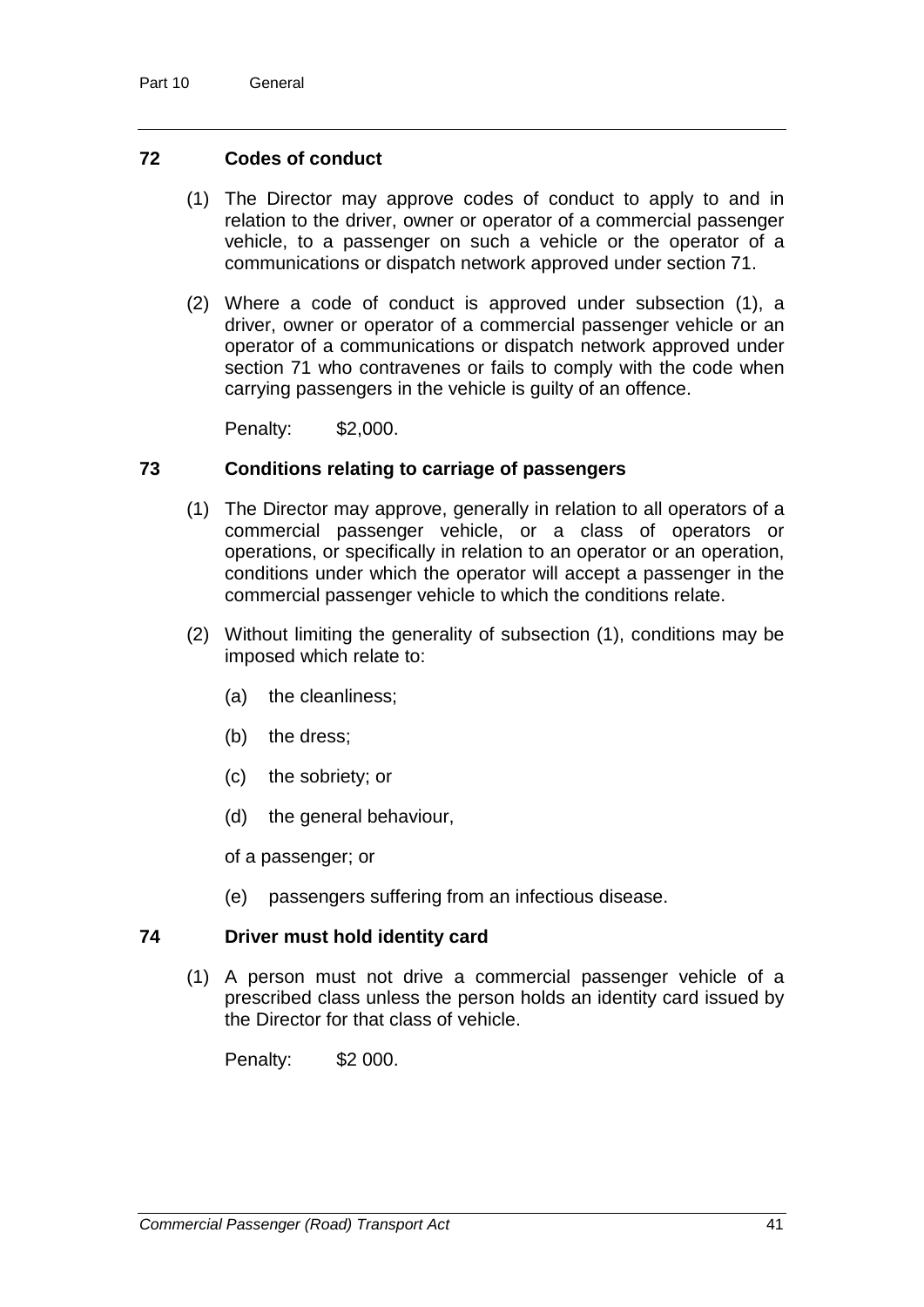- (2) The Director may, on application, issue a person with an identity card for a class of commercial passenger vehicle if the Director is satisfied that the person:
	- (a) holds a licence under the Motor Vehicles Act to drive a commercial passenger vehicle of that class;
	- (b) is a fit and proper person to drive a commercial passenger vehicle of that class; and
	- (c) has paid the prescribed fee (if any).
- (3) For subsection (2)(b), the Director may approve training standards and other matters required to be met by an applicant for an identity card.
- (4) An identity card remains in force, unless sooner surrendered, cancelled or suspended under this section, for the period the Director approves.
- (5) The Director may, on application, renew a person's identity card for the period the Director approves if satisfied:
	- (a) that, if the person were applying for the issue of the identity card, the Director would grant the application; and
	- (b) that the person has paid the prescribed fee (if any).
- (6) A person who holds an identity card issued under subsection (2) may surrender the identity card to the Director.
- (7) If the Director is satisfied that a person who holds an identity card issued under subsection (2) is not a fit and proper person to drive a commercial passenger vehicle of the class for which the identity card is issued, the Director may:
	- (a) cancel the identity card; or
	- (b) suspend the identity card for the period the Director thinks fit.
- (8) For subsection (7), a person who holds an identity card issued under subsection (2) is not a fit and proper person if, were the person applying for the issue of the identity card, the Director would refuse the application.
- (9) If a person's identity card is lost or destroyed, the Director must issue the person with a replacement on payment of the prescribed fee (if any).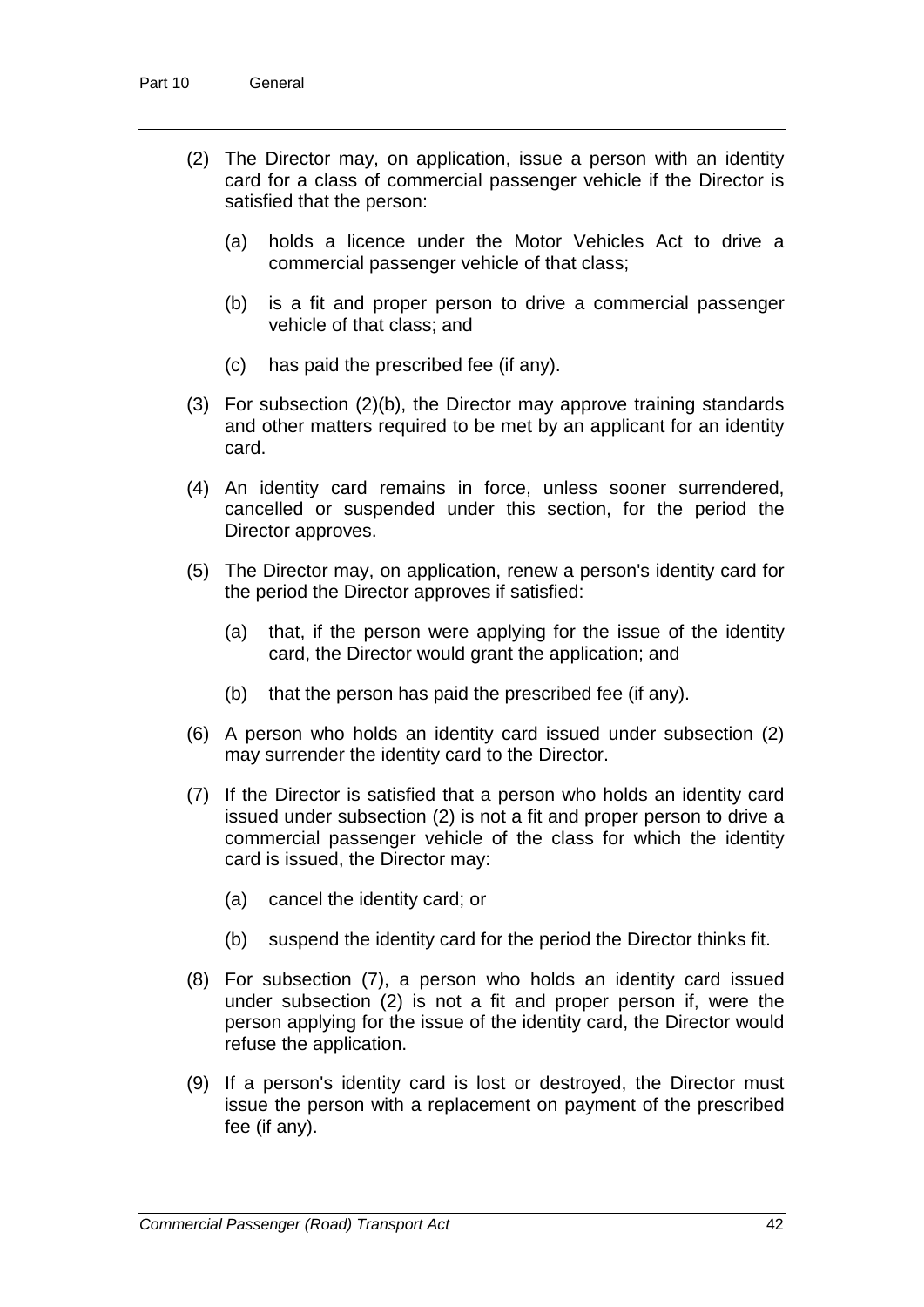## **74A Director may prohibit use of place to stand or ply for hire**

The Director may, by notice in the *Gazette*, declare that a class of commercial passenger vehicle is prohibited from using a specified place to stand or ply for hire, whether or not the use of the place for that purpose was previously authorised under this Act.

## **75 Cancellation or suspension of accreditation or licence**

- (1) Where the Director is satisfied that:
	- (a) an accredited operator has contravened or failed to comply with a condition of his or her accreditation; or
	- (b) a commercial passenger vehicle is being or has been operated in contravention of or otherwise than in accordance with a licence.

the Director may:

- (c) cancel the accreditation and/or licence; or
- (d) suspend the accreditation and/or licence for such period, being not longer than 4 weeks, as the Director thinks fit.
- (2) Where the Director is satisfied that an accredited person or the holder of a licence is not a fit and proper person to be accredited or hold a licence, the Director may:
	- (a) cancel the accreditation or licence; or
	- (b) suspend the accreditation or licence for such period as the Director thinks fit.
- (3) For the purposes of subsection (2), an accredited person or the holder of a licence is not a fit and proper person to be accredited or to hold the licence in any case where, if the person were to apply for accreditation or the licence at the time the Director was considering the matter, the application would be refused.
- (4) The Director may cancel a licence where, in accordance with this Act, the application for the grant, renewal or transfer of the licence is accompanied by a means of payment (other than money) as payment of the prescribed fee for the application and the means of payment is dishonoured when duly presented for payment.
- (5) The Director shall cancel a taxi licence where:
	- (a) a taxi has not been endorsed on the licence and operated as such for any continuous period of more than 3 months; or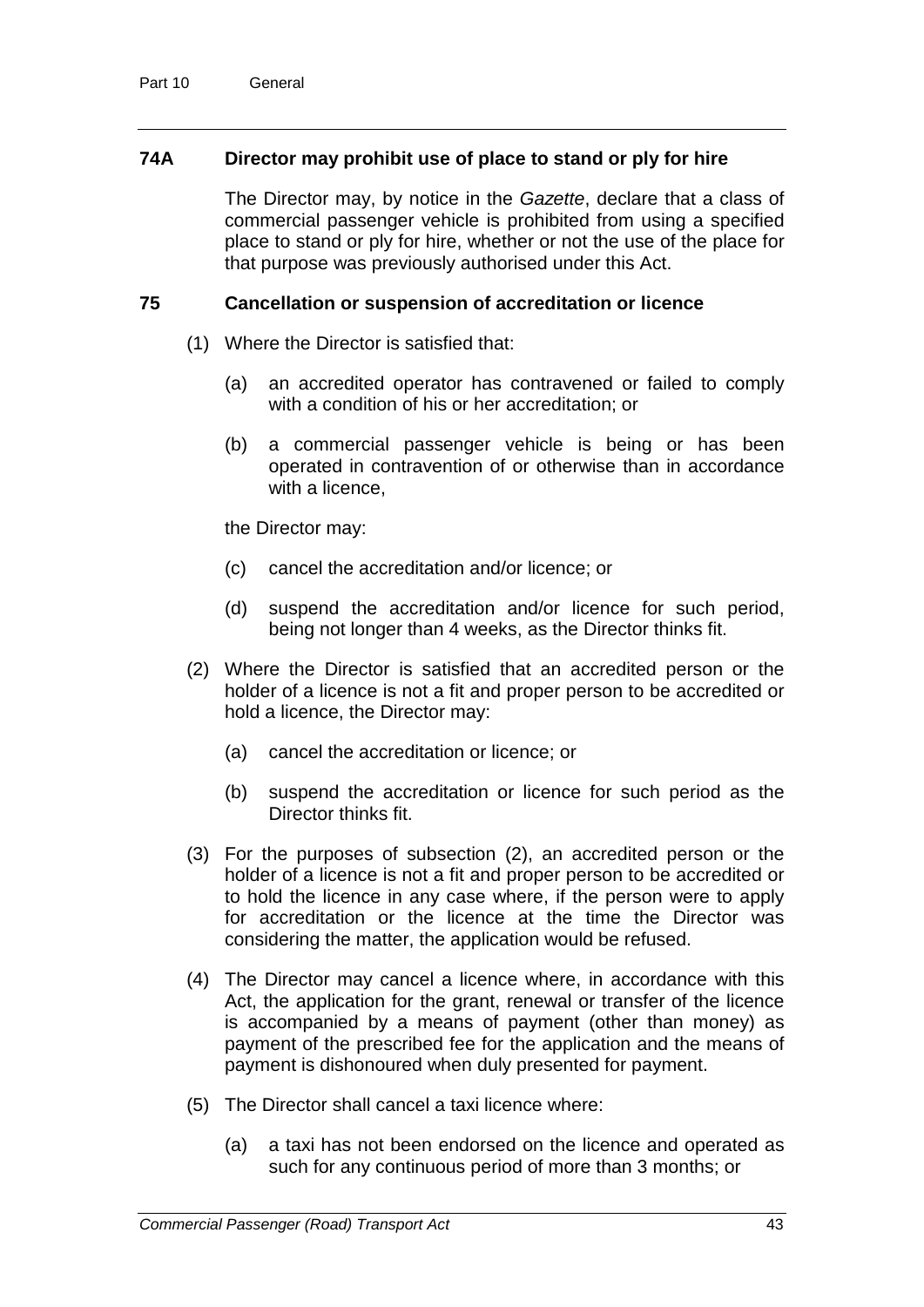(b) the holder, being an individual, has not been ordinarily resident in the Territory for more than 6 months or, being a body corporate, has ceased for more than 6 months to have its principal place of business in the Territory.

## **Part 11 Appeals**

### **76 Review of decisions of delegate**

- (1) Where a decision is made under this Act by a person acting under the delegated authority of the Director, other than a delegate under section 51, the applicant for accreditation or a licence or the accredited person or licence holder, as the case may be, shall be entitled to have the decision reviewed by the Director or by a person designated by the Director who was not involved in the making of the original decision.
- (2) An application for a review pursuant to subsection (1) shall be made by the applicant or the accredited person or licensee, as the case may be, to the Director within 28 days after the day on which notice of the original decision relating to the application or the accreditation or licence was served on the applicant.

## **77 Appeal against decision of Director**

- (1) A person aggrieved by a decision of the Director:
	- (a) refusing an application for accreditation or licence or the renewal of accreditation or a licence or, where allowed, the transfer of a licence, or imposing or varying a condition of accreditation or a licence;
	- (b) cancelling or suspending any accreditation or licence; or
	- (c) refusing an application for approval under section 71 or revoking such an approval, or imposing a condition on such an approval,

may appeal to the Local Court against the decision.

- (2) Notwithstanding subsection (1), no appeal shall lie against a decision of the Director to suspend an accreditation or licence under section 75(1)(d).
- (3) If a person is entitled to have a decision of a delegate reviewed by the Director or a designated person under section 76, then, before making an application under subsection (1), that person shall first exhaust the remedy under section 76.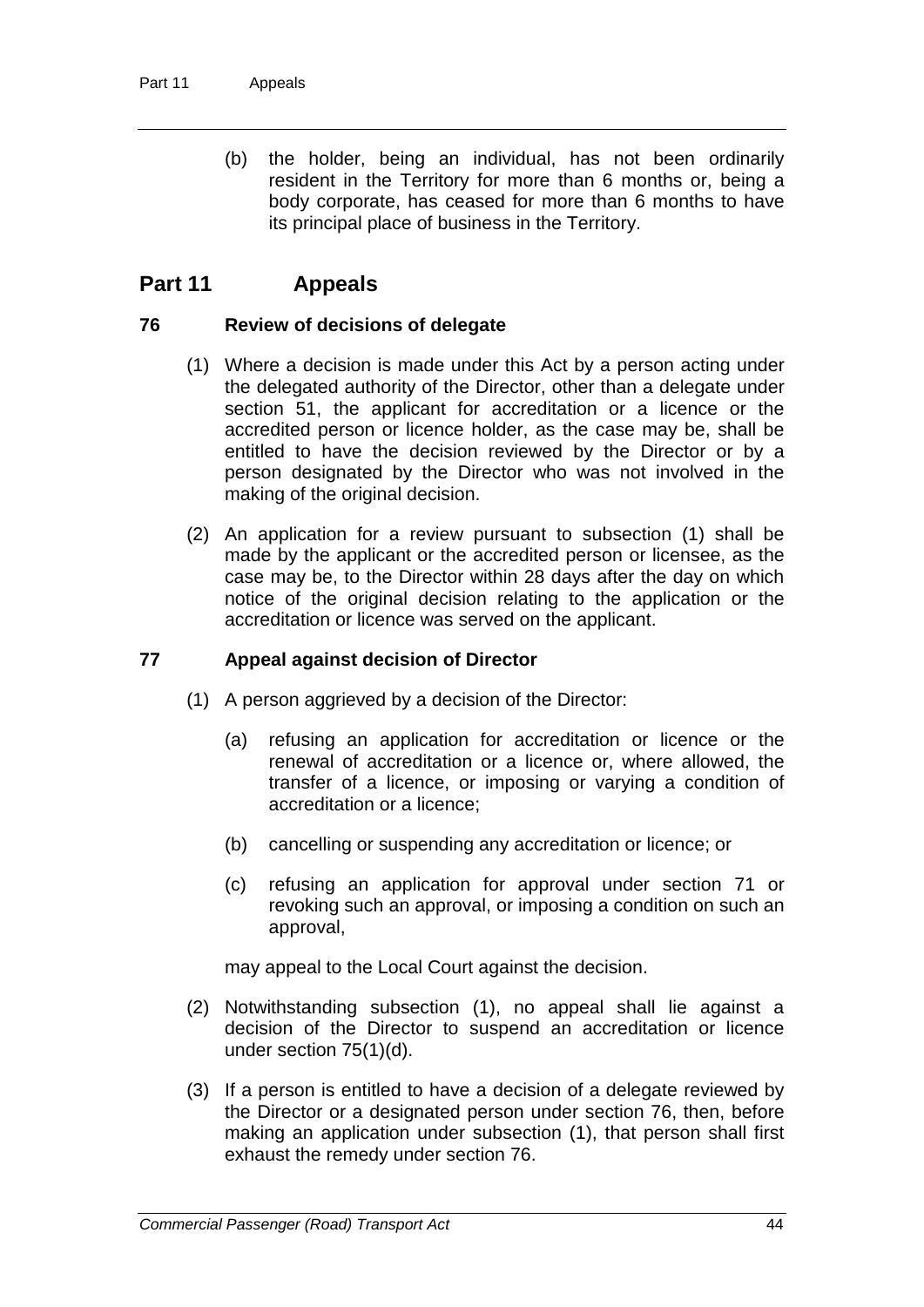- (4) An appeal shall be made within 28 days after the day on which notice of the decision of the Director was served on the applicant, but the Local Court may, if it is satisfied that it is just and reasonable in the circumstances to do so, extend the time in which the application to appeal may be made.
- (5) The Director shall, if required by any person affected by a decision referred to in subsection (1), state in writing the reasons for the decision.
- (6) If the reasons of the Director are not given in writing at the time of making a decision and the person in relation to whom it was made then requested the Director to state the reasons in writing, the time for appealing shall run from the time of service upon that person of the written statement of those reasons.
- (7) The Local Court may:
	- (a) confirm the decision appealed against;
	- (b) substitute, or make in addition, any decision that should, in the opinion of the Local Court, have been made in the first instance; or
	- (c) make any further or other order as to costs or any other matter that the case requires.
- (8) The procedure in respect of an appeal under this section shall be made in accordance with the rules of the Local Court.

### **78 Rights of accredited person or licensee pending disposal of appeal in certain cases**

Where a decision of the Director is to cancel or suspend any accreditation or licence or refuse an application for the renewal of any accreditation or, where appropriate, licence, that decision shall be of no effect until:

- (a) where an appeal against that decision has been made within the period specified in section 77(4), the appeal is determined; or
- (b) where no appeal has been made against the decision before the expiry of the specified period, that period expires.

#### **79 Local Court may refer appeals back to Director**

(1) Notwithstanding section 77, the Local Court may, in any case, instead of determining an appeal under that section, direct the Director to reconsider, either generally or in respect of specified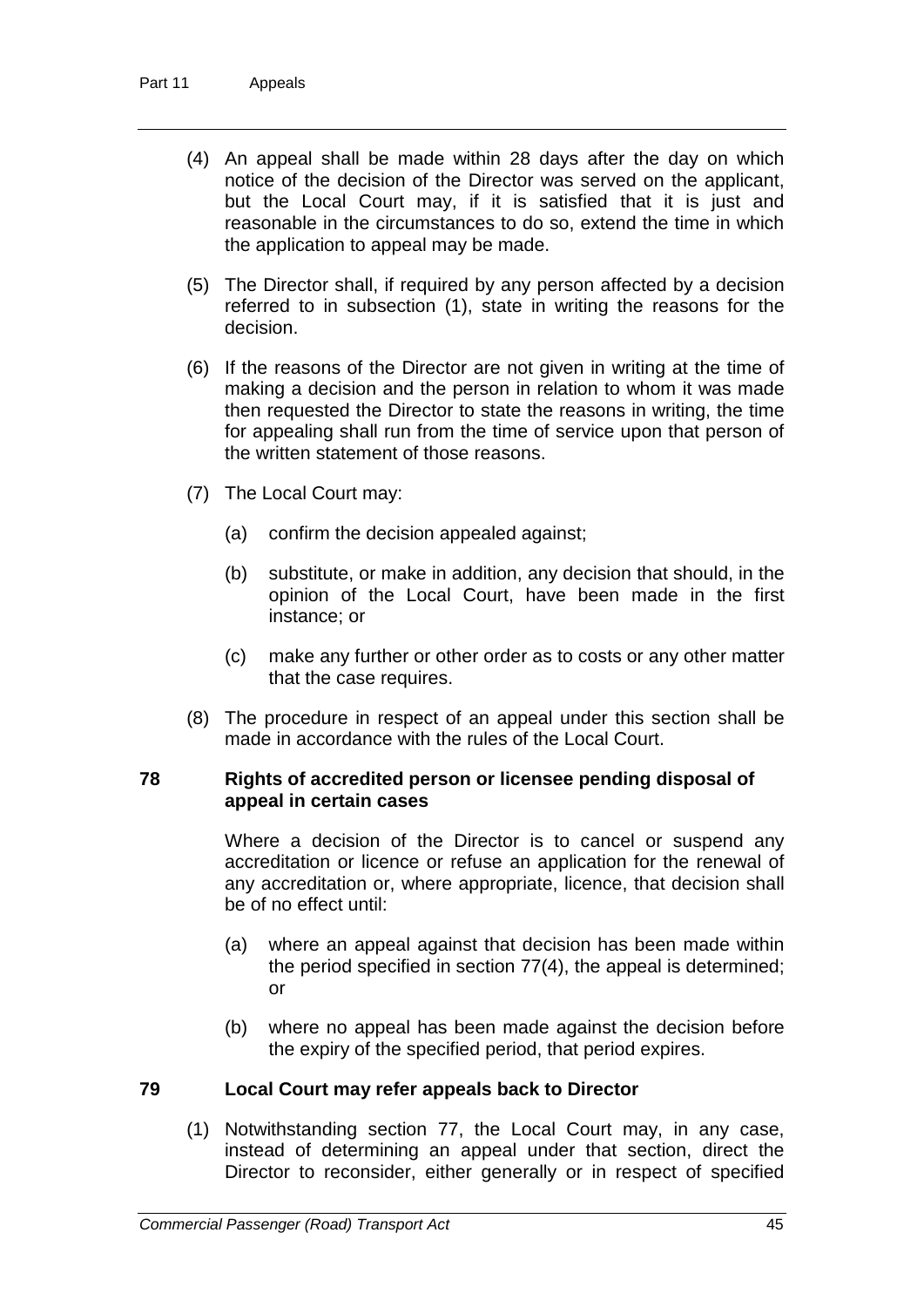matters, the whole or any specified part of the matter to which the appeal relates.

- (2) In giving a direction under subsection (1) the Local Court shall:
	- (a) advise the Director of its reasons for doing so; and
	- (b) give to the Director such directions as it thinks fit as to the reconsideration or otherwise of the whole or any part of the matter that is referred back for reconsideration.
- (3) The Director shall, in reconsidering a matter referred back to it under this section, have regard to the Local Court's reasons for giving a direction under subsection (1) and to the actual directions under subsection (2).

## **Part 12 Miscellaneous**

## **79A General offence**

- (1) A person shall not:
	- (a) operate; or
	- (b) cause, employ or permit another person to drive or operate,

a motor vehicle for the purpose of the carriage of passengers for hire or reward, unless the first-mentioned person:

- (c) is accredited under Part 3;
- (d) holds a licence under this Act; and
- (e) operates, or causes, employs or permits the other person to drive or operate, the motor vehicle for that purpose under and in accordance with the licence.

Penalty: \$10,000.

- (2) It is a defence to a prosecution for an offence against subsection (1) if the defendant proves that he or she had no interest in the operation of the motor vehicle other than as its driver.
- (3) It is a defence to a prosecution for an offence against subsection (1) if the defendant proves that the conduct constituting the offence was engaged in without the defendant's express or implied authority.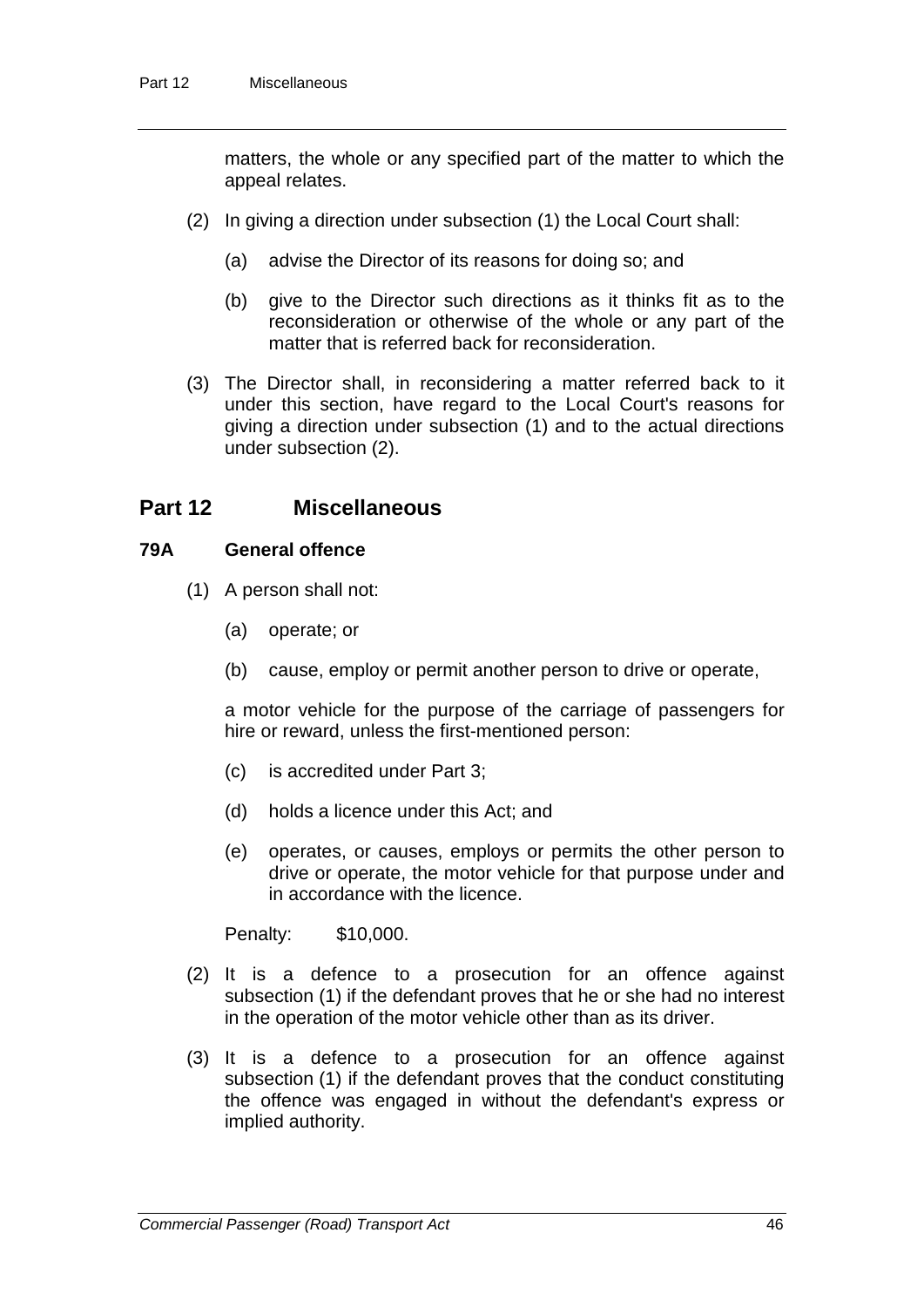## **79B Court order for payment of annual fee**

- (1) If:
	- (a) a person operates, or causes or employs another person to drive or operate, a motor vehicle for the purpose of the carriage of passengers for hire or reward as if the person held a licence to operate the motor vehicle as a commercial passenger vehicle of a particular class; and
	- (b) a court finds the person guilty of an offence in that respect,

the court must order the person to pay to the Director an amount equal to the prescribed annual fee that the person would have been required to pay for a licence in respect of a commercial passenger vehicle of that class.

- (2) If:
	- (a) a person operates a commercial passenger vehicle in contravention of this Act as if it were of another class of commercial passenger vehicle; and
	- (b) a court finds the person guilty of an offence in that respect,

the court must order the person to pay to the Director an amount equal to the prescribed annual fee that the person would have been required to pay for a licence in respect of a commercial passenger vehicle of that other class.

(3) An order made under this section is in addition to the imposition of the penalty prescribed for the relevant offence.

## **80 General penalties**

A person who contravenes or fails to comply with a provision of this Act in respect of which no penalty, other than that provided by this section, is liable on being found guilty to a penalty not exceeding \$10,000.

#### **81 Infringement offences and notices**

(1) An inspector may serve an infringement notice on a person if it appears to the inspector that the person has committed an offence against this Act or the Regulations, being an offence prescribed as an infringement offence.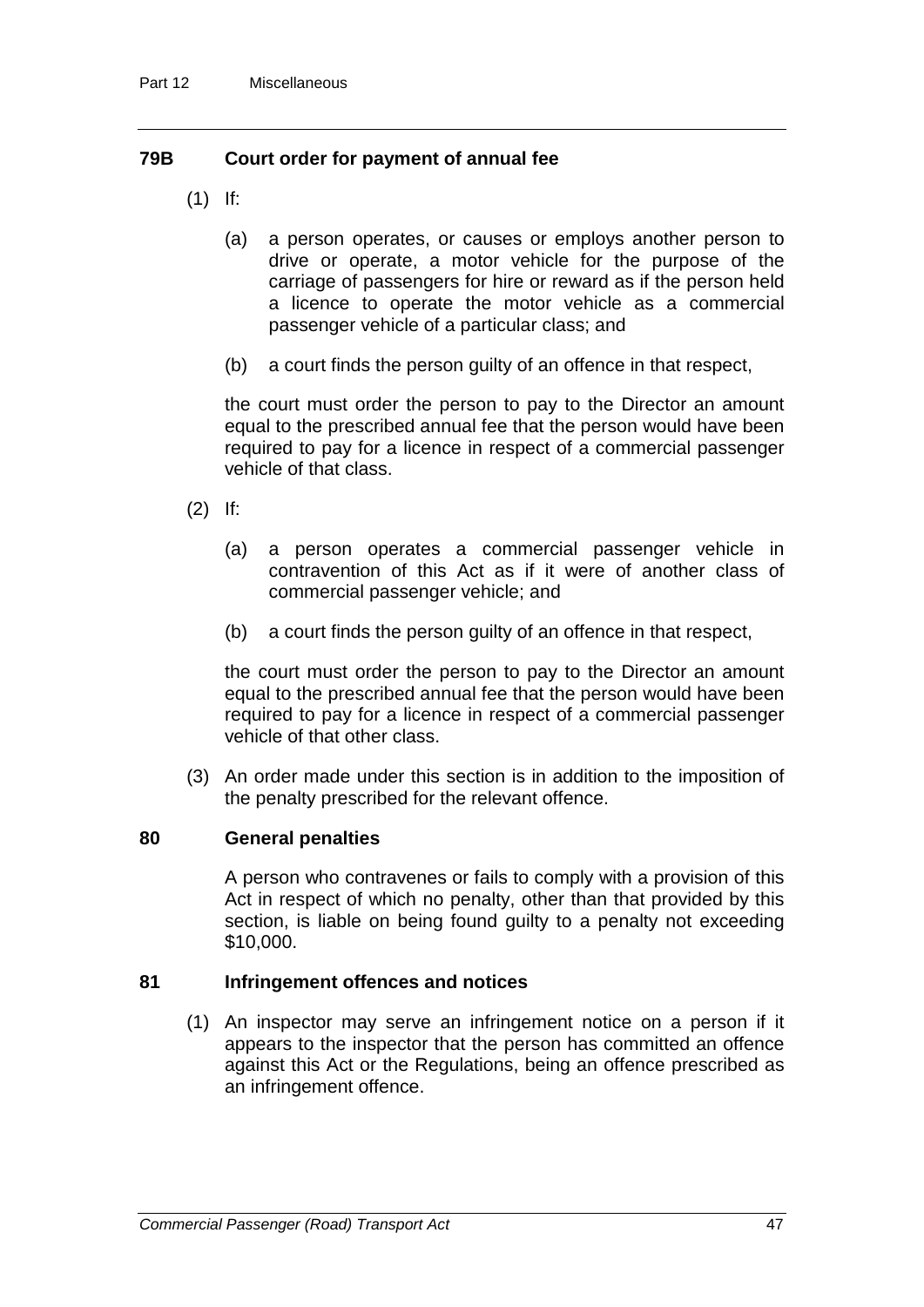- (2) An infringement notice is a notice to the effect that:
	- (a) an offence is alleged to have been committed against this Act or the Regulations;
	- (b) if the penalty amount indicated is paid within the time and at the place specified – the alleged offence is expiated and no person is liable for any further proceedings in the matter; and
	- (c) the person served with the infringement notice can elect to have the matter dealt with by a court by serving written notice in accordance with the directions given on the infringement notice.
- (3) If the prescribed penalty for an alleged offence is paid under this section, no person is liable to any further proceedings for the alleged offence.
- (4) Payment under this section is not to be regarded as an admission of liability for the purposes of, nor in any way to affect or prejudice, any civil claim, action or proceeding arising out of the same occurrence.
- (5) The penalty prescribed for an infringement offence shall not exceed the maximum penalty that could be imposed for the offence by a court.
- (6) The *Fines and Penalties (Recovery) Act* applies to an infringement notice issued under this section if the amount payable under the infringement notice is not paid within the specified time.

## **82 Regulatory offences**

- (1) An offence against this Act is a regulatory offence.
- (2) It is a defence to a prosecution for an offence referred to in subsection (1) if the defendant proves on the balance of probabilities that:
	- (a) any contravention or failure to comply constituting the offence occurred in an emergency and was necessary to preserve life or prevent injury or to protect property;
	- (b) the defendant did not intend to commit the offence, and that:
		- (i) in any case where it is alleged that anything required to be done was not done, the defendant took all reasonable steps to ensure that it was done; or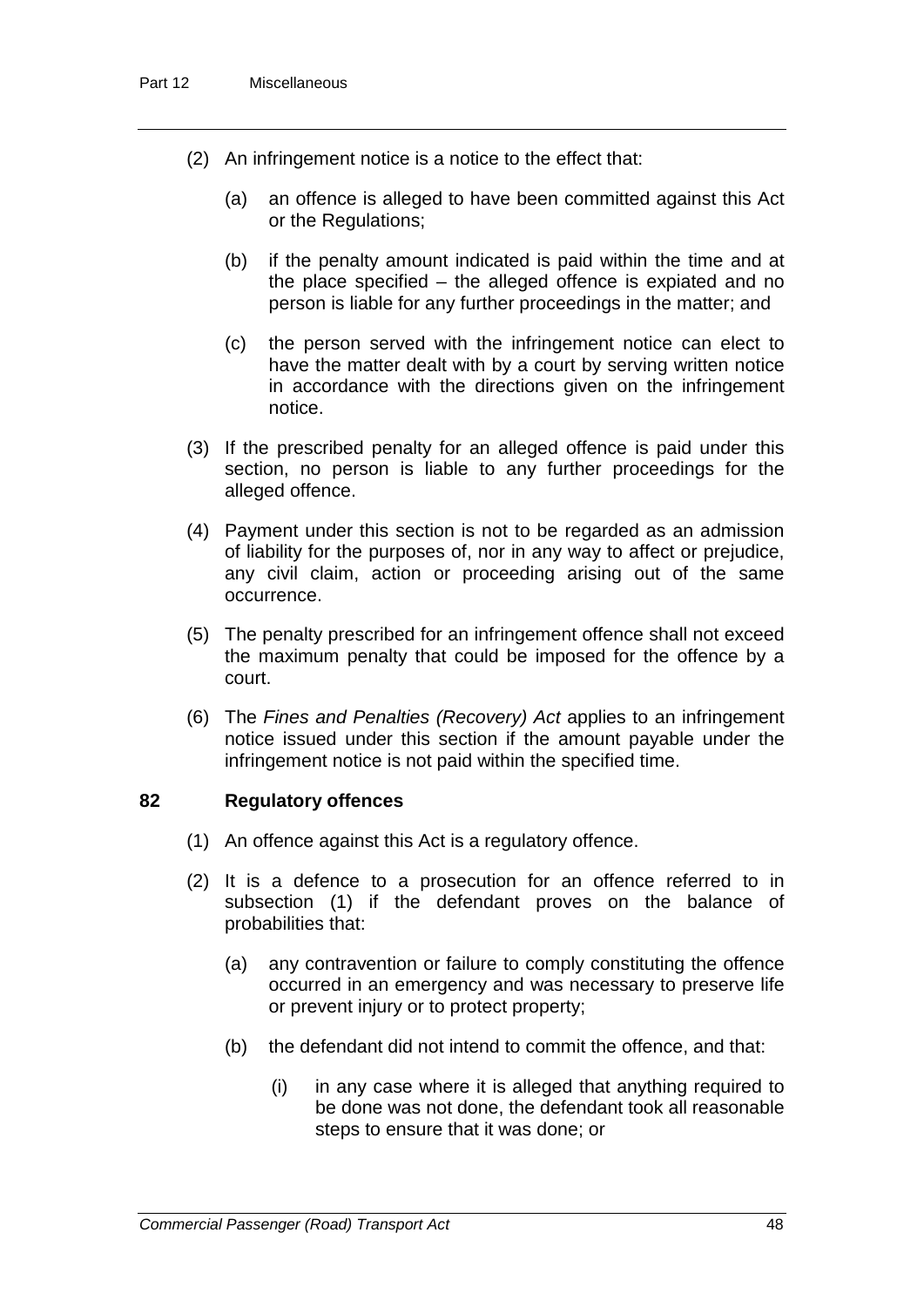- (ii) in any case where it is alleged that anything prohibited was done, that the defendant took all reasonable steps to ensure that it was not done; and
- (c) any contravention or failure to comply constituting the offence was authorised by being:
	- (i) in the exercise of a right granted or recognised by law;
	- (ii) in execution of the law or in obedience to, or in conformity with, the law;
	- (iii) in obedience to the order of a competent authority whom the defendant is bound by law to obey unless the order is manifestly unlawful (the determination of which is a matter of law); or
	- (iv) pursuant to an authority, permission, or licence lawfully granted.

## **83 Vehicle may be forfeited**

- (1) In addition to the penalty prescribed for an offence against a provision of this Act, the court on finding a person guilty of an offence against that provision may, where the person has previously been found guilty of an offence against that provision, order that a vehicle used in the commission of the offence is forfeited to the Territory.
- (2) A vehicle forfeited to the Territory under subsection (1) may be dealt with or disposed of as the Minister thinks fit.

#### **84 Averments**

An extract from, or copy of, an entry in a register or record purported to be certified by the Director shall, in all courts and upon all occasions, be sufficient evidence of:

- (a) all particulars contained in the entry without requiring the production of any books, registers, licences, authorisations or other documents upon which the entry was founded; and
- (b) the signature of the Director.

#### **85 Arrangements with States**

(1) The Minister may make arrangements with a State or another Territory having provisions in its law relating to commercial passenger vehicles and to the transport of passengers by road, being provisions of a similar nature to any or all of those contained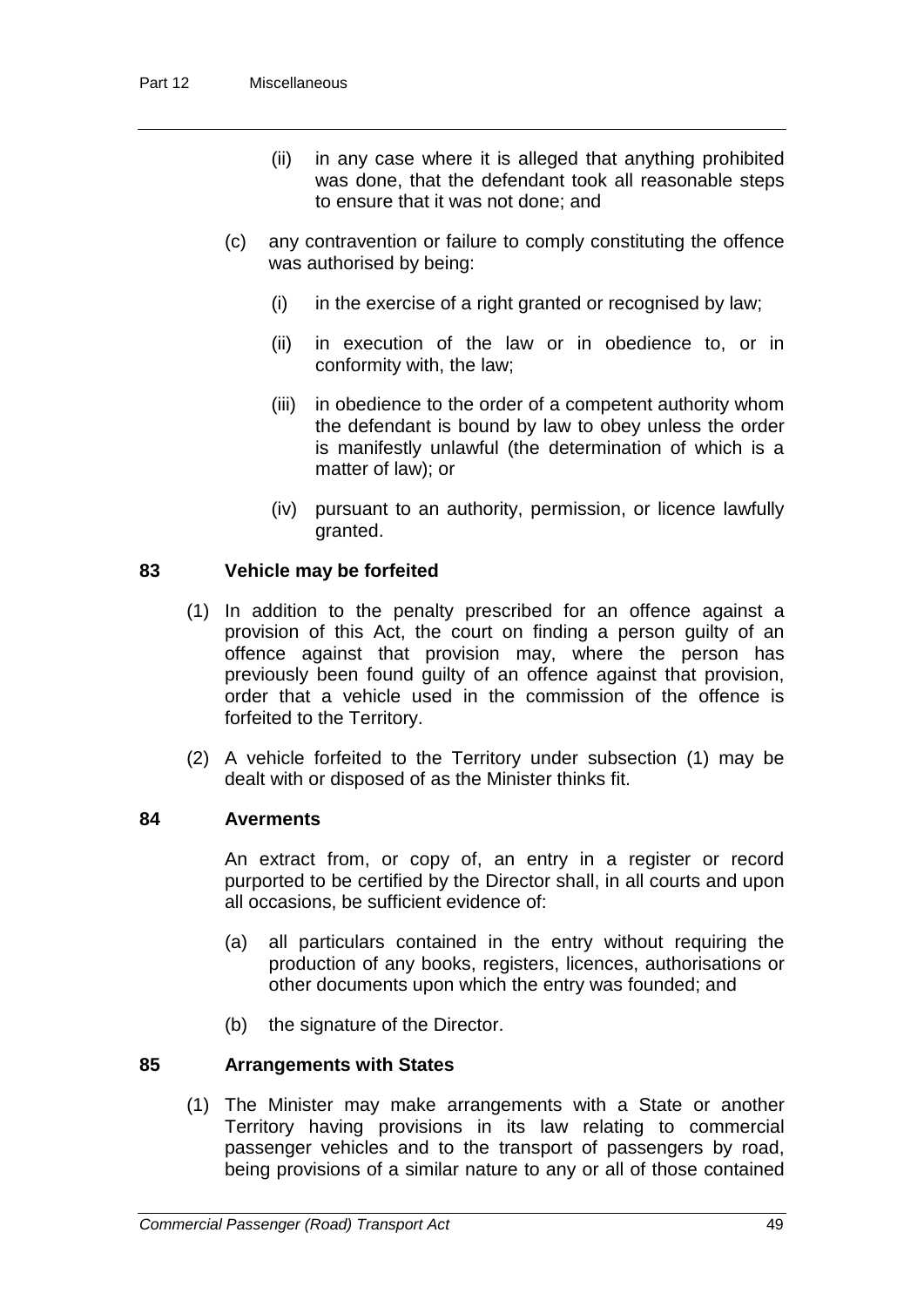in this Act, for the reciprocal recognition, enforcement or granting of exemptions from all or any of the provisions of this Act or those similar provisions.

- (2) The Minister may include in any arrangements under subsection (1) such matters as the Minister thinks fit, notwithstanding anything to the contrary in this Act, and every such arrangement shall have effect according to its tenor.
- (3) Notice of every arrangement under subsection (1) shall be published in the *Gazette* within 60 days after the date of its being made.

## **85A Refund, remission or credit arrangement**

- (1) The Director may refund, in full or part, money paid under this Act if:
	- (a) a person has paid more than the fee or amount required;
	- (b) an application accompanied by a fee is refused; or
	- (c) the Director is satisfied that the circumstances require it.
- (2) If the Director considers it appropriate, the Director may remit, in full or part, a fee or charge that is otherwise payable under this Act.
- (3) If a person has paid more money than is required in respect of a matter under this Act, the Director may approve a credit arrangement by which the person may use the excess money as payment or part payment of another fee or charge that is payable, or is expected to become payable, by the person.
- (4) The Regulations may prescribe all matters in respect of refunds, remissions or credit arrangements under this Act.

#### **86 Acquisition to be on just terms**

Where the application of a provision of this Act would, but for this section, result in an acquisition of property otherwise than on just terms, the person from whom the property is acquired shall be entitled to receive just compensation for the acquisition, and a court of competent jurisdiction may determine the amount of the compensation or make such order as, in its opinion, is necessary to ensure that the acquisition is on just terms.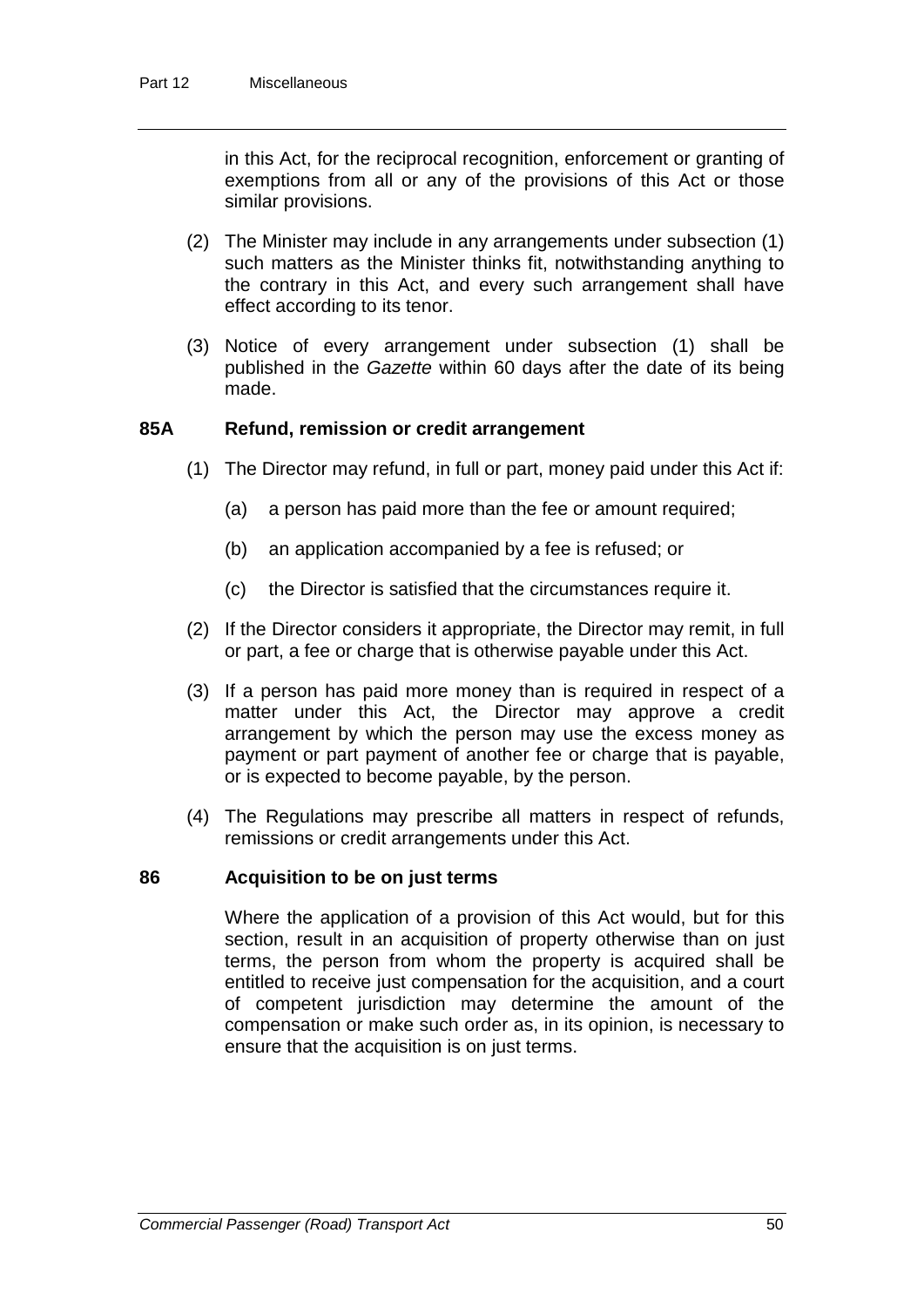#### **87 Regulations**

The Administrator may make regulations, not inconsistent with this Act, prescribing all matters:

- (a) required or permitted by this Act to be prescribed; or
- (b) necessary or convenient to be prescribed for carrying out or giving affect to this Act,

and, in particular:

- (c) prescribing the conditions to apply to and in relation to accreditation or to licences;
- (d) regulating all matters relating to the transport of passengers for hire or reward by commercial passenger vehicles and all matters relating to those vehicles and including accreditation and licensing;
- (e) prescribing fees, charges or levies for any matter or thing done or to be done for the purposes of this Act, or authorising the Director to fix any fees, charges or levies in respect of such matters as may be prescribed;
- (f) prescribing the qualifications required for persons working on or in relation to a commercial passenger vehicle;
- (g) regulating, restricting or prohibiting the form, construction and equipment of a commercial passenger vehicle;
- (h) providing for a taxi licence to be used as security for a loan or liability;
- (j) prescribing infringement offences and infringement fees;
- (k) relating to the behaviour, rights and obligations of passengers, drivers and operators of commercial passenger vehicles;
- (m) providing for the collection, holding and disposal of property left, lost or abandoned by persons using commercial passenger vehicles; or
- (n) prescribing offences in respect of contravention of or non-compliance with any regulations made under this Act or any notice, requirement or direction given pursuant to any such regulations, and prescribing penalties not exceeding \$10,000 in respect of any offence.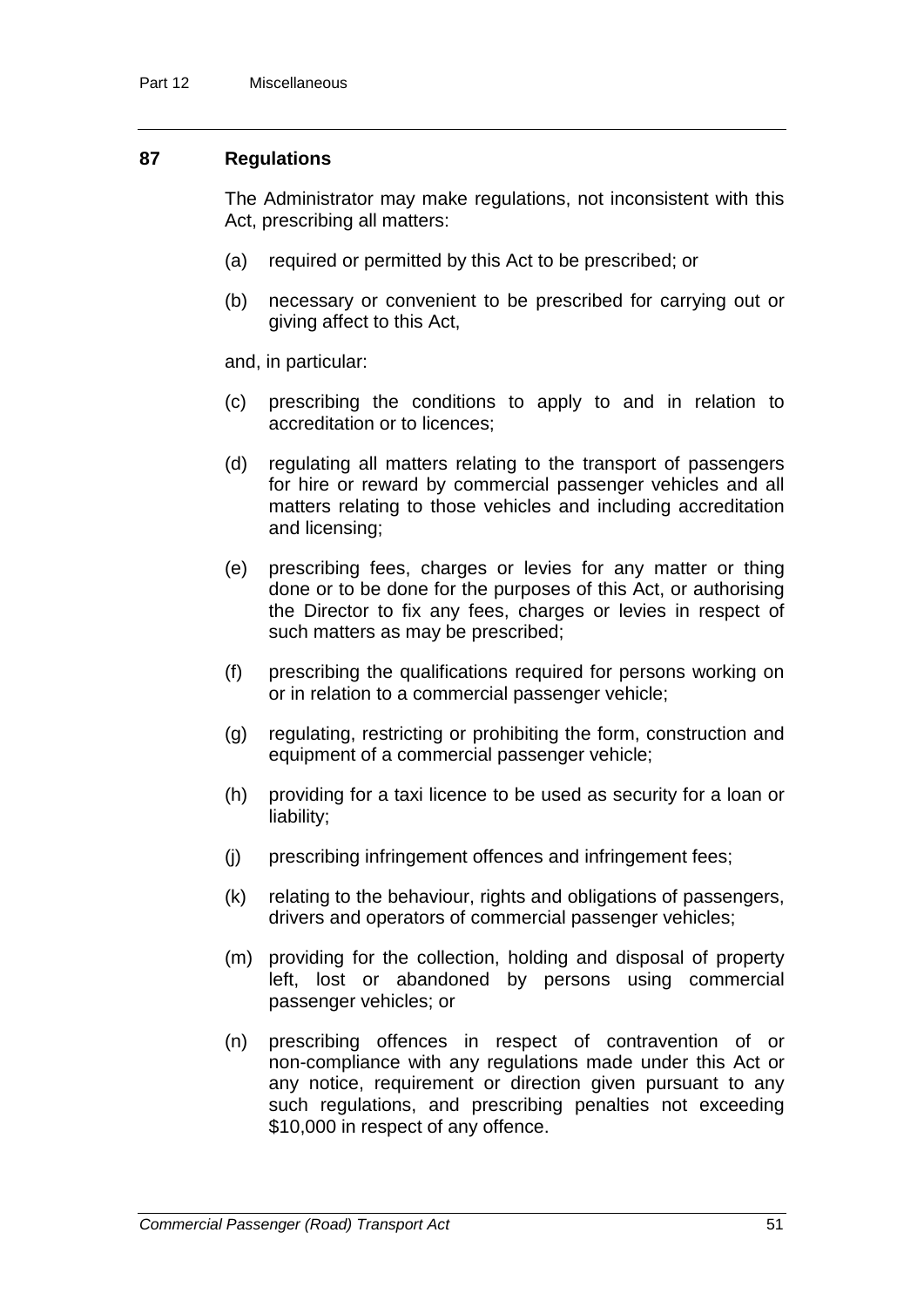## **88 Savings and transitional**

- (1) Any regulations made under the *Motor Vehicles Act* which relate to commercial passenger vehicles, the use of commercial passenger vehicles as security for loans, or to persons who operate or work on or in relation to commercial passenger vehicles, being regulations which, on the commencement of the *Motor Vehicles Amendment Act 1991*, could probably be no longer made under the *Motor Vehicles Act*, shall:
	- (a) continue to exist as regulations under this Act; and
	- (b) be capable of being amended or repealed by regulations made under this Act.
- (2) Where a reference in a regulation saved under subsection (1) is to a provision in the *Motor Vehicles Act* that has been repealed by the *Motor Vehicles Amendment Act 1991*, that reference shall be construed, where possible, as a reference to an appropriate or relevant provision in this Act.
- (3) An action, prosecution or other proceeding begun under the *Motor Vehicles Act* as then in force before the commencement of this Act may be continued as if this Act had never commenced, and an action, prosecution or other proceeding in respect of a thing done or omitted to be done under the *Motor Vehicles Act* as then in force before the commencement of this Act may be brought, taken and prosecuted in the same manner as if this Act had never commenced.
- (4) Where, immediately before the commencement of this Act, a person had under the *Motor Vehicles Act* as then in force a licence, certificate or other authority relating to the use, possession or operation of a commercial passenger vehicle, that person is, on the commencement of this Act, authorised to use, possess or operate the commercial passenger vehicle until such time as the licence, certificate or other authority would otherwise have expired under the *Motor Vehicles Act*.
- (5) Where, immediately before the commencement of this Act, a person or body corporate had under the *Motor Vehicles Act* as then in force a public hire car licence, the person or body corporate may be granted a taxi licence on the expiration of the public hire car licence in accordance with subsection (4) notwithstanding that the person or body corporate is not eligible under section 20(1) to be granted the taxi licence, and section 20(2) does not apply to and in relation to such a person or body corporate to whom a taxi licence is granted until the person's or body corporate's accreditation is renewed under this Act.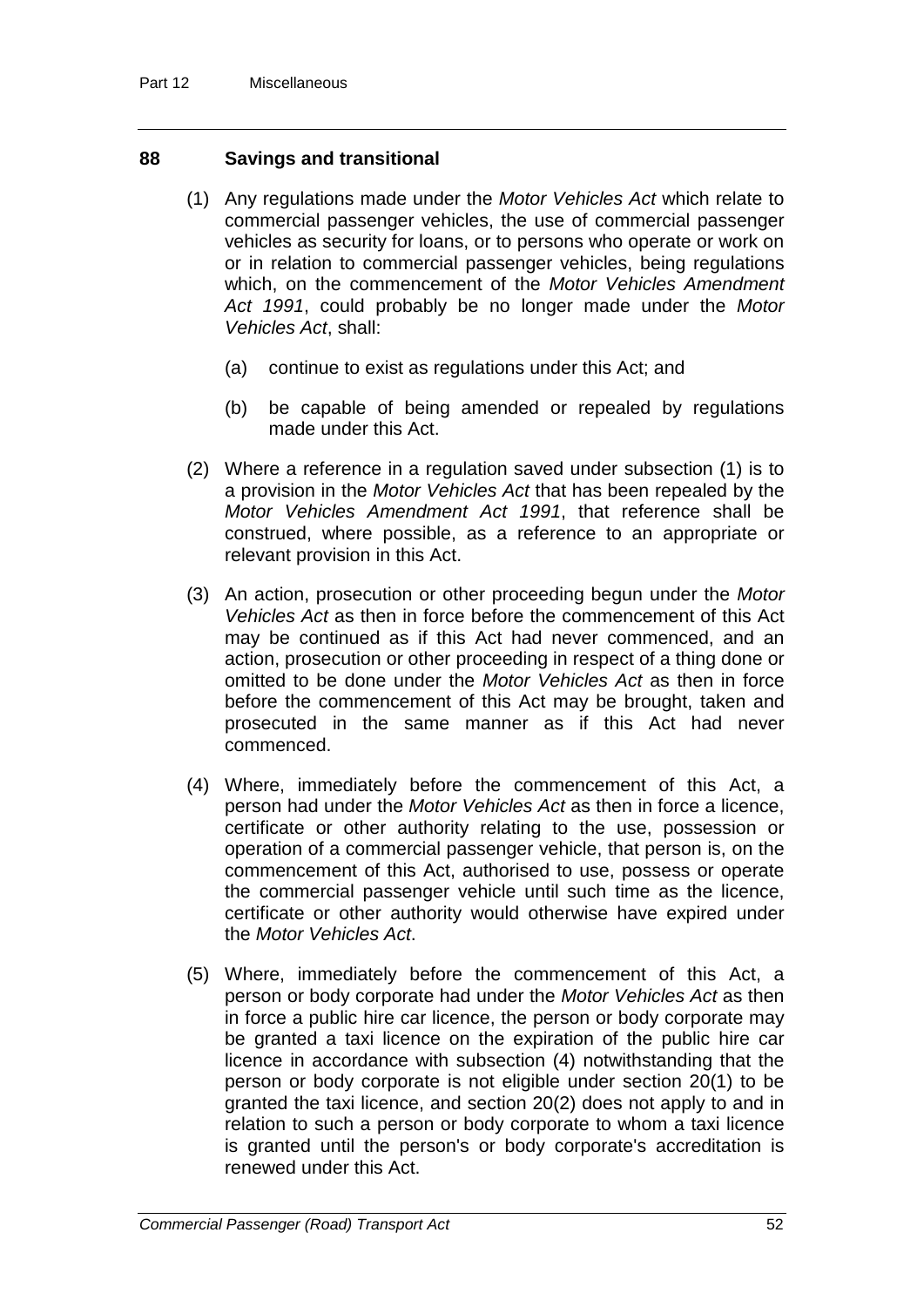(6) The Director may, if it is considered administratively expedient for the purposes of the transition of requirements relating to commercial passenger vehicles under the *Motor Vehicles Act* to the requirements under this Act, extend, on payment of an appropriate fee determined by the Director, the authorisation given under subsection (4) for one further period not exceeding 12 months and may also, notwithstanding anything to the contrary in this Act, take such actions and impose such conditions (including the payment of appropriate fees) as is thought necessary for the purposes of the transitions.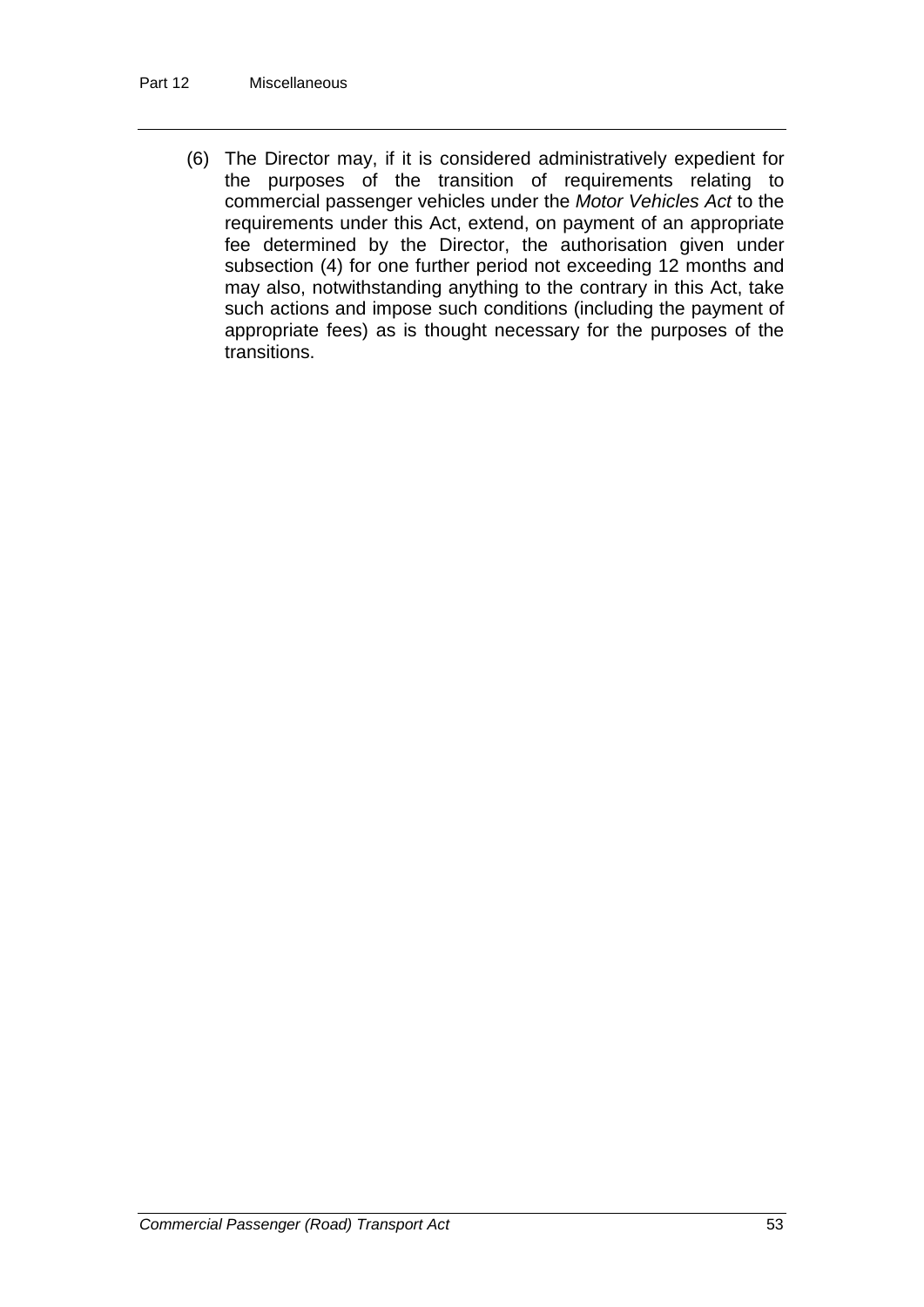#### **ENDNOTES**

**1 KEY**

Key to abbreviations

| $amd = amended$         | $od = order$                        |
|-------------------------|-------------------------------------|
| $app = appendix$        | om = omitted                        |
| $bl = by-law$           | $pt = Part$                         |
| $ch = Chapter$          | $r =$ regulation/rule               |
| $cl = clause$           | $rem = remainder$                   |
| div = Division          | renum = renumbered                  |
| $exp = expires/expired$ | $rep = repeated$                    |
| $f = form$              | $s = section$                       |
| Gaz = Gazette           | $sch = Schedule$                    |
| $h dg =$ heading        | $sdiv = Subdivision$                |
| ins = inserted          | <b>SL</b> = Subordinate Legislation |
| It = $long$ title       | $sub =$ substituted                 |
| $nc = not commenced$    |                                     |

## **2 LIST OF LEGISLATION**

| Commercial Passenger (Road) Transport Act 1991 (Act No. 34, 1991) |                                                 |  |
|-------------------------------------------------------------------|-------------------------------------------------|--|
| Assent date                                                       | 27 June 1991                                    |  |
| Commenced                                                         | 27 October 1992 (Gaz G42, 21 October 1992, p 2) |  |

#### *Commercial Passenger (Road) Transport Amendment Act 1992* **(Act No. 29, 1992)** 9 June 1992 Commenced

#### *Commercial Passenger (Road) Transport Amendment Act 1992* **(Act No. 59, 1992)** Assent date 22 October 1992

| 22 October 1992<br>Commenced |              | <b>Public Sector Employment and Management (Consequential Amendments) Act 1993</b> |
|------------------------------|--------------|------------------------------------------------------------------------------------|
|                              | ASSEIII UAIE | <b>SY OCIODEL 1995</b>                                                             |

#### **(Act No. 28, 1993)** Assent date

Commenced

| 30 June 1993                                        |
|-----------------------------------------------------|
| 1 July 1993 (s 2, s 2 Public Sector Employment and  |
| Management Act 1993 (Act No. 11, 1993) and Gaz S53, |
| 29 June 1993)                                       |

#### *Statute Law Revision Act 1994* **(Act No. 50, 1994)**

| Assent date | 20 September 1994 |
|-------------|-------------------|
| Commenced   | 20 September 1994 |

#### *Sentencing (Consequential Amendments) Act 1996* **(Act No. 17, 1996)**

| Assent date | 19 April 1996                                                |
|-------------|--------------------------------------------------------------|
| Commenced   | 1 July 1996 (s 2, s 2 Sentencing Act 1995 (Act No. 39, 1995) |
|             | and <i>Gaz</i> S15, 13 June 1996)                            |

#### *Commercial Passenger (Road) Transport Amendment Act 1998* **(Act No. 83, 1998)**

| Assent date | 7 December 1998      |
|-------------|----------------------|
| Commenced   | 1 January 1999 (s 2) |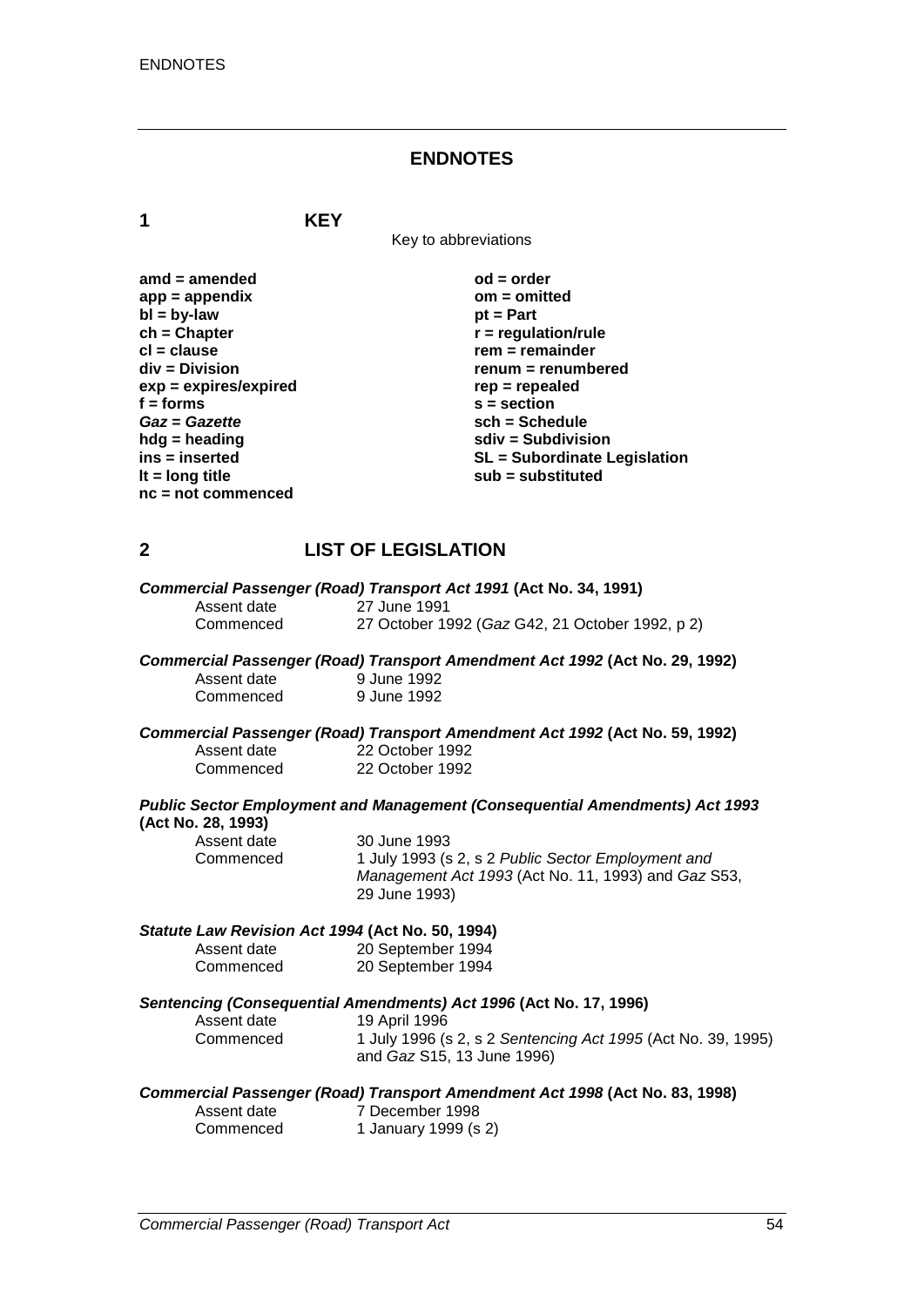|       | Assent date<br>Commenced                                                      | Statute Law Revision Act (No. 2) 1999 (Act No. 48, 1999)<br>10 November 1999<br>10 November 1999                                                                                                                                                                 |  |
|-------|-------------------------------------------------------------------------------|------------------------------------------------------------------------------------------------------------------------------------------------------------------------------------------------------------------------------------------------------------------|--|
|       | Assent date<br>Commenced                                                      | Commercial Passenger (Road) Transport Amendment Act 2000 (Act No. 5, 2000)<br>14 March 2000<br>1 January 2000 (s 2)                                                                                                                                              |  |
|       | Statute Law Revision Act 2000 (Act No. 19, 2000)<br>Assent date<br>Commenced  | 6 June 2000<br>12 July 2000 (Gaz G27, 12 July 2000, p 2)                                                                                                                                                                                                         |  |
|       | Assent date<br>Commenced                                                      | Corporations Reform (Consequential Amendments NT) Act 2001 (Act No. 17, 2001)<br>29 June 2001<br>15 July 2001 (s 2, s 2 Corporations Act 2001 (Cth Act No. 50,<br>2001) and Cth Gaz S285, 13 July 2001)                                                          |  |
| 2001) |                                                                               | Fines and Penalties (Recovery) (Consequential Amendments) Act 2001 (Act No. 60,                                                                                                                                                                                  |  |
|       | Assent date<br>Commenced                                                      | 11 December 2001<br>1 January 2002 (s 2, s 2 Fines and Penalties (Recovery)<br>Act 2001 (Act No. 59, 2001) and Gaz G50,<br>19 December 2001, p 3)                                                                                                                |  |
|       | Assent date<br>Commenced                                                      | Commercial Passenger (Road) Transport Amendment Act 2003 (Act No. 1, 2003)<br>27 February 2003<br>1 March 2003 (Gaz S3, 28 February 2003)                                                                                                                        |  |
| 2003) | Commercial Passenger (Road) Transport Amendment Act (No. 2) 2003 (Act No. 40, |                                                                                                                                                                                                                                                                  |  |
|       | Assent date<br>Commenced                                                      | 7 July 2003<br>ss 22 to ext it ins pt 5AB and 26: nc; rem: 1 August 2003 (Gaz<br>G30, 30 July 2003, p 13)                                                                                                                                                        |  |
| 3     |                                                                               | <b>SAVINGS AND TRANSITIONAL PROVISIONS</b>                                                                                                                                                                                                                       |  |
|       | No. 1, 2003)                                                                  | s 23 and sch Commercial Passenger (Road) Transport Amendment Act 1998<br>(Act No. 83, 1998)<br>s 16 Commercial Passenger (Road) Transport Amendment Act 2003 (Act<br>pt 3 Commercial Passenger (Road) Transport Amendment Act (No. 2) 2003<br>(Act No. 40, 2003) |  |

## **4 LIST OF AMENDMENTS**

| amd No. 59, 1992, s 2; No. 50, 1994, s 4; No. 83, 1998, s 4; No. 1, 2003, s 4;<br>No. 40, 2003, s 4 |
|-----------------------------------------------------------------------------------------------------|
|                                                                                                     |
| ins No. 1, 2003, s 5                                                                                |
| amd No. 28, 1993, s 3; No. 40, 2003, s 5                                                            |
| ins No. 40, 2003, s 6                                                                               |
|                                                                                                     |
| ins No. 1, 2003, s 6                                                                                |
| ins No. 1, 2003, s 6                                                                                |
| ins No. 40, 2003, s 7                                                                               |
|                                                                                                     |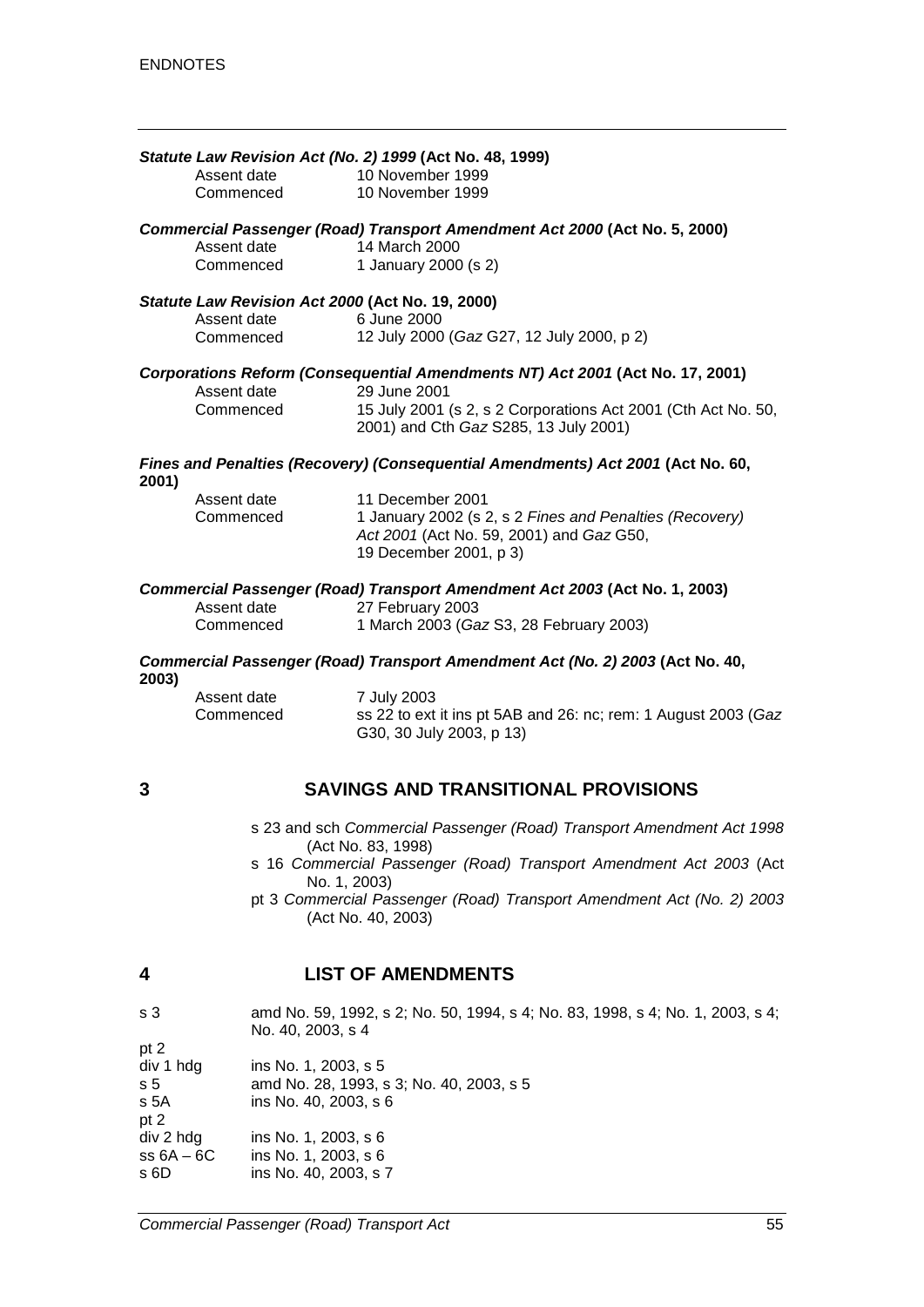| s 9          | amd No. 29, 1992, s 3; No. 17, 1996, s 6; No. 83, 1998, s 5; No. 48, 1999, |
|--------------|----------------------------------------------------------------------------|
|              | s 3; No. 17, 2001, s 21                                                    |
| s 11         | amd No. 83, 1998, s 6                                                      |
| s 12         | amd No. 83, 1998, s 7                                                      |
| pt 4 hdg     | sub No. 83, 1998, s 8                                                      |
| pt 4         |                                                                            |
| div 1 hdg    | ins No. 83, 1998, s 8                                                      |
| s 16         | sub No. 83, 1998, s 8                                                      |
| s 17         | sub No. 83, 1998, s 8                                                      |
|              | amd No. 1, 2003, s 7; No. 40, 2003, s 8                                    |
| s 18         | amd No. 1, 2003, s 8                                                       |
| s 18A        | ins No. 40, 2003, s 9                                                      |
|              |                                                                            |
| s 19         | sub No. 83, 1998, s 8                                                      |
| s 20         | sub No. 83, 1998, s 8                                                      |
|              | amd No. 1, 2003, s 9; No. 40, 2003, s 10                                   |
| $ss 21 - 22$ | sub No. 83, 1998, s 8                                                      |
| s 23         | sub No. 83, 1998, s 8; No. 5, 2000, s 4                                    |
|              | amd No. 1, 2003, s 10                                                      |
| s 23A        | ins No. 5, 2000, s 4                                                       |
| s 24         | sub No. 83, 1998, s 8                                                      |
|              | amd No. 40, 2003, s 11                                                     |
| s 25         | sub No. 83, 1998, s 8                                                      |
| s 26         | sub No. 83, 1998, s 8                                                      |
|              | amd No. 1, 2003, s 11; No. 40, 2003, s 12                                  |
| s 26A        | ins No. 40, 2003, s 13                                                     |
| pt 4         |                                                                            |
|              |                                                                            |
| div 2 hdg    | ins No. 83, 1998, s 8                                                      |
| $ss 27 - 28$ | sub No. 83, 1998, s 8                                                      |
| pt 4         |                                                                            |
| div 3 hdg    | ins No. 83, 1998, s 8                                                      |
|              | rep No. 40, 2003, s 14                                                     |
| s 29         | sub No. 83, 1998, s 8                                                      |
|              | rep No. 40, 2003, s 14                                                     |
| pt 5 hdg     | sub No. 83, 1998, s 8                                                      |
| s 30         | sub No. 83, 1998, s 8; No. 40, 2003, s 15                                  |
| s 31         | sub No. 83, 1998, s 8                                                      |
|              | amd No. 40, 2003, s 16                                                     |
| s 32         | sub No. 83, 1998, s 8                                                      |
| s 33         | sub No. 83, 1998, s 8                                                      |
|              | amd No. 40, 2003, s 17                                                     |
| s 34         | sub No. 83, 1998, s 8                                                      |
|              | sub No. 83, 1998, s 8; No. 5, 2000, s 5                                    |
| s 35         |                                                                            |
|              | amd No. 40, 2003, s 18                                                     |
| s 35A        | ins No. 5, 2000, s 5                                                       |
| s 36         | sub No. 83, 1998, s 8; No. 40, 2003, s 19                                  |
| s 37         | sub No. 83, 1998, s 8                                                      |
|              | amd No. 40, 2003, s 20                                                     |
| ss 37A –     |                                                                            |
| 37B          | ins No. 40, 2003, s 21                                                     |
| pt 5AA hdg   | ins No. 40, 2003, s 22                                                     |
| ss 37C -     |                                                                            |
| 37M          | ins No. 40, 2003, s 22                                                     |
| pt 5A hdg    | ins No. 83, 1998, s 8                                                      |
| s 38         | sub No. 83, 1998, s 8                                                      |
| s 38A        | ins No. 83, 1998, s 8                                                      |
|              |                                                                            |
| s 38B        | ins No. 83, 1998, s 8                                                      |
|              | amd No. 1, 2003, s 12                                                      |
| s 38C        | ins No. 83, 1998, s 8                                                      |